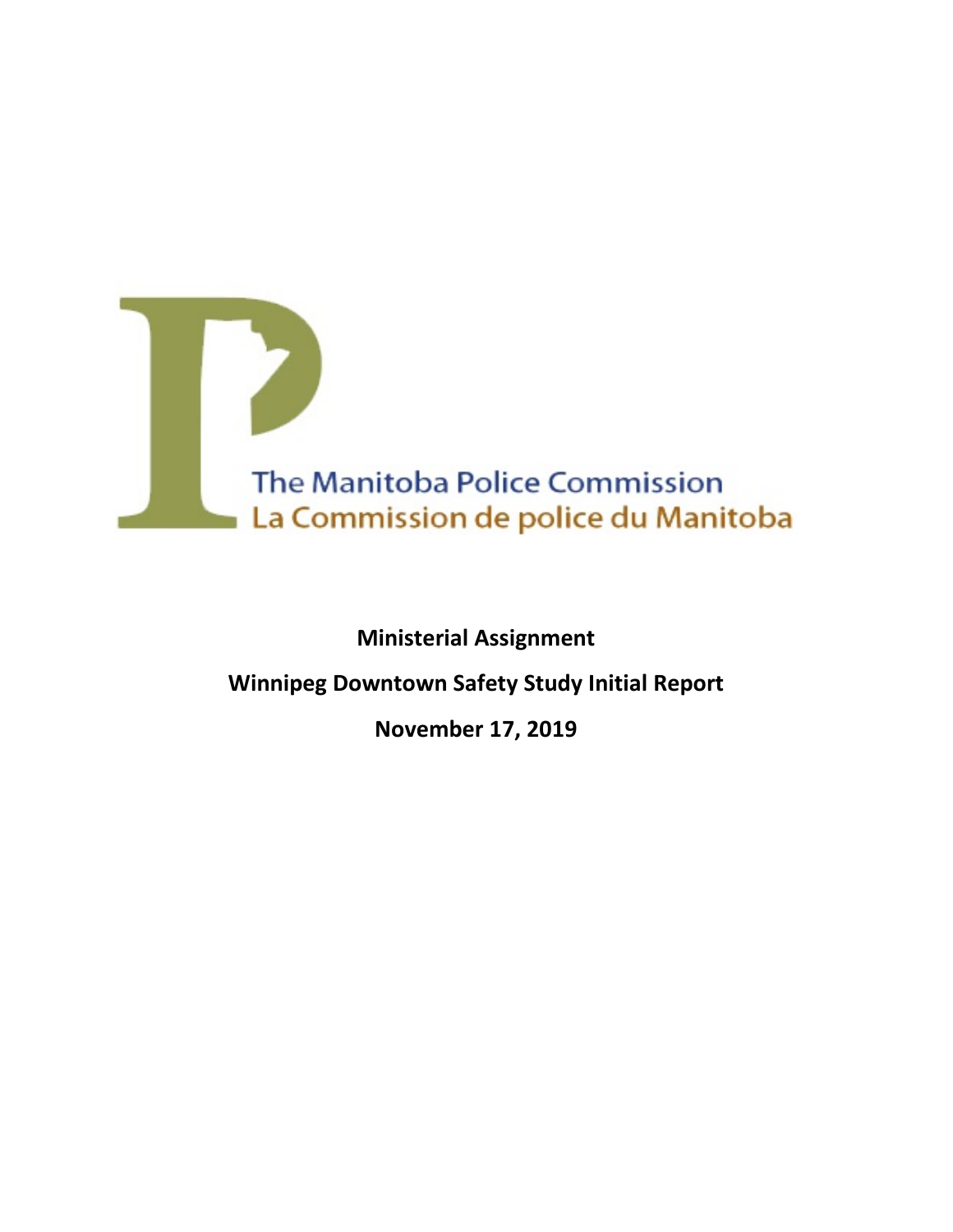# **Table of Contents**

| Downtown 100 Court Watch (recently renamed to Strategic Justice Partnership)  19 |  |
|----------------------------------------------------------------------------------|--|
|                                                                                  |  |
|                                                                                  |  |
|                                                                                  |  |
|                                                                                  |  |
|                                                                                  |  |
|                                                                                  |  |
|                                                                                  |  |
|                                                                                  |  |
|                                                                                  |  |
|                                                                                  |  |
|                                                                                  |  |
|                                                                                  |  |
|                                                                                  |  |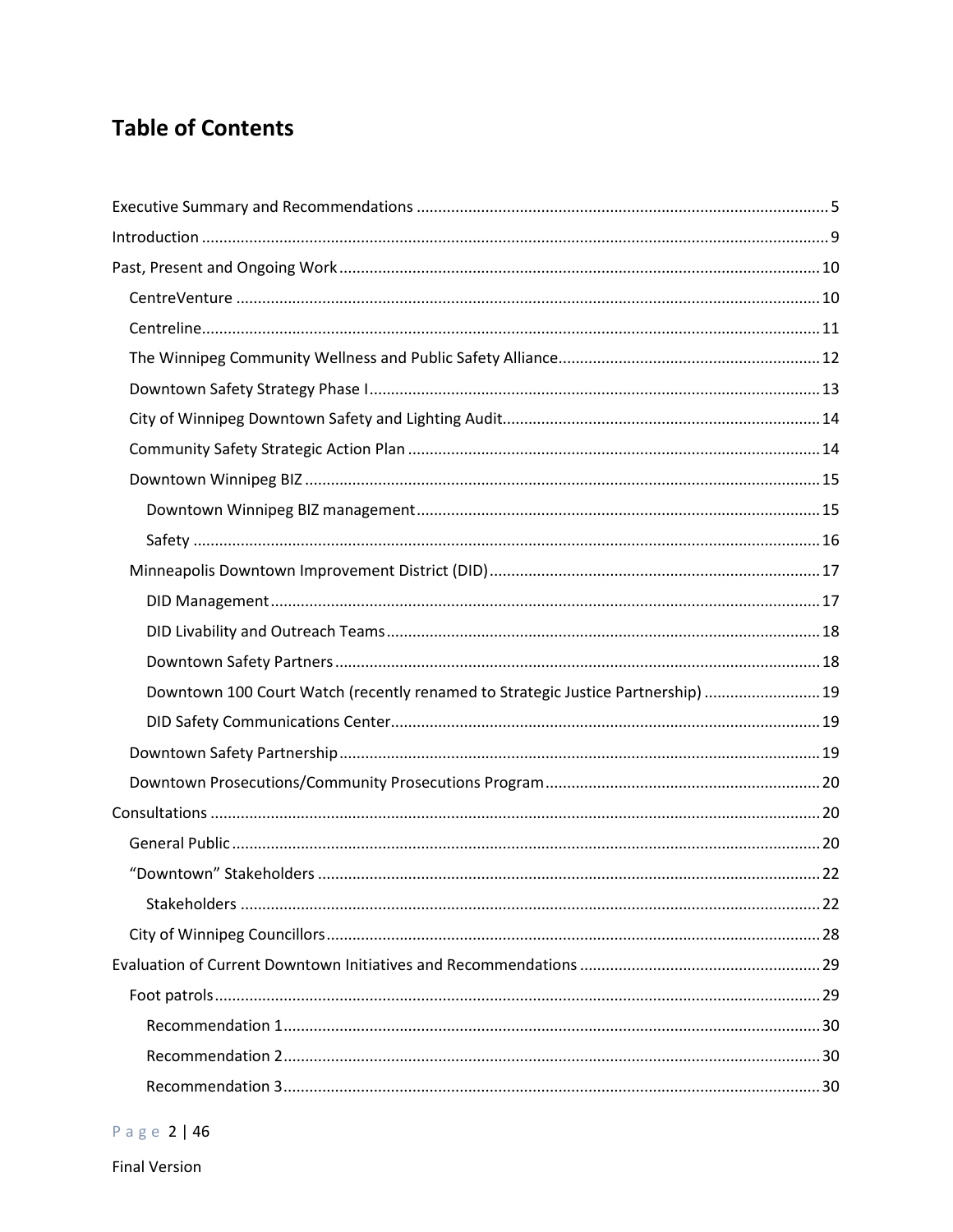| Better coordination between WPS - Private Sector - Prosecutions with respect to chronic and prolific |  |
|------------------------------------------------------------------------------------------------------|--|
|                                                                                                      |  |
|                                                                                                      |  |
|                                                                                                      |  |
|                                                                                                      |  |
|                                                                                                      |  |
|                                                                                                      |  |
|                                                                                                      |  |
|                                                                                                      |  |
|                                                                                                      |  |
|                                                                                                      |  |
|                                                                                                      |  |
|                                                                                                      |  |
|                                                                                                      |  |
|                                                                                                      |  |
|                                                                                                      |  |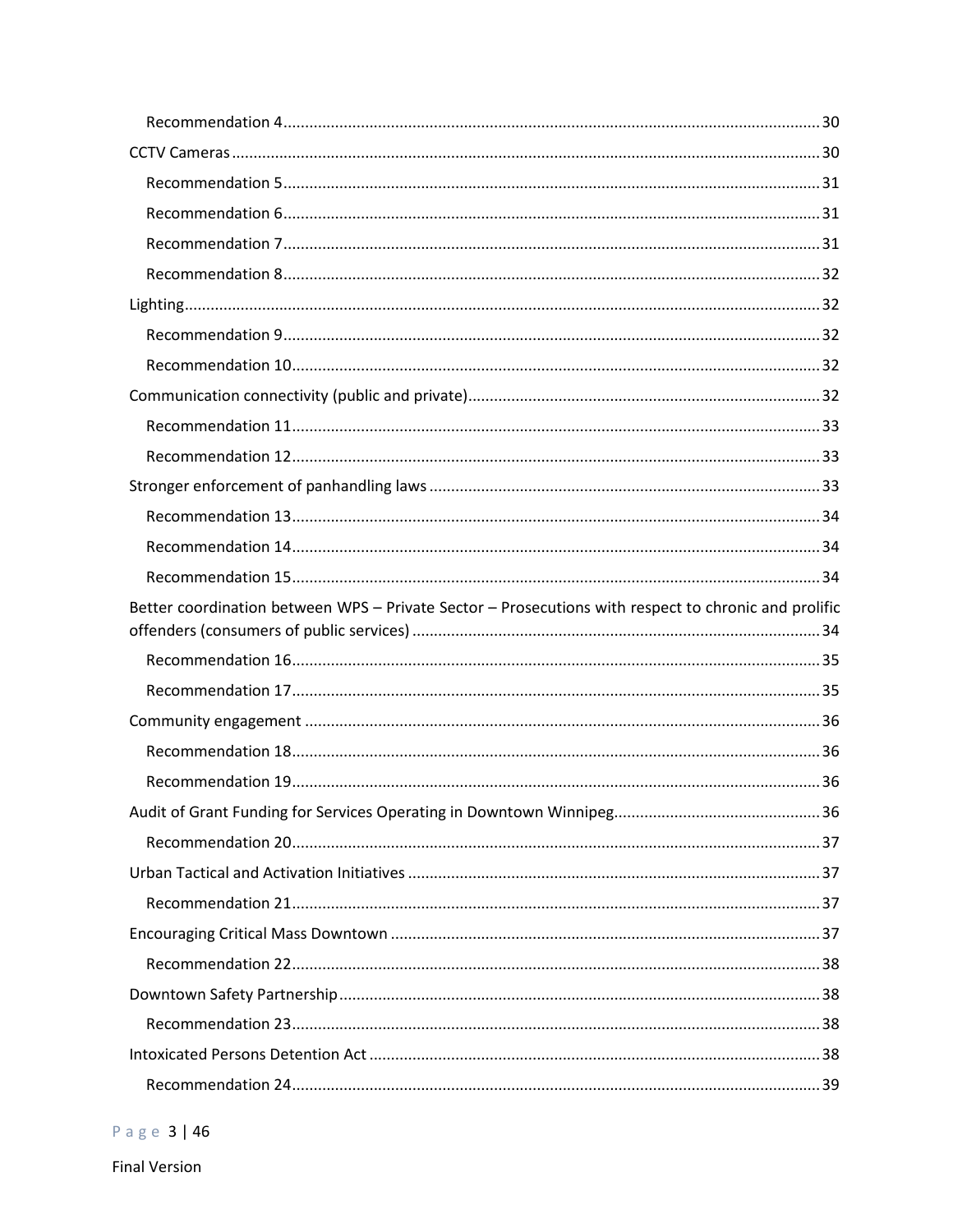Page 4 | 46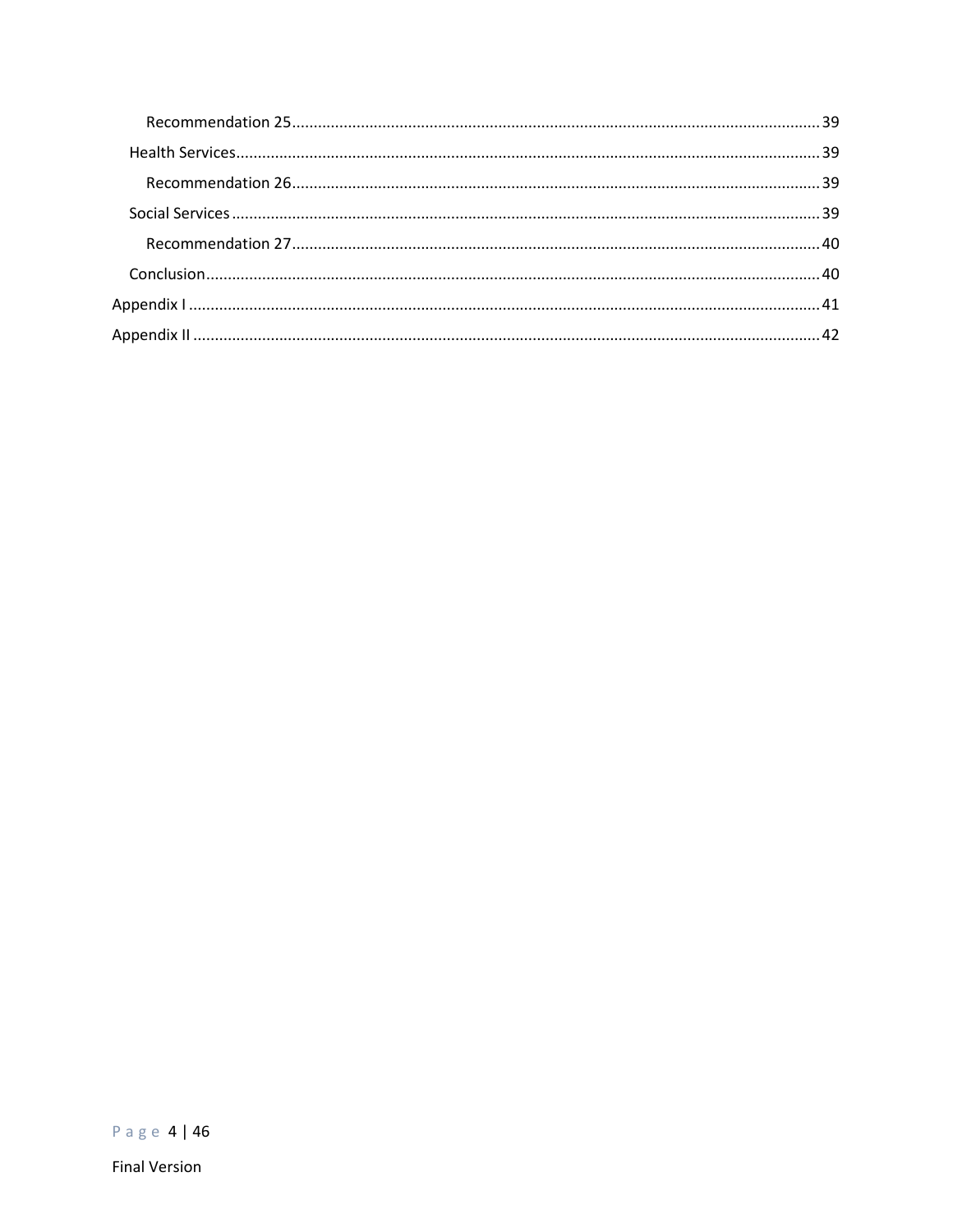## <span id="page-4-0"></span>Executive Summary and Recommendations

Downtown safety is an issue that has affected Winnipeg for decades. The Manitoba Police Commission (MPC) has been asked by the Minister to consult with the City of Winnipeg, the Winnipeg Police Service (WPS) and private sector stakeholders to identify and leverage ongoing work and to develop recommendations to make downtown Winnipeg a safer place for Manitoba families.

This work completed by the MPC is not a Downtown Safety Strategy. It is not the roadmap to public safety in Winnipeg's downtown because through research and consultation we discovered that ample work on downtown safety has already been undertaken and is currently underway. This report includes observations and comments from the general public and stakeholders working in downtown about what they see as concerns and issues preventing downtown safety and suggestions on the way forward.

Many organizations, both public and private, have made significant efforts and contributions to downtown safety programs and initiatives. The work is laudable but in past years these many programs and initiatives have not been well coordinated. There needs to be a more comprehensive understanding of the organizations actively committed to all aspects of downtown safety and a clear articulation of goals, objectives, and outcomes to ensure there is no overlap of services and finite financial resources are being efficiently and effectively spent to meet the many public safety and well being needs present in downtown Winnipeg.

Following is a list of preliminary recommendations, the MPC believes could contribute to downtown safety in Winnipeg and which may have applicability in other areas of the province that are experiencing similar public safety concerns. It is noted that True North and the City of Winnipeg are collaborating on a pilot project in the Sports Hospitality and Entertainment District (SHED) of Downtown Winnipeg that could provide very useful key learning strategies, tactics, and metrics. Furthermore, the City of Winnipeg has been chosen to participate in a learning program in conjunction with the Bloomberg/Harvard leadership program, and this could also provide a crucial turning point in determining optimal pathways for the allocation of resources.

## **Recommendations**

Foot Patrols

- 1. Coordinate all foot patrols operating in the downtown to ensure that all areas receive adequate coverage to provide visibility and that patrol overlap is not occurring. Consider the use of additional vehicles, side by sides, golf carts, etc. to enable patrols to quickly cover the large footprint of the downtown. These vehicles need to be visible, with appropriate lights and communication equipment.
- 2. That the Block by Block Company or a similar company with expertise in foot patrol logistics, frequency and coverage be engaged to determine efficiencies in both the number of foot patrol needed and the number of passes or loops that need to be done in order to achieve appropriate visibility and a perception of safety for the general public.
- 3. If after further analysis it is determined that more foot patrol are needed, the provincial government could consider working with the City of Winnipeg to reallocate and prioritize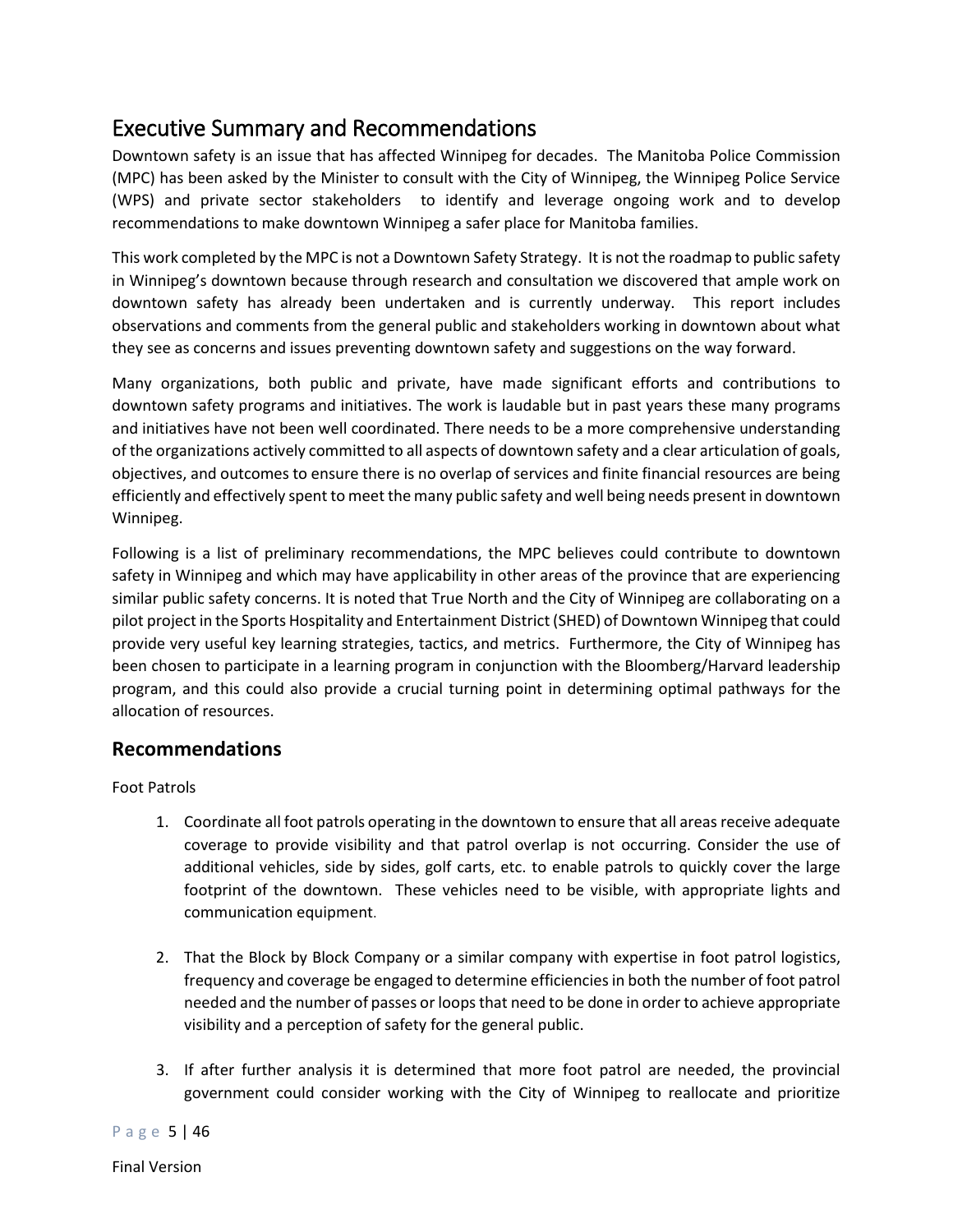funding to assist the BIZs to increase their foot patrol complement. It is further recommended that all foot patrol who are not police officers or cadets are subject to regulated training standards, similar to those undertaken by community safety officers.

4. It would seem at this time there are not enough foot patrol and that the public is not necessarily aware of the services foot patrol provide. Similar to the Minneapolis model, the foot patrol in Downtown Winnipeg serve a triage function connecting people to the right resource whether that be outreach/programming, fire paramedic service or police. If the public knew to contact the BIZ instead of 911 to conduct a wellness check, the impact on police and fire paramedic resources could potentially be reduced. Funding for more police foot patrol may eventually be necessary but should be put on hold until the public is made aware of the role that non-police foot patrol can play and to confirm if this alleviates any pressure on police.

#### CCTV Cameras

- 5. That the Manitoba Ombudsman Guidelines on the use of video surveillance be clarified to determine what, if any, role the Provincial Government might play or that current privacy legislation plays regarding the use of CCTV cameras or traffic cameras for investigative purposes. Based on our consultations, the MPC determined that the general public is of the view that you do not have a reasonable expectation of privacy when you are in a public space. However, concerns were raised about the use of archived data, and that it be specifically limited to demonstrable investigative purposes.
- 6. That the Provincial Government explore the possibility of working with the City of Winnipeg to reallocate and prioritize funding to allow the WPS to purchase video analytic software for CCTV footage.
- 7. That the feasibility of establishing a similar video monitoring role as the DID Communication Centre for private security cameras be investigated for Winnipeg's downtown. Similar investments could potentially be investigated and made in other jurisdictions in Manitoba like Brandon or Thompson following successful implementation and outcome measurement.
- 8. If the purchase of additional cameras is deemed necessary or appropriate, that consideration be given to mobile units that could be relocated using smart policing tactics to hotspots in order to maximize their utility.

#### Lighting

- 9. That clarity is sought on what is the best practice or standard for lighting to achieve a sense of public safety.
- 10. As the existing program does not appear to be achieving the desired outcomes, that stakeholders (private sector, city, province) should develop or commission a lighting strategy inclusive of cost estimates to implement the strategy.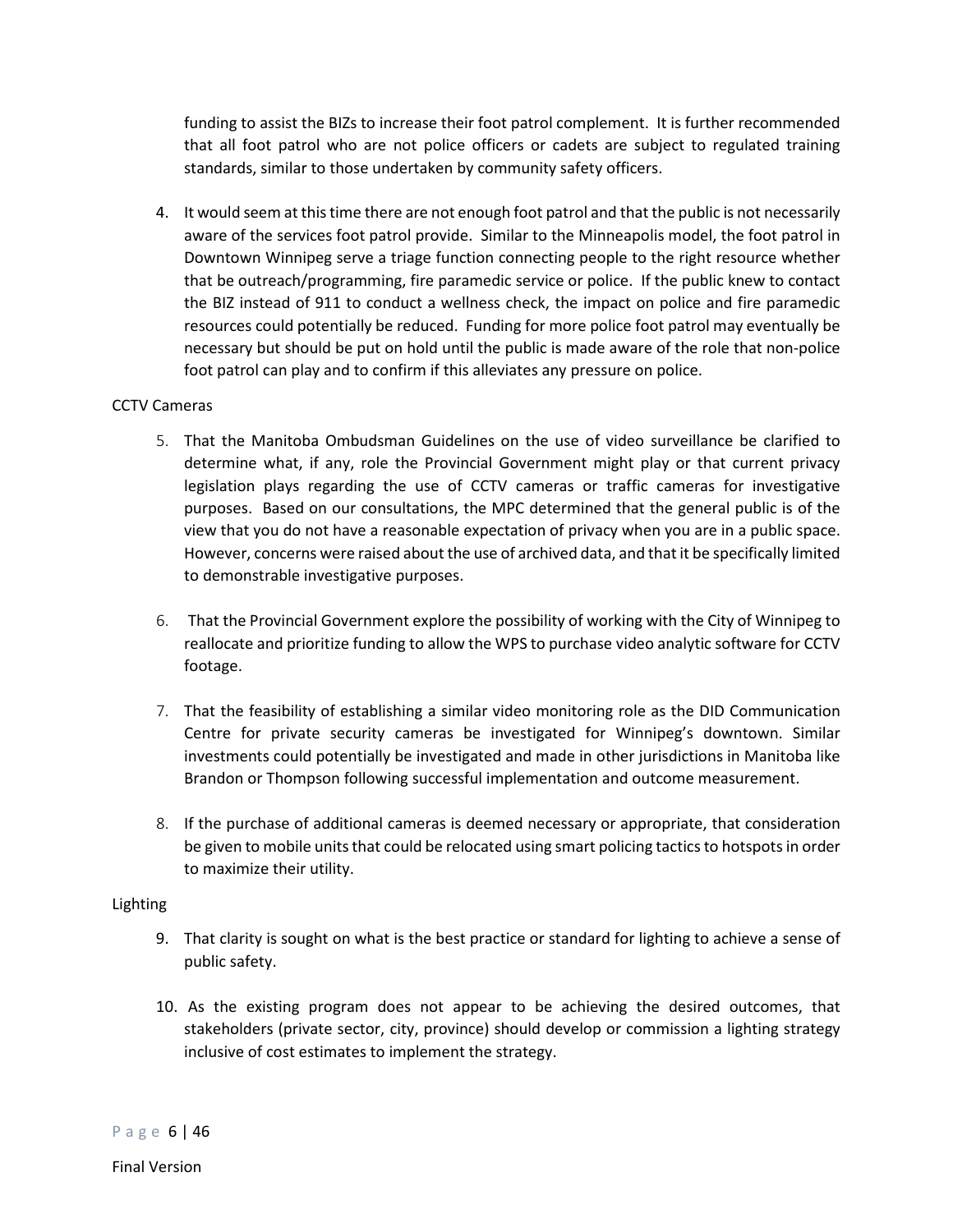#### Communication Connectivity (Public and Private)

- 11. That the province work with the City of Winnipeg to reallocate and prioritize funding to support the establishment of a Safety Communications Centre for the Downtown.
- 12. That the province work with the City of Winnipeg to reallocate and prioritize funding to support the purchase and operation of a software solution like 24/7 Software (Smartphone Communications App) to assist with enhanced connectivity in Winnipeg's Downtown.

#### Stronger Enforcement of Panhandling Laws

- 13. That the province looks into amendments to the HTA with regard to panhandling, as some of the panhandling is occurring in or on the roadways and busy intersections. Any amendments to the HTA should be designed to augment the existing City of Winnipeg by-laws.
- 14. That the province coordinate with the City of Winnipeg to review the current Obstructive Solicitation By-law to consider potential amendments to address panhandling issues in downtown Winnipeg.
- 15. That the province support efforts to advance public education around panhandling and encourage public investing in organizations that support and provide to people suffering poverty and homelessness.

Better Coordination between Winnipeg Police Service (WPS)-Private Sector-Prosecutions

- 16. That the province continues to provide support to outreach organizations that will allow prosecutors options for sentencing rather than relying on in-custody solutions. This would include continuing to support effective community based restorative justice programs.
- 17. That the province explores the possibility of a "chronic offender" designation for offenders who continually accumulate new charges and choose to not avail themselves of treatment. Treatment in this context is intended as a health and well-being measure for both the accused and the general public. The intent is not to criminalize or penalize the accused further. This recommendation would necessitate a secure assessment/treatment facility that could be utilized for pre-charge diversion, post-charge bail support and post disposition sentencing options. See recommendation 25.

#### Community Engagement

- 18. That government works with municipalities to reallocate and prioritize funding to host town hall meetings on a quarterly basis on downtown safety concerns. These meetings would act as a recurring accountability mechanism to allow for ongoing assessment of safety/well-being programming and as a method of getting community input.
- 19. That government considers running a public education campaign highlighting how to be street smart and providing information about the programming available across the province.

Page 7 | 46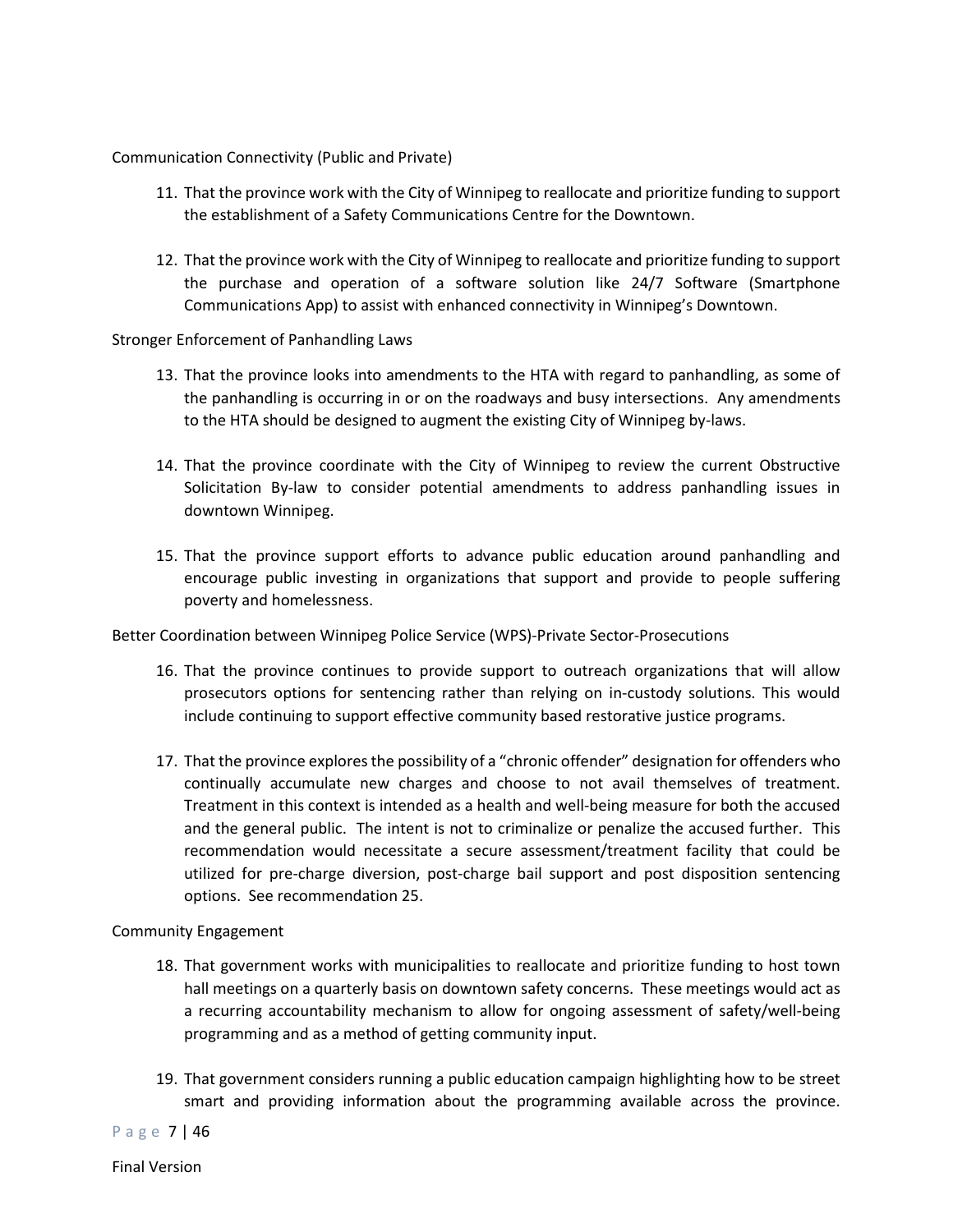Messaging should be multi-faceted and sustained and emphasis should be placed on the public taking ownership of public safety and being part of the solution. Consideration could also be given to ways to measure that the messaging is reaching the public.

Audit of Grant Funding for Services Operating in Downtown Winnipeg

20. That government in partnership with the City of Winnipeg immediately conducts an audit of grant funding agreements for community safety and well being related initiatives. The audit should consider grant criteria, processes, and practices, with a focus on outcomes, goals, and objectives. Current programming could then be evaluated against these criteria to ensure no overlap and to ensure deployment is able to meet front line needs.

#### Urban Tactical and Activation Initiatives

21. That government continues to support, through its grant process, "non-traditional" solutions, such as CPTED initiatives, to address downtown safety concerns.

#### Encouraging Critical Mass Downtown

22. That government continues to support the city in moving forward on initiatives that will help to make communities healthy and sustainable.

#### Downtown Safety Partnership

23. That government, once the MNP report and governance structure are unveiled, works alongside leadership partners to support or develop one or more elements presented in the framework.

#### Intoxicated Persons Detention Act

- 24. That government consider amending the IPDA to allow an alternate class of individuals to perform the functions currently assigned to a peace officer. It is also recommended that the province consider regulating training and standards for these individuals similar to that offered to Community Safety Officers.
- 25. Using the Community Wellness and Public Safety Alliance Proposal as a framework, that government continues to support and develop an effective approach to address intoxication and addiction issues across the province.

#### Health Services

26. That government continues to support and consider prioritizing or reallocating funding resources to health services, substance abuse treatment and mental health services.

#### Social Services

27. That government continues to support and consider prioritizing or reallocating funding resources to social services to address issues like homelessness and poverty.

Page 8 | 46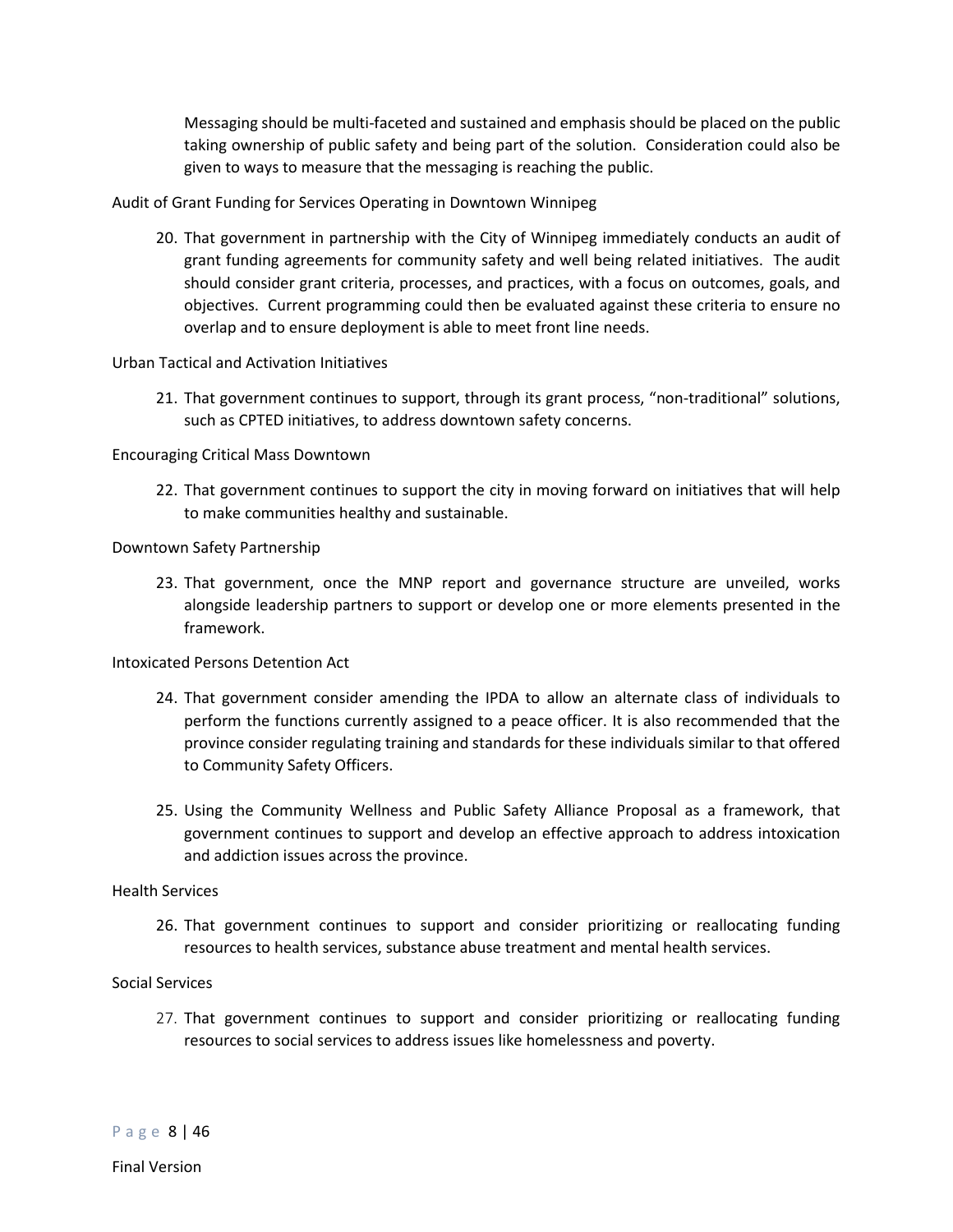## <span id="page-8-0"></span>Introduction

The issue of "safety" has affected the City of Winnipeg for decades. The common view of Winnipeg is that it is not a safe city. This view is particularly pronounced about Winnipeg's downtown. If you ask the average Winnipegger, they will tell you that downtown Winnipeg is not safe. In 2017, the Winnipeg Police Service General Survey showed that 84% of Winnipeggers would feel unsafe walking downtown alone at night—including 90% of women. In an updated Winnipeg Police Service General Survey conducted in 2019, perceptions worsened with 88% of Winnipeggers now feeling unsafe walking downtown alone at night—including 95% of women.

The truth is Winnipeg's crime rate on an annual basis is typically below those of Edmonton and Vancouver. In fact, the crime rate declined between 2010 and 2014 by 36%. Between 2015 and 2018, however, the crime rate had increased by 46% whereas all other major cities with the exception of Calgary have been seeing increases of 29% or less.

Knowing the crime rates have been increasing across the city and people's perception of downtown was that it was unsafe, much work has been done to identify safety challenges in Winnipeg's downtown and to work toward solutions. Some of these initiatives will be explored and highlighted later in this paper. Despite these downtown safety initiatives, the Winnipeg Police Service 2018 Annual Statistical report shows a 10% increase in violent crime and a 22% increase in property crime in downtown Winnipeg.

With perception of safety in the downtown at an all time low, crime rates in the downtown Winnipeg increasing and a mandate to improve safety in downtown Winnipeg, the Minister of Justice tasked the MPC to consult with the City of Winnipeg, the Winnipeg Police Service, and private sector stakeholders to identify and leverage ongoing work and to develop recommendations to make downtown Winnipeg a safer place for Manitoba families.

The work of the MPC comes at a time of highlighted awareness of crime and tragedy in the city. As of the time of writing, Winnipeg has had 40 homicides in 2019 putting it on track to exceed its highest homicide rate ever in a calendar year, 41 in 2011.

The Minister asked the MPC to report back with a concise set of recommendations of actions and initiatives that will reduce crime and ensure that all Manitobans feel safe in downtown Winnipeg. The MPC was asked to consider the following measures:

- Increased foot patrols
- Use of closed circuit security cameras
- Improved lighting
- Communication connectivity
- Enforcement of panhandling laws
- Addressing chronic and high volume users of public resources
- Community engagement

The MPC was also directed to look at successful models in other jurisdictions, notably the Minneapolis Downtown Improvement District.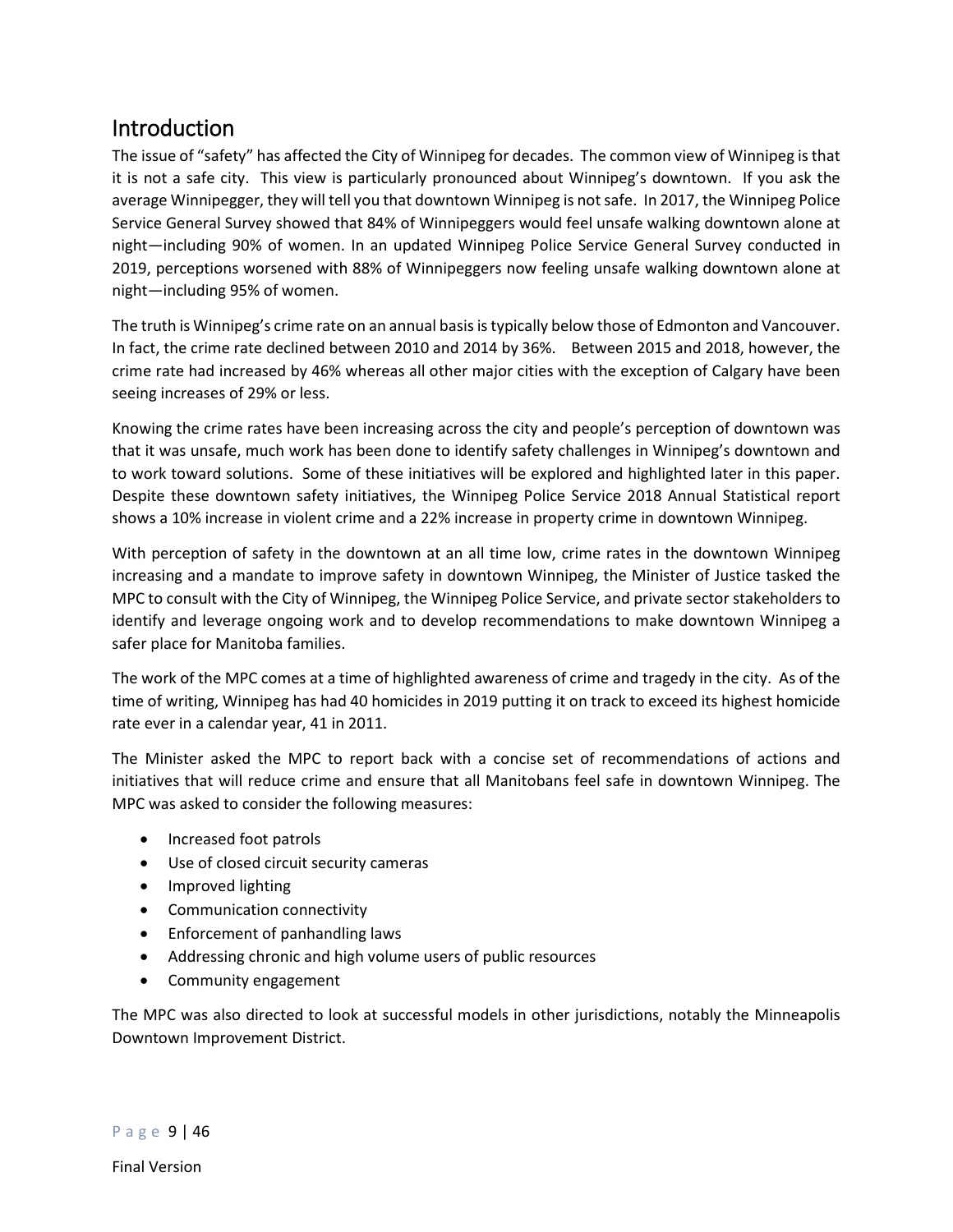## <span id="page-9-0"></span>Past, Present and Ongoing Work

The first challenge the MPC faced when looking at what organizations are providing services downtown and what initiatives are taking place downtown was the definition of "downtown" itself. It seems that each organization has its own definition and none are the same. Sometimes the Exchange District, Theatre District, and Waterfront are considered part of Winnipeg's downtown, sometimes they are not. The MPC took the position of looking at all initiatives and organizations who considered themselves to be working in the downtown, although, moving forward on a comprehensive "downtown safety strategy" will require a commonly accepted definition of downtown.

### <span id="page-9-1"></span>CentreVenture

Established in 1999, CentreVenture Development Corporation is an arms-length agency of the City of Winnipeg, whose mandate is to provide leadership in the planning, development, coordination, and implementation of projects and activities in the Downtown. CentreVenture expedites development in Winnipeg's downtown by supporting private-public cooperation and innovative partnerships. The Corporation encourages new retail, entertainment, housing, and commercial ventures, along with public sector investment in public spaces, amenities, and services.

According to CentreVenture's business plan, its priorities include: sustain efforts to promote downtown residential development and the continued growth of the downtown's residential population and continue to support the emergence of the Sports Hospitality and Entertainment District (SHED) and facilitate new development within the district.

CentreVenture operates on the premise that the most successful strategy to make downtown safer is to ensure there are more people downtown—more people living, more people working and more people visiting downtown. Through its projects, CentreVenture aims to achieve this vision.

CentreVenture operates within approximately 10 acres in Winnipeg's downtown that encompasses the entire Downtown BIZ, the entire Exchange BIZ and a small portion of the WestEnd BIZ. To date, CentreVenture has been involved in three major projects within its mandated boundaries. Theses include: Market Lands, the SHED and the Exchange Waterfront.

In the case of Market Lands, CentreVenture was instrumental and continues to be instrumental in the revitalization of this area that includes the redevelopment of the public safety building and civic parkade. The project includes plans for an Inclusive public space, a creative hub and a public market for food/retail kiosks. The neighbourhood in which Market Lands is proposed has undergone a residential renaissance over the last decade with historic buildings being converted to condominium and rental apartments, now housing over 3,000 new residents. The neighbourhood has also grown to include over 60 unique independent shops and over 50 homegrown eateries, pubs, coffee shops, brewers, and gourmet restaurants.

The Exchange District Waterfront strategy was launched by CentreVenture and the City of Winnipeg, beginning in 2000. At the time, access to the Red River in the Exchange District was characterized by gravel parking lots, the backs of warehouses and properties in a state of disrepair. Since the launch of the strategy, the neighbourhood has seen over \$250 million in private investment including nearly 500 new housing units, 12 vacant or derelict building conversions, and numerous new restaurant and hospitality concepts. The next phase of this strategy is underway with \$7.8 million invested in public realm

Page 10 | 46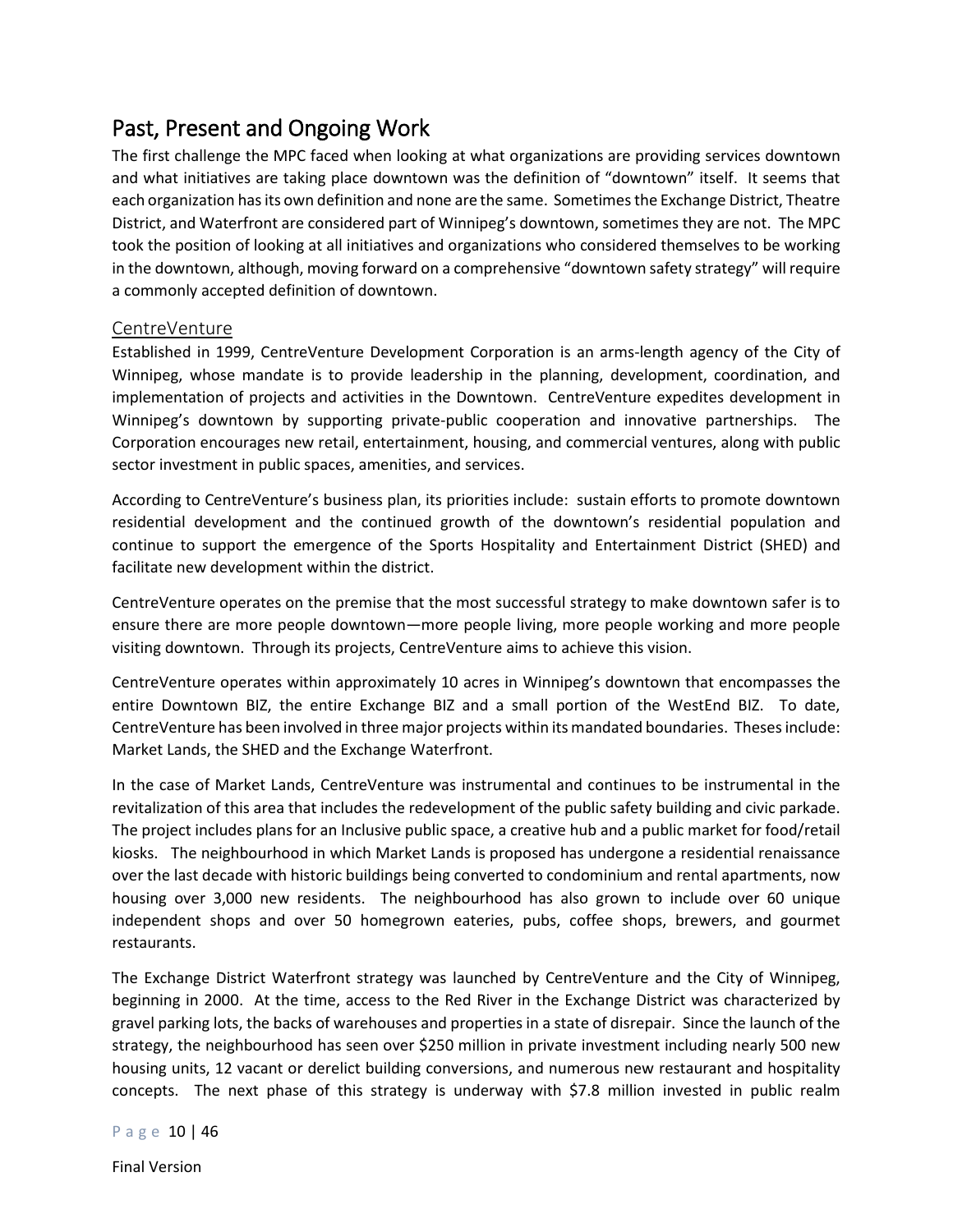improvements throughout the neighbourhood through the Exchange Waterfront Neighbourhood Development Program, funded by the City of Winnipeg and Province of Manitoba through tax increment financing. This program is making investments in streetscaping, public art, safety measures, alternative transportation, heritage, and retail recruitment strategies. It is completing the Exchange Waterfront neighbourhood, attracting further housing and commercial development.

The SHED is an 11 block area surrounding the Bell MTS Place and the expanded RBC Convention Centre. It has undergone a significant transformation into a vibrant, mixed-use district that has capitalized on the increasing sports, hospitality and entertainment venues in the area. Over the long-term, the aim is that the increased activity and investment generated within The District will begin to radiate outwards to spur new development, redevelopment, and investment in new businesses and retailers in adjacent areas. Tax increment financing was used to finance public realm enhancements in The SHED.

#### <span id="page-10-0"></span>Centreline

Created in support of the Winnipeg Police Service's (WPS) 2015-2019 strategic plan, Centreline is WPS's comprehensive downtown safety strategy. It was fueled by the WPS general survey response that the majority of people surveyed reported they would feel unsafe or very unsafe alone after dark in the downtown.

Centreline redefines police response to crime and disorder through applied methodologies and policing principles including; community engagement, public education through the media, crime analysis, evidence-based policing, problem oriented policing and proactive policing principles (Smart Policing Initiative).

To enhance downtown's livability, the strategy focusses on allocating 16 police officers for foot patrols along with one community support unit to patrol Centreline's geographic boundaries which are determined based on defined zones for data measurement. Centreline incorporates 12 "zones" which cover roughly the area with the following borders: York Avenue to the South, Central Park/Hargrave to the North, Osborne to the West and Main Street to the East. Police foot patrol officers focus on the areas within Centreline that have been identified as hotspots or areas in need of special attention. The determination of these hotspots is based on crime/disorder statistics and population density. The following have been deemed hotspots: Portage Place, Millennium Library, Graham Transit Corridor, the Skywalk System, Bell MTS Place, and True North Square. Other hotspot areas include the Ellice Zone and the York/Hargrave Zone.

The Centreline foot patrol is deployed in teams of 8 and works a combination of day and evening shifts. Due to the size of the staffing complement, there are gaps in coverage. WPS makes every effort to ensure maximal special event coverage during events at Bell MTS Place and the Burton Cummings Theatre. The police foot patrol contingent relies heavily on other stakeholders within the downtown to complement their efforts. WPS routinely works with the Downtown Winnipeg Biz (Watch Ambassadors, Community Homeless Assistance Team), property and security managers and public health inspectors. WPS is also active in the Downtown Security Network, a group that holds regular meetings and communicates regarding problem areas and persons within the downtown.

WPS also relies on the WPS cadets. The WPS cadets are part of the WPS and provide support to the police in the following four areas: 1) directing traffic, 2) securing crime scenes, 3) apprehension of persons under IPDA and 4) acting as a visible police presence.

Page 11 | 46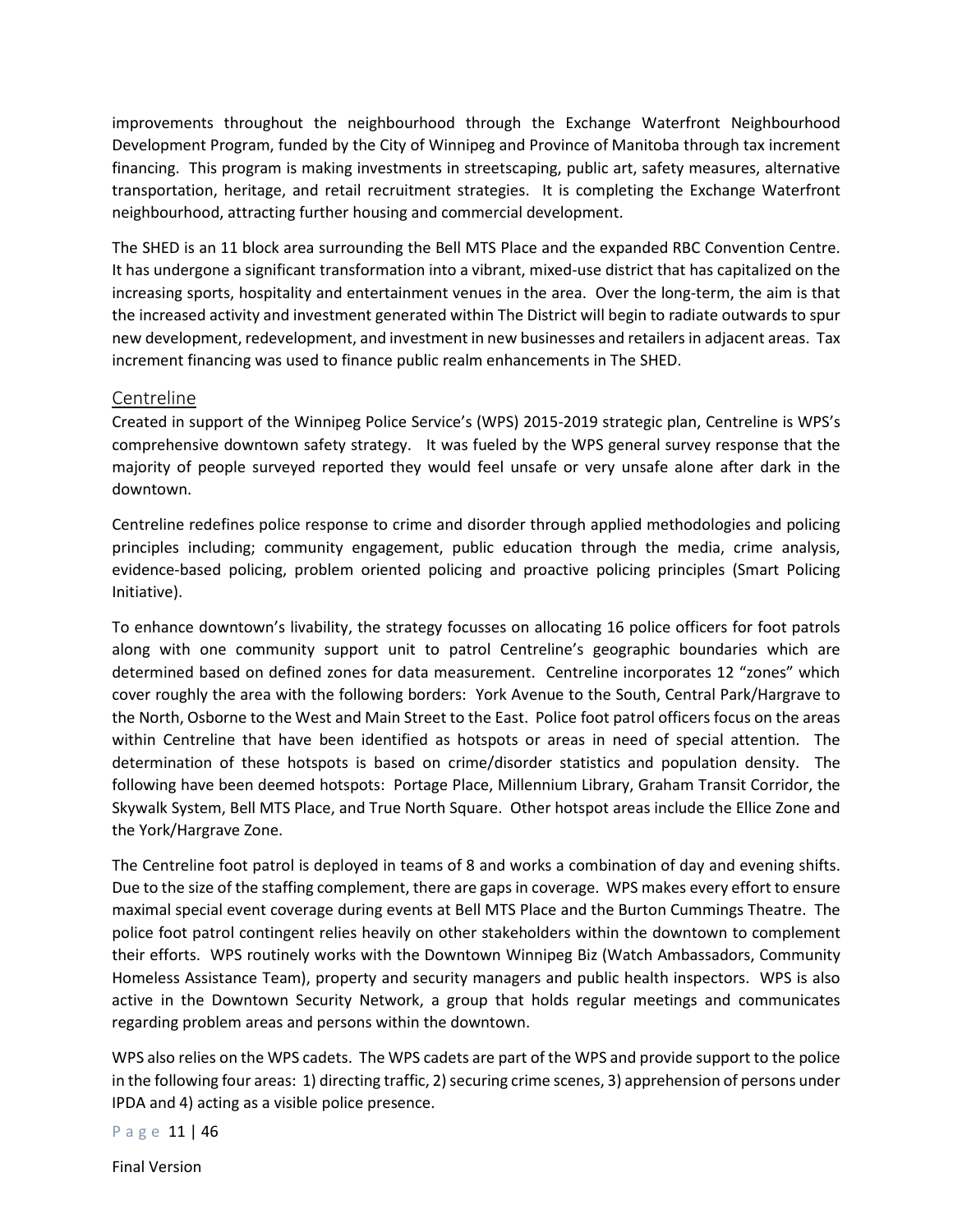The WPS currently has 9 CCTV cameras in operation in the downtown with approval and funding for up to 25 CCTV cameras. They face a few challenges with regards to cameras: 1) the Provincial Ombudsman's guidelines regarding the use of video surveillance cameras 2) the inability to access traffic cameras for investigative purposes and 3) the need for funding for video analytic software.

WPS uses a software program called TrackTik, which is also used by the Downtown Winnipeg BIZ and True North Sports and Entertainment. TrackTik allows the WPS to monitor where foot patrol officers are spending the most time and enables coordination of foot patrols between the WPS, the Downtown Winnipeg BIZ and True North Sports and Entertainment.

There is currently no common radio connectivity between the WPS and the Downtown Winnipeg BIZ watch.

## <span id="page-11-0"></span>The Winnipeg Community Wellness and Public Safety Alliance

The Winnipeg Community Wellness and Public Safety Alliance (the Alliance) is a group made up of business leaders, health officials, firefighters, and police officers. The Alliance commissioned a 141 page business plan which includes a proposal for a new facility to help combat addictions and to offer a wrap around approach to service provision for those individuals who are not well served by existing services. The business plan talks about a facility—a capital cost of \$39 million and ongoing annual operating costs of \$29 million. The new model is intended to work seamlessly with government and community service delivery entities to provide trauma informed, evidence-based, outcome focused services. It will allow for co-located services, connecting vulnerable and marginalized individuals who are primarily on the streets.

According to its business plan, the Centre will provide:

- Well-planned, integrated and comprehensive outreach with a focus on voluntary acceptance of help
- A drop-in centre that will provide individuals with a safe place to gather and a better connection to the services that can help them
- A continuum of services to assist individuals while they are in their addiction and as they explore recovery
- Coordinated resources through integration and co-location including medical, legal, housing, employment
- A Community Court will seek the best resolution for individuals with significant addictions and mental health issues.

Proactive outreach and voluntary acceptance of help are the critical pillars in this new model. The strategy would not be limited to downtown Winnipeg. The proposal calls for the creation of a 24/7 schedule to maximize coverage across the city. Another critical pillar is a diversion away from the traditional justice system. Protocols would need to be set out in consultation with the police, prosecutions and the courts to determine when police can make the decision not to arrest and detain in remand and instead transport to the new facility.

The strategy was conceptualized based on a non-profit organization or a special operating agency establishing the facility to ensure the organization has the flexibility to respond quickly to evolving needs.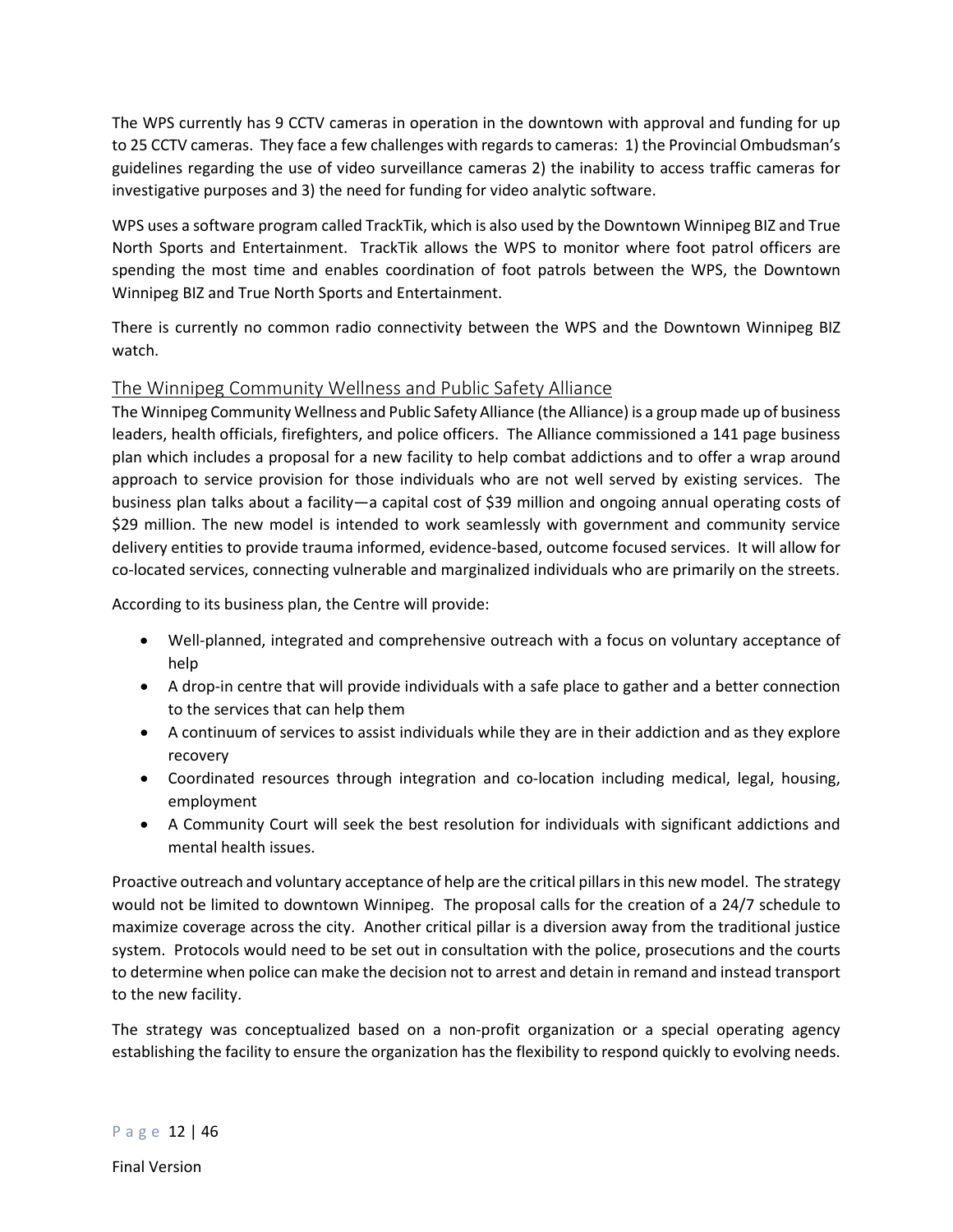Of note, the "Alliance Proposal" has been the subject of much discussion, consideration, and debate by stakeholders as to the form of its implementation in determining the best and most cost effective approach for downtown safety and wellness moving forward.

## <span id="page-12-0"></span>Downtown Safety Strategy Phase I

In December 2017, Winnipeg Municipal Council directed that funds from the Destination Marketing Reserve in support of a multi-year downtown safety strategy. A Downtown Safety Working Group was created including representatives of multiple city departments as well as representatives from Downtown Winnipeg BIZ, the Manitoba Hotel Association and the Winnipeg Committee for Safety. As a result of the engagement of the team members, as well as numerous other social and not-for-profit agencies, feedback was complied into a multi-year downtown public safety strategy, comprised of five key elements including improvements to existing infrastructure and programs as well as new initiatives through technology.

In addition, in May 2018, the Downtown Winnipeg BIZ hosted a Downtown Safety Summit where a vision for safety for all those who work, live, shop, learn and play in downtown was shared.

In July 2018 the Executive Policy Committee made recommendations to access the Destination Marketing Reserve to fund a multi-year downtown public safety strategy.

The following initiatives and corresponding funding were approved:

- Lighting Initiative
	- o That up to \$300,000 over a 2 year period be used to create a Building Exterior Lighting Grant Program. Approved applicants would be granted up to \$5,000 to cover professional design consulting fees and the City would match up to \$10,000 in hard cost per exterior side of the building for eligible improvements.
- Community Safety Centre of Responsibility
	- o That up to \$150,000 be used for consultant services to establish recommendations for the creation of a Community Safety Centre of Responsibility to promote the development of healthy, crime-free neighbourhoods in Winnipeg.
	- o This city managed, permanently resources administrative structure would be tasked with identifying and promoting best practices in local, community-based crime prevention through social development, offering strategic program development and evaluation supports and acting as a forum for strategic stakeholder collaboration.
	- o Initial work would include assessing the current state of crime prevention through social development programs and services that are being offered, identifying neighbourhoods and BIZ zones requiring safety strategies, leading an engagement process with community stakeholders to identify best practices in stakeholder collaboration, program evaluation, and program support resourcing.
- Closed Circuit Television (CCTV) Upgrade
	- o That up to \$150,000 be used to modernize and expand the Winnipeg Police Service Closed-Circuit Television Camera Program.
	- $\circ$  In 2008, the WPS implemented a CCTV program that included the installation of 9 public facing CCTV cameras strategically placed in high crime areas, primarily in the downtown. The program has been maintained but not upgraded over the past 11 years. Concurrently, the WPS maintains a close relationship with the Downtown Winnipeg BIZ and its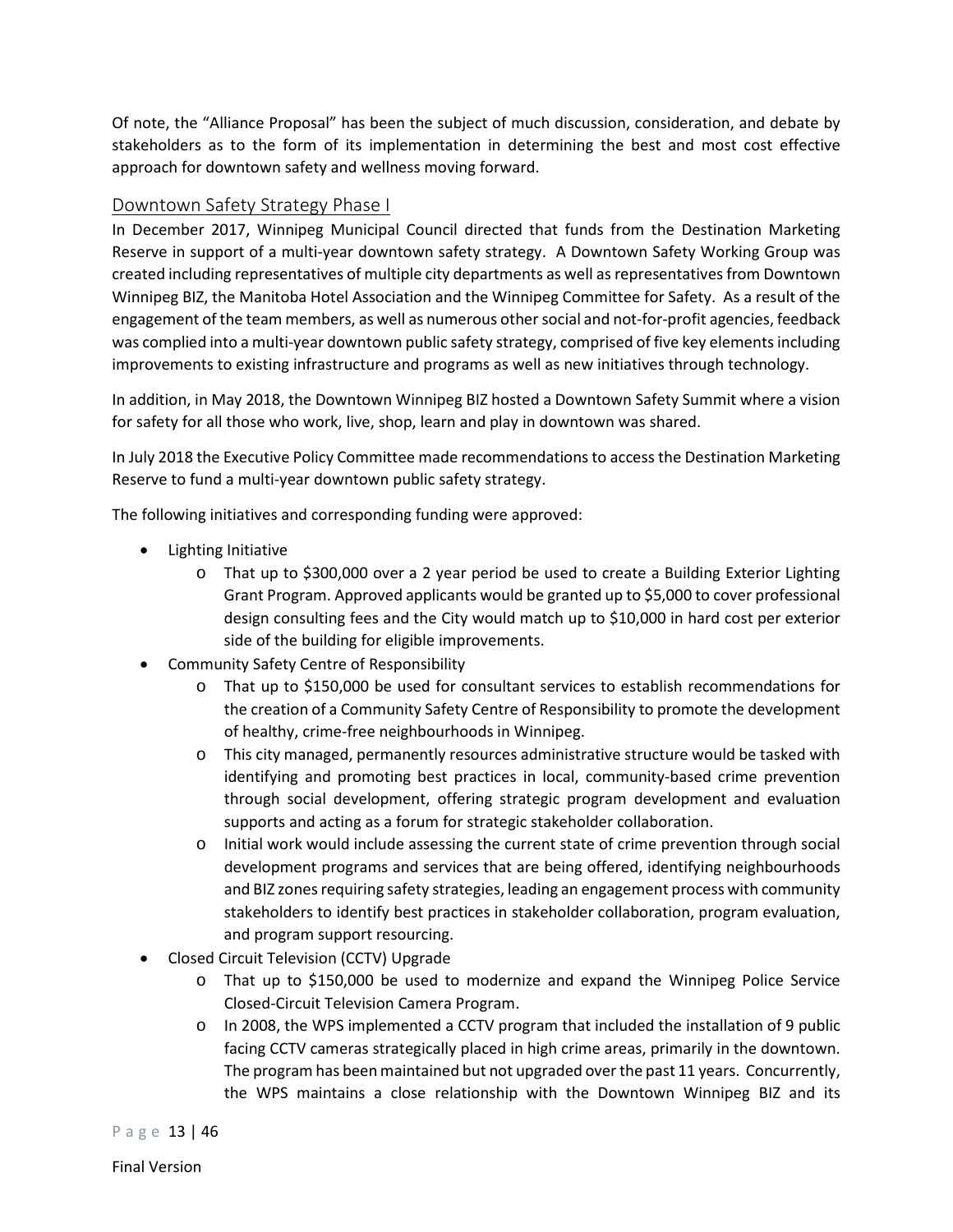Downtown Security Network (DSN). Within the DSN, businesses within the downtown willingly share their information about their CCTV systems. The City of Winnipeg Traffic Management Centre has also installed CCTV cameras for traffic management purposes throughout the city.

- Technology to Enhance Downtown Safety
	- o That \$24,000 be used for a one-year TrackTik pilot project for the purchase of mobile software that will enhance communication and coordination between security and outreach workers throughout the downtown.
	- o Under the pilot, the WPS initiated the use of smartphones with specific software called TrackTik, capable of tracking users in real time enabling coordination of efforts by strategically deploying resources for security tours, analysing patrol locations and times spent at hotspots allowing a data driven approach for future deployments
- Expanded Foot Patrol, Including SafeWalk Services
	- o That up to \$375,000 be used for the expansion of the SafeWalk Program for an additional 8 staff through the Watch Ambassador, Exchange Patrol.
	- o The program provides accompaniment to downtown workers, students, visitors and residents walking to their cars or bus stops alone in the evening.

### <span id="page-13-0"></span>City of Winnipeg Downtown Safety and Lighting Audit

In July 2018, EPC resolved that community stakeholders, including the WPS and Public Works, collaborate to identify the highest risk spaces that would benefit from enhanced public lighting.

In October 2018, a group of stakeholders toured downtown with the WPS and identified several areas that could benefit from additional or upgraded lighting. It is unclear if all of these lighting improvements have been made as some areas were privately owned.

Decommissioning of the Transit Shelter along Portage Avenue at Portage Place Mall

In July 2018, Winnipeg City Council voted unanimously to demolish the bus shelter located on Portage Avenue attached to the Portage Place mall, and rebuild with a new design. The Portage Place bus shelter was identified as hotspots for crime by the mall, the Downtown Winnipeg BIZ, and Winnipeg Police.

The actual demolition took place in July 2019. A new bus shelter, which has yet to be constructed, will not be attached to the shopping centre.

### <span id="page-13-1"></span>Community Safety Strategic Action Plan

Honouring a resolution made in July 2018, for a Community Safety Centre of Responsibility, in September 2019 the city of Winnipeg launched The Community Safety Strategic Action Plan of which the Community Safety Centre of Responsibility is a component.

The Community Safety Strategic Action Plan is a long-term vision document for Winnipeg that will make recommendations for new city community safety and wellbeing policy and for a new city-based community safety centre of responsibility.

The strategic action plan has the following objectives, each of which will require engagement with key community level and organizational level stakeholders in Winnipeg to: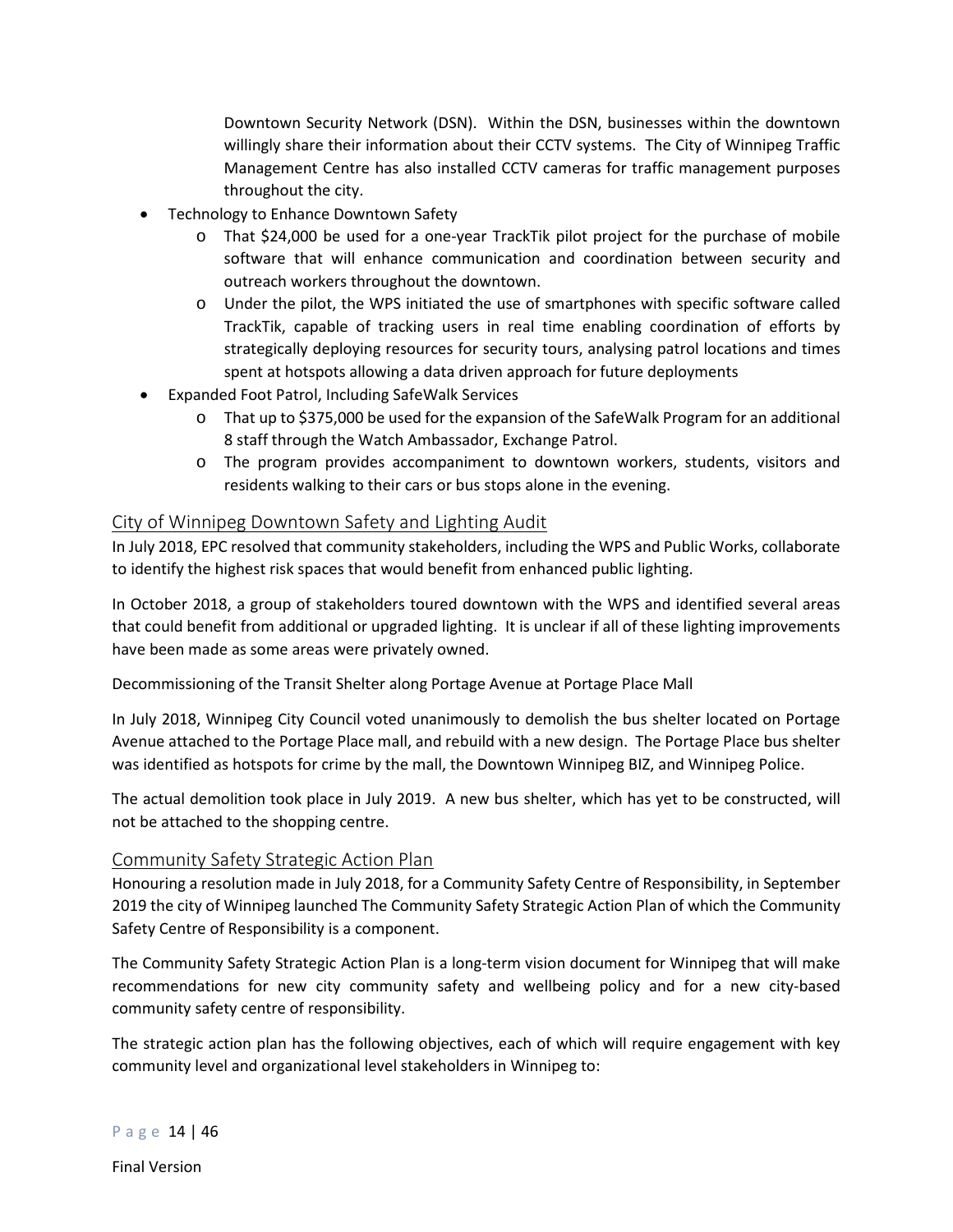- Assess the current legislative and policy environment regarding community safety and wellbeing in Winnipeg
- Assess existing City and community-based programs, services and initiatives that address community safety and wellbeing in Winnipeg
- Assess existing community safety and wellbeing collaboration methods, networks and best practices in Winnipeg, and to assess the City's role in these networks as well as the community's perspective on an ideal system for collaboration
- Assess existing community safety and wellbeing-related city grant funding criteria, process and practices to gather feedback from grant recipients regarding best practices
- Assess other jurisdictional community safety grant funding processes and practices, as well as models and practices related to community safety offices of responsibility
- Develop a strategic action plan to address future community safety and wellbeing planning in Winnipeg that includes the establishment of a permanent city-based centre of responsibility (outside of the Winnipeg Police Service) to support community safety stakeholder collaboration and provide direct/indirect resources for stakeholders in Winnipeg; and
- Identify funding options to support the implementation of the strategic action plan.

Currently, the city does not have a policy document or a strategic plan in place that represents an allencompassing, multi-sectoral approach to addressing community safety and well being in Winnipeg. MNP Consulting has been retained to create this plan that will include an assessment of the current state of downtown safety. Stakeholder engagement is scheduled for the fall of 2019 with plan implementation scheduled for spring 2020.

## <span id="page-14-0"></span>Downtown Winnipeg BIZ

The Downtown Winnipeg BIZ has been in operation since 1989 and is the oldest of Winnipeg's 16 business improvement zones. The Downtown Winnipeg BIZ markets the city centre on behalf of 1,400 businesses and runs programs and provides services that target downtown image, cleanliness, safety, transportation, and parking. They also host events and promote downtown as a great place to work, shop and live. In addition, the Downtown Winnipeg BIZ is the spokesperson for their membership on continued downtown revitalization and enhancement of services.

### <span id="page-14-1"></span>Downtown Winnipeg BIZ management

The Downtown Winnipeg BIZ is directed by a management committee of 15 business owners/leaders and a representative from city hall. The Downtown Winnipeg BIZ as the name implies focuses on downtown, not including the Exchange District area and not as far reaching as CentreVenture's definition of "downtown". With a staff of 22, the Downtown Winnipeg BIZ provides programming in the following areas:

- Community Safety
- Image and Placemaking
- Cleanliness
- Transportation
- Business Development
- Events
- Marketing and Communications

Page 15 | 46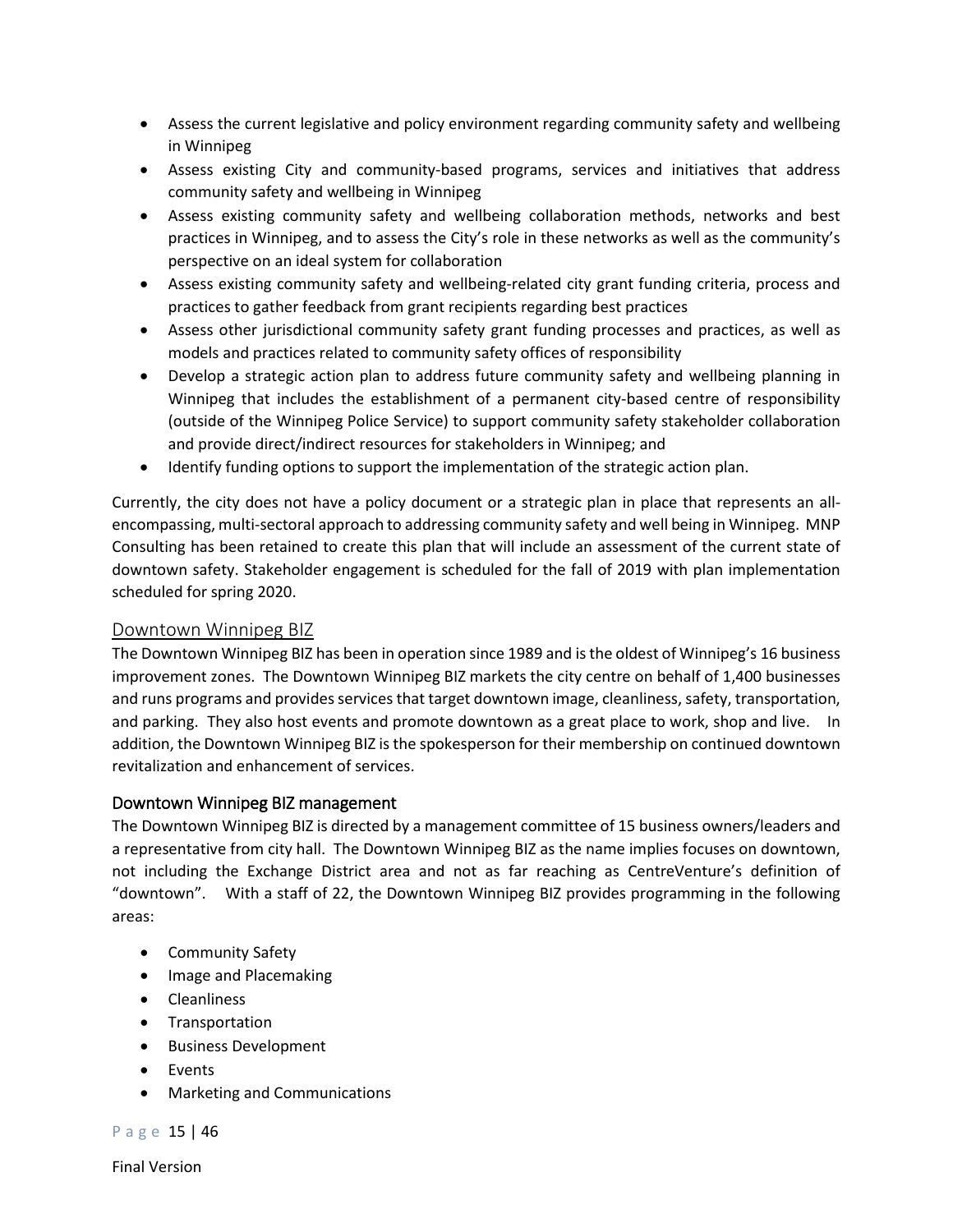- Homelessness Assistance
- Advocacy

Every retail/commercial/professional business in the downtown is a Downtown Winnipeg BIZ member. They provide the Downtown Winnipeg BIZ with a BIZ levy to support programming. Many non-BIZ levy partners contribute to the efforts of the Downtown Winnipeg BIZ by providing financial support, helping to develop and grow programs to make downtown a better place for those who visit.

#### <span id="page-15-0"></span>Safety

Under their safety programming banner, the Downtown BIZ operates the Downtown Watch Ambassador program; downtown security network and hosts the downtown Winnipeg safety summit.

#### *The Downtown Watch Ambassadors*

Easily recognized in red and black, the Downtown Watch Ambassadors walk the streets from 8 am to midnight seven days a week, year round. This team patrols downtown offering directions, tourist information, first aid and assistance whenever needed. They also participate in community events and act as additional "eyes and ears" for the Winnipeg Police Service.

Ambassadors do not make arrests or carry weapons but have been trained in non-confrontational mediation techniques. Equipped with two-way radios, the Downtown Watch quickly report any criminal activity to the Winnipeg Police Service. There are currently 25 Watch Ambassadors and over 290 volunteers. In the summer, Ambassadors patrol the neighbourhood on bicycles. They also provide Safewalks to parked cars or bus stops during hours of operation.

#### *Downtown Security Network (DSN)*

The DSN is a Downtown Winnipeg BIZ led Winnipeg Police Service endorsed safety initiative connecting downtown business owners, property owners, and security teams with each other and with the police and Downtown Winnipeg BIZ. The DSN allows members to share resources and communicate immediately about safety issues in order to reduce crime and improve downtown safety. By joining the DSN, members know immediately when incidents occur, allowing the business to take added precautions to protect customers, staff, and property. Issues will also be communicated immediately to the police and the broader network, encouraging everyone to be alert.

#### *Crime Awareness and Prevention Program (CAPP)*

The CAPP aims to address retail theft and crime related to parking lots and parkades. Utilizing a solutionsoriented approach, CAPP focuses on crime prevention, problem identification, and problem solving. Education and training increased signage, site audits and the support of a CAPP specialist who will work directly with retailers, are just a few of the tactics of the program.

#### Community Homeless Assistance Team (CHAT)

The CHAT is dedicated to performing comprehensive outreach to individuals at-risk of, or experiencing homelessness in downtown Winnipeg. As the only service that has a regular presence on the downtown streets, CHAT Outreach Workers develop trusting relationships with the homeless community through front line interventions. The team is unique in their approach in that their relationships are built on the streets—at places where individuals are most comfortable and feel a sense of familiarity.

```
Page 16 | 46
```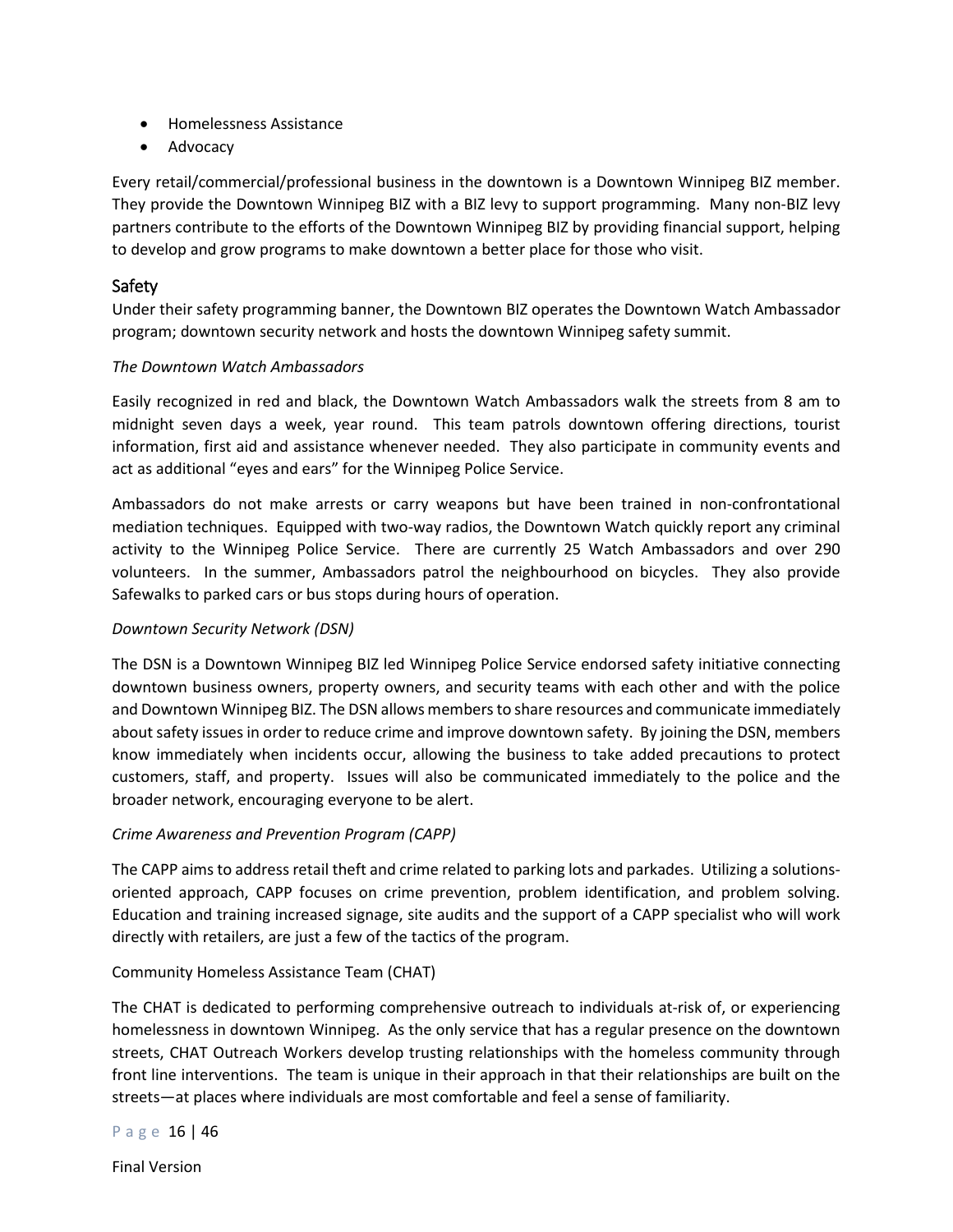The CHAT plays a vital role in connecting the homelessness community with social agencies that: connect to permanent housing options, enhance wellness, provide additions and educational support and help find employment. CHAT outreach workers can be identified on the street by their name badges and will work in collaboration with other agencies in order to ensure a meaningful approach is employed that compliments all service provider efforts in supporting the homeless population.

#### Enviro Team

The Enviro Team helps keep the downtown clean and looking great. They pick up litter, water flowers, remove graffiti, remove posters and clean the downtown's sidewalks every day. Starting early every morning, sidewalks sweep and wash downtown, and in the winter, two snow plows clean major sidewalks of ice and light snow.

### <span id="page-16-0"></span>Minneapolis Downtown Improvement District (DID)

## <span id="page-16-1"></span>DID Management

The Minneapolis Downtown Improvement District (DID) Project started in 2005 in response to chronic issues in the downtown relating to homelessness, addictions, mental illness, panhandling and associated criminal activity. The DID Project was initially determined to develop a safe zone based on a UK model using a camera system and a common radio channel for police and security to communicate to meet the intended project goals.

In 2007, Target Corporation, the largest employer in downtown Minneapolis, loaned one of their executives to lead the development and implementation of the DID model. Target's interest in the project was to oversee an improvement in downtown safety in response to a negative safety perception, the high violent crime rate in downtown Minneapolis and the assist the police who were asking for help.

The DID was designed as a private sector led initiative to ensure a safer, cleaner and greener zone which consisted of 120 square blocks of downtown Minneapolis. Funding for the DID is provided through a city administered business assessment based on gross business area and linear sidewalk or frontage area. Residential and non-profit business are exempt from the assessment. Funding for DID is approved through a city administered process on an annual basis. Funding is dependent on a business approval rating in so far as the objection rate to budget approval cannot meet or exceed 33% of assessed businesses. Since 2007 the business objection rate has not exceeded 11%.

The estimated 2020 budget for the Minneapolis DID is \$7.2M. The DID provides the following services:

- Safety Services
	- o Ambassador and outreach patrol as eyes and ears to provide greeter/hospitality services and address aggressive behaviors.
- Livability and Outreach (50-90 ambassadors)
	- o Police reserves, youth outreach, housing and treatment liaisons, liveability team, Downtown 100
- Clean
	- o Litter, trash and recycling programs
	- o Greening and public realm
	- o Public area maintenance including snow removal

Page 17 | 46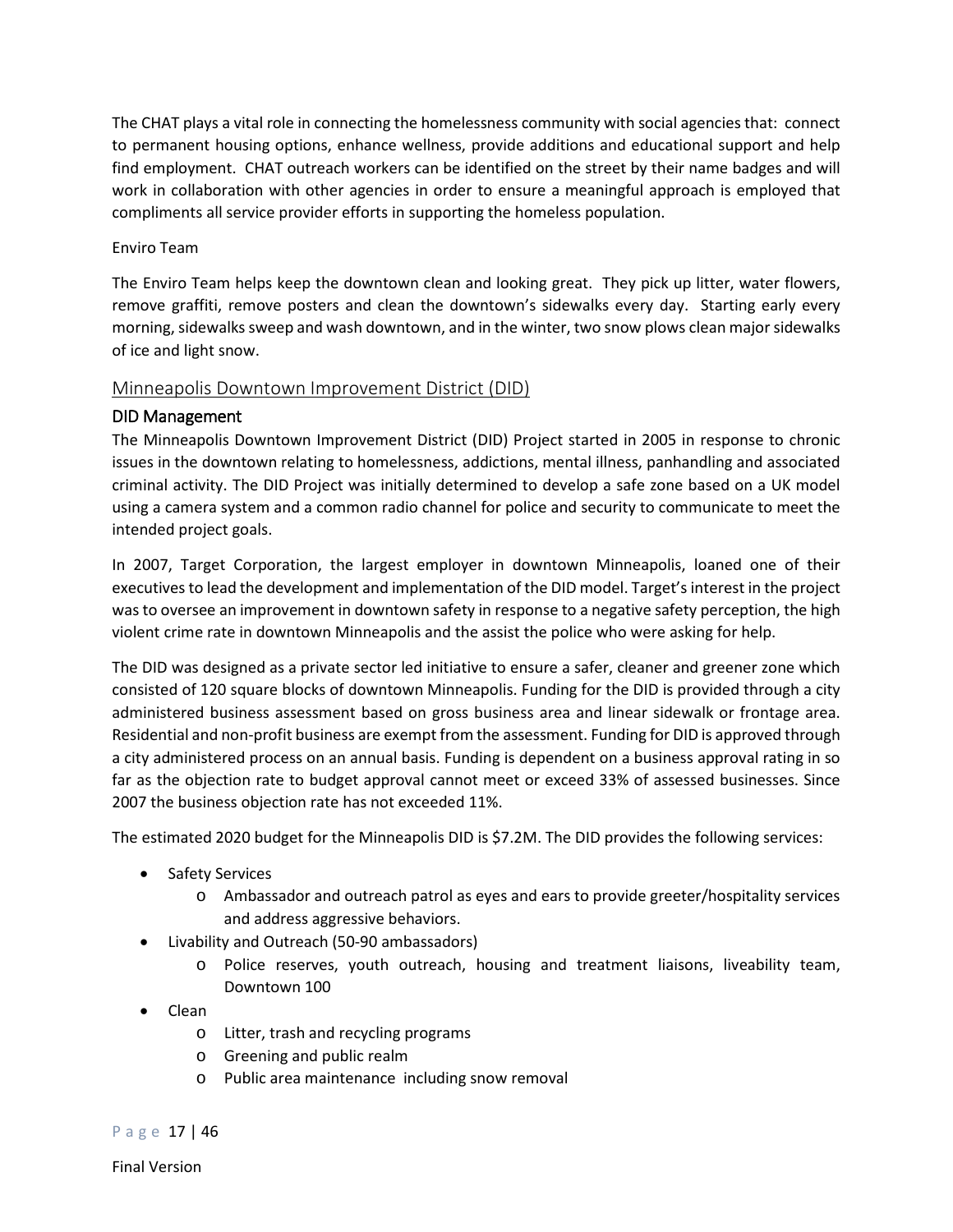The DID has a well developed CCTV camera program, communication program encompassing the ambassador and outreach teams as well as corporate security throughout the downtown area that is linked through common radio channel and roll call program. DID also has an active crime prevention through activation program including environmental design initiatives and engagement that has an influence on the development of supportive municipal public policy.

#### <span id="page-17-0"></span>DID Livability and Outreach Teams

The DID is founded upon ensuring a welcoming hospitable environment in Downtown Minneapolis. The DID Ambassador Teams meet several functions: safety – clean spaces – green initiatives. The livability teams interconnect with outreach workers from St. Stephen's which is an organization dedicated to assisting homeless persons with their needs and to improve their situations. Livability also works with the Youth Link as well as other programs and services to meet the spectrum of needs.

The Ambassador Teams patrol the streets of the 120 block DID zone to offer assistance to all persons and in particular provide help and guidance to the marginalized population and those most in need. The patrol teams routinely provide wellness checks on persons found sleeping, loitering or panhandling to provide alternatives and to inform where services can be gained to meet their daily living requirements. Most commonly the Ambassadors provide directions, soliciting taxis and giving referrals for restaurants and hotels in the DID zone. The Ambassador Teams ensure that all public spaces are well kept, free of garbage and that any and all graffiti tags are immediately removed to promote the perception of safety and security. The Ambassador Teams work from 7 am until 11 pm and are currently piloting a later shift until 4 am on weekends.

The Ambassador Teams are linked via radio to the DID Command Centre as well as to private security agencies. Ambassador calls requiring police attendance are routed through usual means. The Ambassadors enjoy close relationships with the Minneapolis PD and private security throughout the DID zone.

The Minneapolis Central Library also employs an outreach coordinator who works daily with homeless persons to ensure that the Library Complex provides programming in line with the homeless subgroup. In fact, the Library has a Homeless Persons Advisory Board that includes homeless persons as part of the decision making group. The Advisory Board has made significant programming changes to benefit the homeless community including business hours that meet the shelter needs of the homeless throughout the week and on weekends. In addition, the Central Library holds special events like movie nights for homeless people that often include the provision of lunch and coffee. The core vision of the Library is one of inclusiveness to ensure that all members of the public have access to publicly funded resources and services that meet their specific needs.

The Library Outreach Coordinator summed up the position and perspective of the Central Library in noting that the role of public services needs to be redefined in response to the changing needs of the public – "respect and help are delivered by inclusiveness, not by exclusion".

#### <span id="page-17-1"></span>Downtown Safety Partners

The DID Downtown Safety Partners consists of an actively involved group of organizations that guides the operations of the DID. The group includes: Metro Transit Police, Minneapolis Police Department (Precinct Inspector & Crime Prevention Specialist), Prosecutions Attorney, DID Communications Directors, DID Director of Safety Initiatives.

Page 18 | 46

Final Version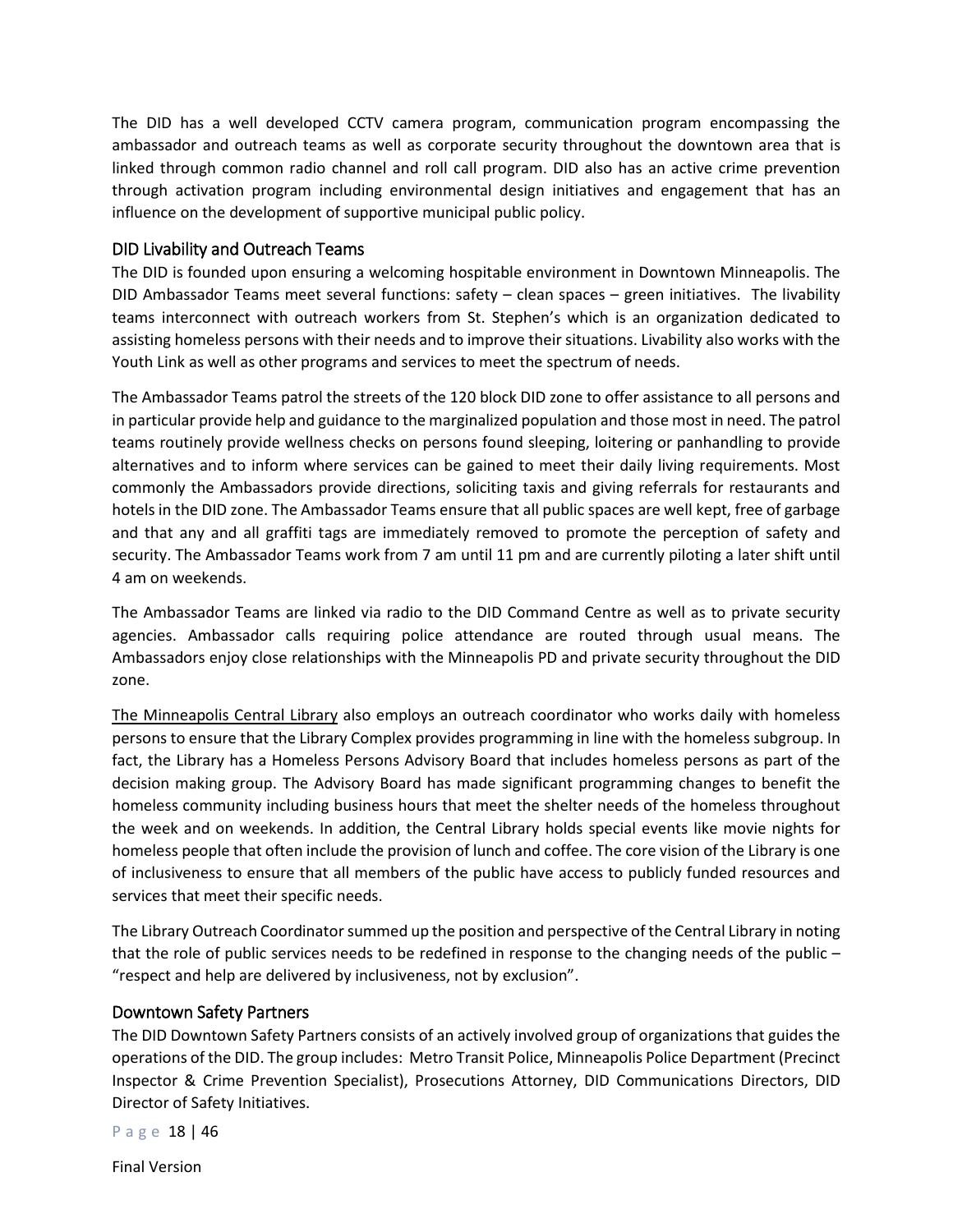The Downtown Safety Partners enables a collaborative public safety approach to delivering downtown safety. The success of the DID is due to the group being committed to focusing on a common goal but contributing through separate roles. The added resources of the DID Outreach and the linked private security team provides a force multiplier to the resources that provide services to downtown and enable the effort to work at the speed of business. The key to the DID model is the well built trust relationships between partners.

## <span id="page-18-0"></span>Downtown 100 Court Watch (recently renamed to Strategic Justice Partnership)

The chronic offender strategy group consists of Hennepin County Prosecutions (represented by a paralegal worker), a specially assigned Downtown Prosecutor, Minneapolis Police Department (Inspector and Crime Prevention Specialist), Probation Services, DID Outreach, and the Minneapolis Central Library Security Lead. The DID funds the Downtown Prosecutor and the Probation Supervisor for the determined DT100 list of chronic offenders.

The group of partners uses its knowledge of the downtown and its relationships with the offender group to annually determine a top 100 list of repeat offenders based on police and system contacts. The list once formed becomes the exclusive domain and focus of the Downtown Prosecutor and the strategy group to track in order to determine the best options for help. The group acts as a hub table of sorts and operates as a harm reduction model to provide case management and planning for the top 100 offenders. Incarceration is the last alternative the group considers to address the ongoing issues of the individuals on the list.

The chronic offender strategy group meets once a month to consider the top 100 offenders with a view to mitigating ongoing issues and reducing the overall impact on city services to the benefit of downtown safety and the individuals involved.

### <span id="page-18-1"></span>DID Safety Communications Center

The DID Communications Center is embedded within the Minneapolis Police Service First Precinct office facility. The DID Communications Center operates daily from 7 am until 11 pm and is currently piloting a later shift until 4 am on weekends. The DID Communications Center is staffed by a Director and three staff that work to maintain communications with the DID Livability and Outreach Ambassadors patrolling the streets, 65 private security contractors in the DID, and monitor 136 public and privately owned cameras that are located throughout the DID zone.

The DID Communications Center has an awareness of the First Precinct call for service queue but must report any request for police attendance through customary means (i.e.: by telephone to police non emergency operators or 911).

The DID Communications Center shares camera capture data and information from DID Ambassadors and Outreach Agencies in real time to ensure timely response to events, situations or problems occurring anywhere within the DID zone.

### <span id="page-18-2"></span>Downtown Safety Partnership

In addition to its work on a Community Safety Strategic Action Plan, the City of Winnipeg in collaboration with True North Sports and Entertainment have entered into a partnership to work on piloting an as yet unnamed public safety and wellness model for the Sports, Hospitality, and Entertainment District (SHED).

Page 19 | 46 The model would be loosely based on the Minneapolis DID. Work has just begun on this initiative.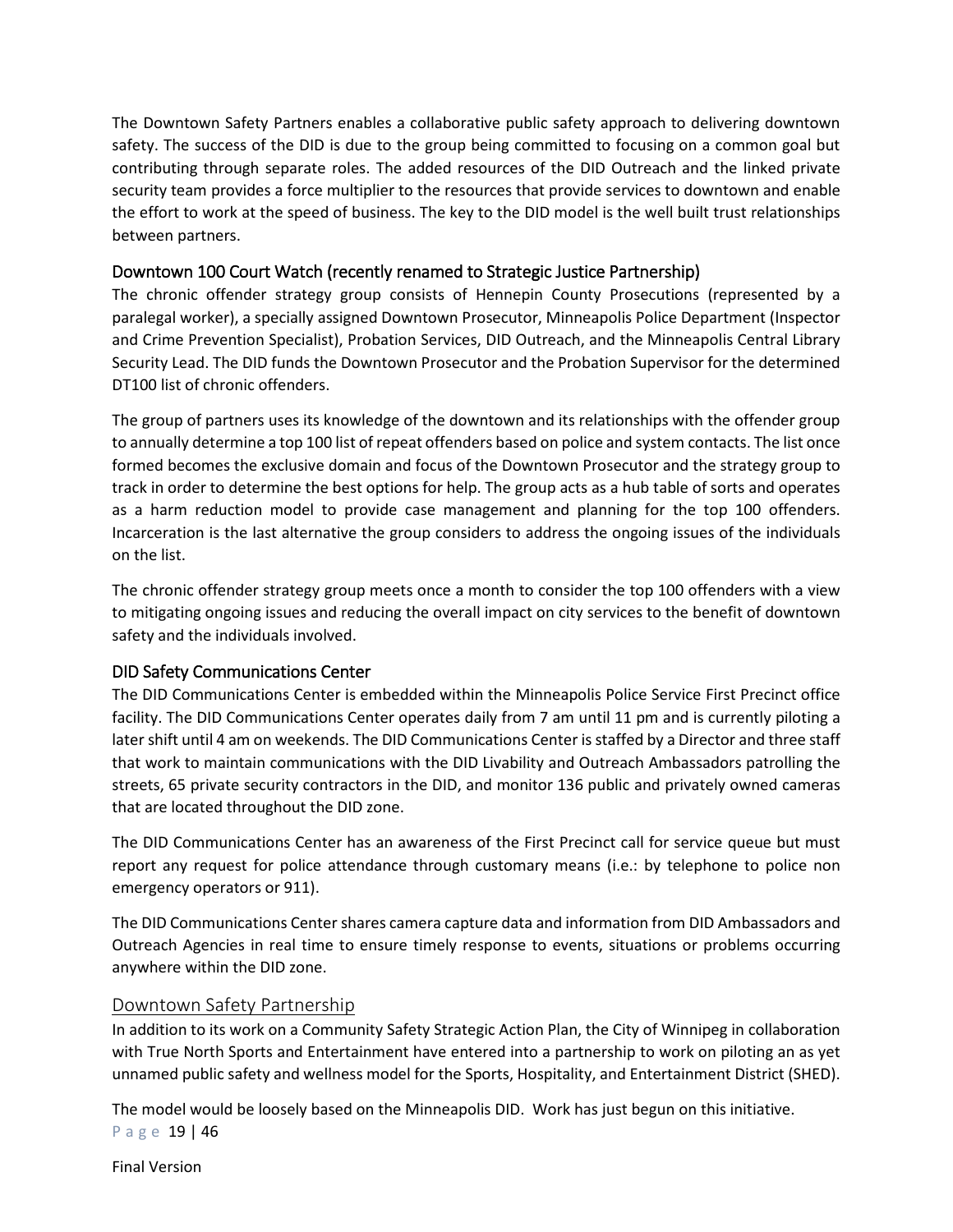## <span id="page-19-0"></span>Downtown Prosecutions/Community Prosecutions Program

Winnipeg's Community Prosecutions Program was established as the first Community Prosecutions Program in Canada in 2005. Community Prosecution is founded on the idea that prosecutors have a responsibility to not only prosecute offenders but to address community concerns through direct involvement with the public and agencies designed to address public safety problems, present crime and improve public confidence in the justice system.

In the past, the role of the Downtown Community Prosecutor has focused on the prosecution of chronic offenders in the downtown area and upon building relationships with downtown community stakeholders. The program also monitored the prosecution of prostitution related offences in Winnipeg, offences against Winnipeg Transit Drivers, graffiti and offences occurring at downtown institutions such as the Millennium Library and the University of Winnipeg. The program eventually expanded with the addition of a second Community Prosecutor responsible for the North End.

The role of the Community Prosecutor is to seek innovative and responsible approaches to the causes and conditions that bring criminal offenders repeatedly in conflict with the law, and where possible, promote strategies to address recidivism. This includes the efficient application of existing resources such as Winnipeg Drug Treatment Court, FAS Court, and Mental Health Court. It also involves using untapped existing local community resources to be responsive to community needs. Community Prosecutors work closely with Probation Services and service providers within the community to find appropriate resources to help these offenders.

In 2015, as part of the Criminal Justice Modernization Strategy, in an effort to alleviate prosecution backlogs, Manitoba Crown Prosecutions moved from a file ownership model to a shared ownership model. As part of this shift in policy and procedure, the Intensive Case Assessment Process Unit (ICAP) was created. ICAP helps to ensure an early, integrated and consistent approach to matters that come into the criminal justice system. The goal is to provide an initial assessment of cases as soon as charges are laid and identify matters that are less serious and can be resolved in less time.

While the Downtown Community Prosecutor position still exists, is still responsible for the oversight of all charges of obtaining or communicating to obtain the sexual services of a person and still maintains relationships with various downtown community stakeholders and the Winnipeg Police Service, particularly the police foot patrol unit and the Counter Exploitation Unit, the position is considered another one of the 17 other Crown Prosecutors in ICAP, who similarly work toward creative solutions to deal with charges in the most expedient manner in in a way that will benefit the individual facing those charges.

## <span id="page-19-1"></span>**Consultations**

## <span id="page-19-2"></span>General Public

In order to ensure broad consultation on the issue of public safety, the Manitoba Police Commission decided to consult the public on their ideas to improve public safety in Downtown Winnipeg. On October 1, 2019, the news release attached in Appendix I was released by the MPC. As a result of the release, the Executive Director of the MPC conducted three media interviews about the MPC's mandate and about why public input was being sought. The MPC received 174 responses to its question to the public: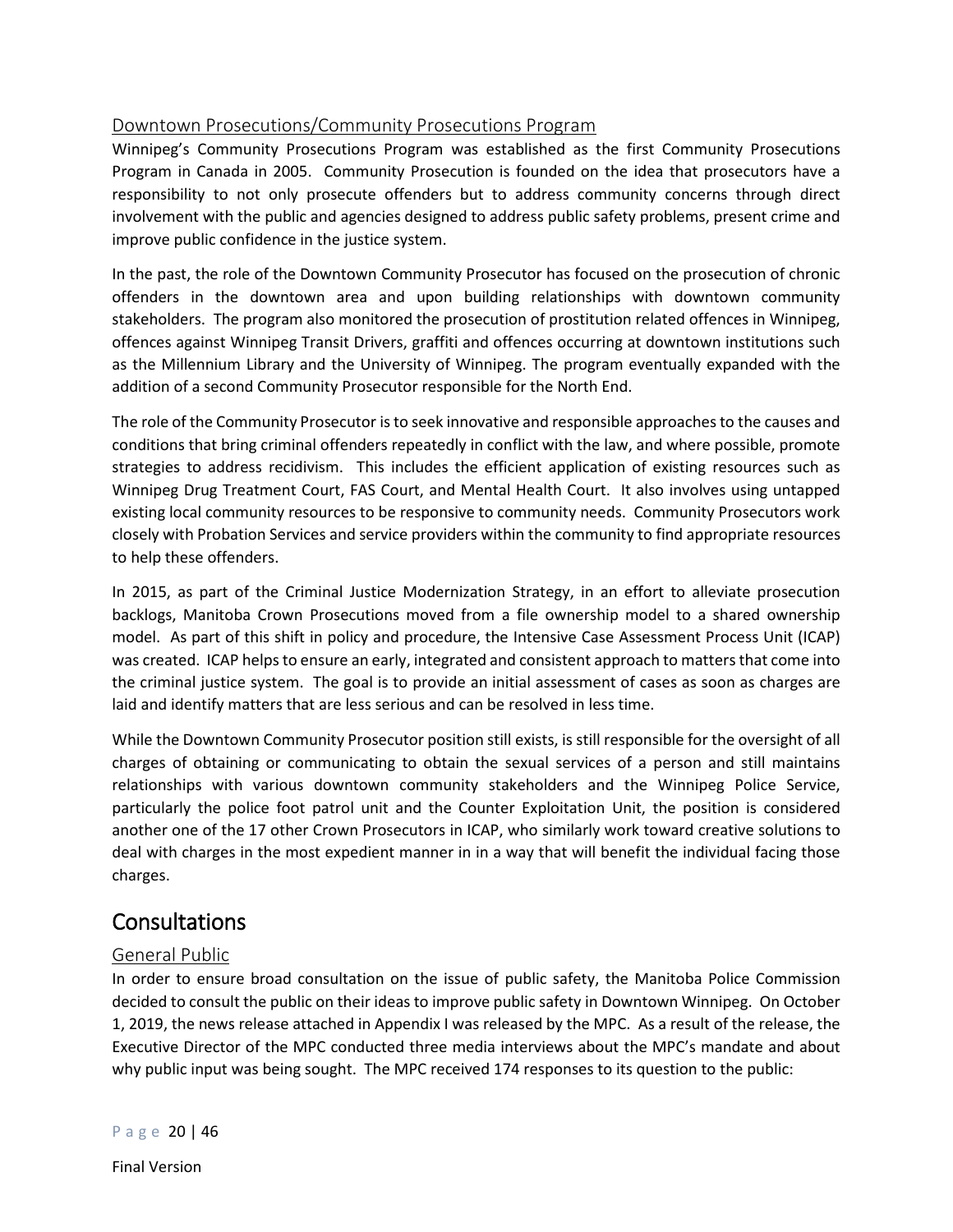### *What is the one piece of advice you would give to the Manitoba Police Commission that will help them with their recommendations to make downtown Winnipeg safer?*

The responses were varied however did highlight a number of common themes. Note, many respondents did not limit their advice to one recommendation, as such the number of responses will total more than 174. The themes were as follows:

Policing Themes

- 1. Increased foot patrol\*/officers walking the beat: 33 responses
- 2. More police visibility: 15 responses
- 3. Hire more police: 7 responses
- 4. More enforcement of laws/by-laws: 14 responses (panhandling mentioned specifically in 9 additional responses)
- 5. Re-opening of a community police office downtown: 4 responses

\*Foot patrol is not limited to police. It may include cadets, ambassadors or security

Health and Social Service Themes

- 1. More services for people in general: 10 responses
- 2. More drop-in spaces for people, specifically homeless: 9 responses
- 3. Improved/Increased Mental Health Services: 6 responses
- 4. Improved/Increased Drug Resources (specifically detox facilities/beds): 19 responses
- 5. Creation of safe injection site: 10 responses
- 6. Improved/Increased Housing Resources: 24 responses
- 7. More outreach services in general: 7 responses

#### Environmental Themes

- 1. Improved lighting: 9 responses
- 2. More cameras/CCTV: 12 responses
- 3. More people downtown: 12 responses
- 4. More/Easier parking: 3 responses
- 5. Increased cleaning efforts: 3 responses
- 6. Install panic buttons: 3 responses

#### **Other**

- 1. Built/Establish better relationships between stakeholders: 8 response
- 2. Public Education: 3 responses
- 3. Curfew for youth: 2 responses

It was obvious from the responses received that all who responded were passionate about downtown safety. A handful of the responses received were very poignant and were outliers to typical responses. The following are some quotes from these responses edited slightly to maintain anonymity and for length.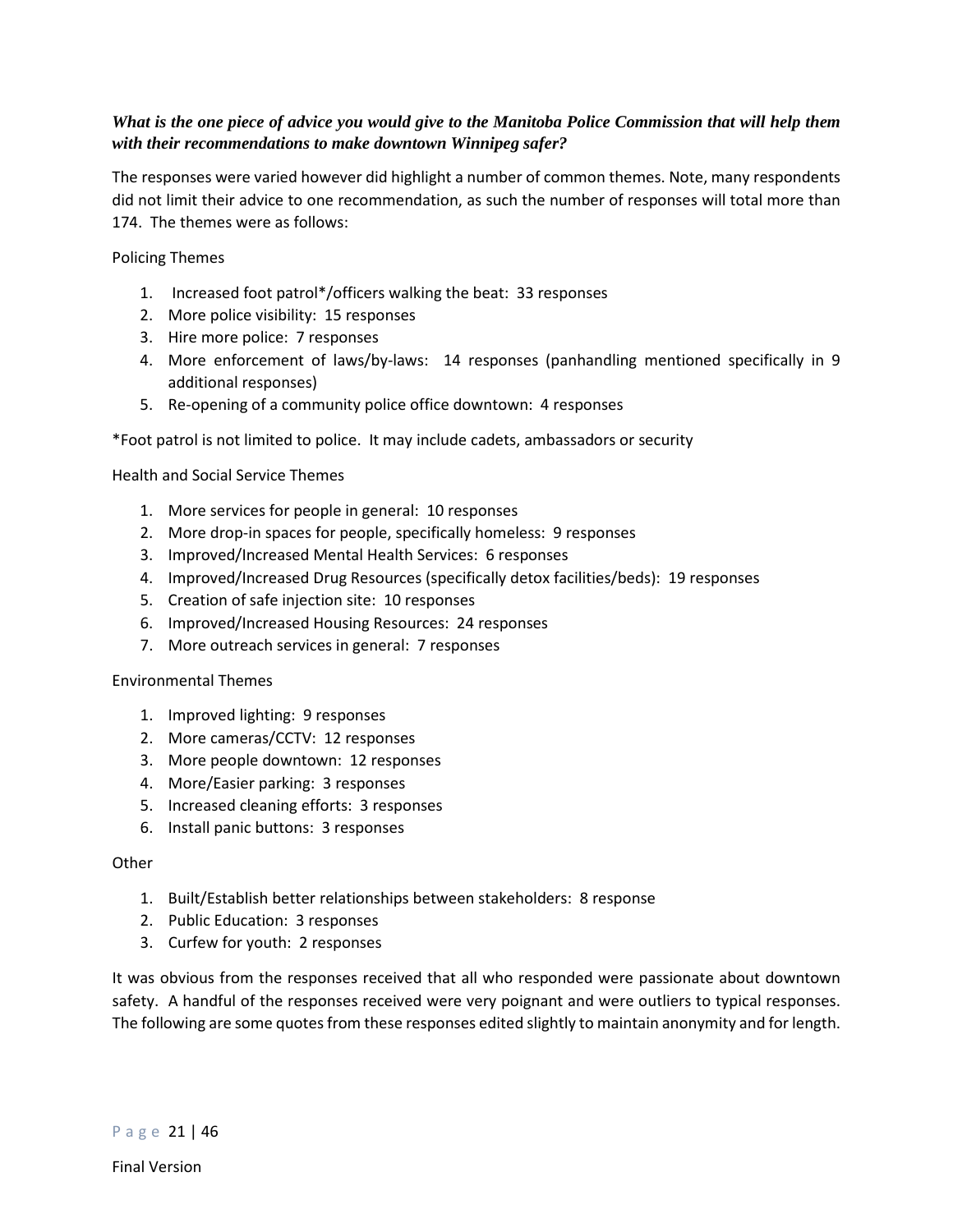"I am a 74 year old woman. I love living downtown and have never felt unsafe. I walk through Portage Place several times a week. Yes I meet panhandlers and I suspect homeless people. I have NEVER felt concerned for my safety. Today as I sit in my toasty apartment and watch the snow fall, I wonder where some people will find warmth today. My fridge and freezer are well stocked with food. However did some of us get some lucky? And it is luck, since many homeless people used to have homes, cars, warm clothing and food. Somehow, we have to help others see that these unfortunate people and their wishes need to be respected."

"The solutions are varied and in many cases extremely difficult to introduce into the community. Crime prevention isn't just the preview [sic] of the Police department, it needs full support and an action strategy from the "community" that it being targeted"

"I don't really believe there is a point focusing on making one area of the city safety without looking a big picture problems. I think that the police working closely with community outreach programs as well as every level of government to come up with a cohesive plan to address the absolute bonders drug and poverty problem is the first step."

"Who are we trying to make downtown Winnipeg safe for? Those who need stable, clean safe housing before they could begin to fix their personal problems, not after? As individuals , did you ever lack the money to rent housing or buy food, while trying to make yourself presentable? If you want homelessness, and the violence and drug abuse associated with it to disappear, providing permanent housing HAS to come first NOT second."

"Research has shown that additional lighting and CCTV cameras does [sic] not make an area safer. We need to develop urban strategies and planning policies that draw on both men and women's experience as users of city spaces. I feel that a lot of the unsafeness [sic] comes down to the design of the street or walkway itself. Looking at the type and colour of lighting used, the frequency of doorways or alley ways, frequency of people on the street and such."

### <span id="page-21-0"></span>"Downtown" Stakeholders

In addition to soliciting feedback from the general public, the MPC also sought input from 28 downtown stakeholders in the form of a survey attached in Appendix II. The MPC received responses and held meetings with a total of 14 of these stakeholders. The following is a list of the stakeholders contacted by the MPC and a thematic summary of the stakeholder input.

### <span id="page-21-1"></span>**Stakeholders**

- Building Owners and Managers Association of Manitoba
- CentreVenture Development Corporation University of Winnipeg
- 
- 
- Economic Development Winnipeg Motorola Solutions Canada Inc.
- Bear Clan Patrol Inc.
- 
- Aboriginal Council of Winnipeg Inc. • Metis Justice Institute, Manitoba Metis Federation
- Downtown Winnipeg Biz  **Mayor's Indigenous Advisory Circle** 
	-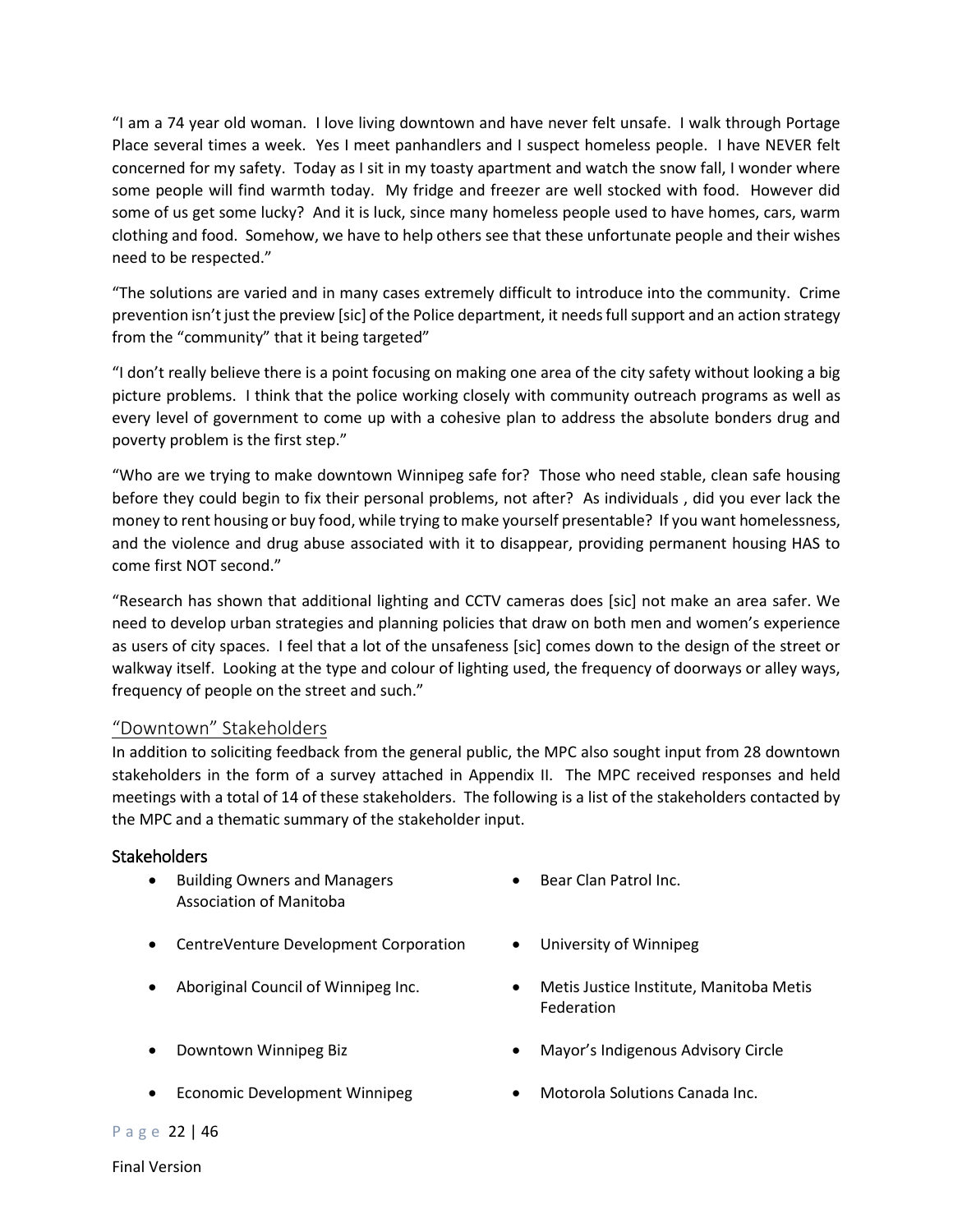- 
- 
- 
- 
- 
- 
- 
- Winnipeg Chamber of Commerce West End Biz
- Gardaworld Protective Services End Homelessness Winnipeg
- The Exchange District Biz **•** Social Planning Council of Winnipeg
	- The Forks North Portage Partnership True North Sports and Entertainment
	- Main Street Project  **City of Winnipeg**
	- Manitoba Hotel Association Meyers Norris Penny (MNP) LLP
	- RBC Convention Centre  **Winnipeg Police Service**
	- Siloam Mission  **Manitoba Liquor and Lotteries**
	- Winnipeg Police Board Winnipeg Public Library
		-
		-

#### **Foot Patrols**

- More visibility of officers or other security resources contribute to feelings of safety.
- Need a physical safety presence such as a staffed kiosk, something similar to the public toilets.
- Cadets augment police foot patrols but it is not enough to make a visible difference.
- Increase the profile and visibility of cadets.
- The Biz patrols are less intimidating than more formal resources and are seen as being keen helpers rather than enforcers.
- Increase efficiency within WPS by providing support services by way of private security to allow officers to concentrate on core duties.
- There are currently no WPS foot patrols operating in the Exchange District. We would welcome their presence to improve perceptions of safety.
- Cadets are rarely present in the Exchange District.
- Added private security would go a long way towards reducing crime and perceptions of safety.
- We believe the current complement is a deterrent, though we are not certain if present resources are enough to drastically improve the perceptions of safety in the downtown.
- Downtown Biz patrols are a visible presence in the downtown, and their presence is effective in improving perceptions of safety.
- The WPS resource complement is sufficient, however, deployment of these officers needs to be proportional to when people are coming downtown and include locations outside the immediate SHED area.
- We need to increase the visible presence of law enforcement by adding even more foot patrols.
- More has to be down in the hours after midnight, especially around areas where people are parking their cars.
- The role of these cadets should be reviewed and expanded if feasible. The public continually hears that there aren't enough officers on patrol.

Page 23 | 46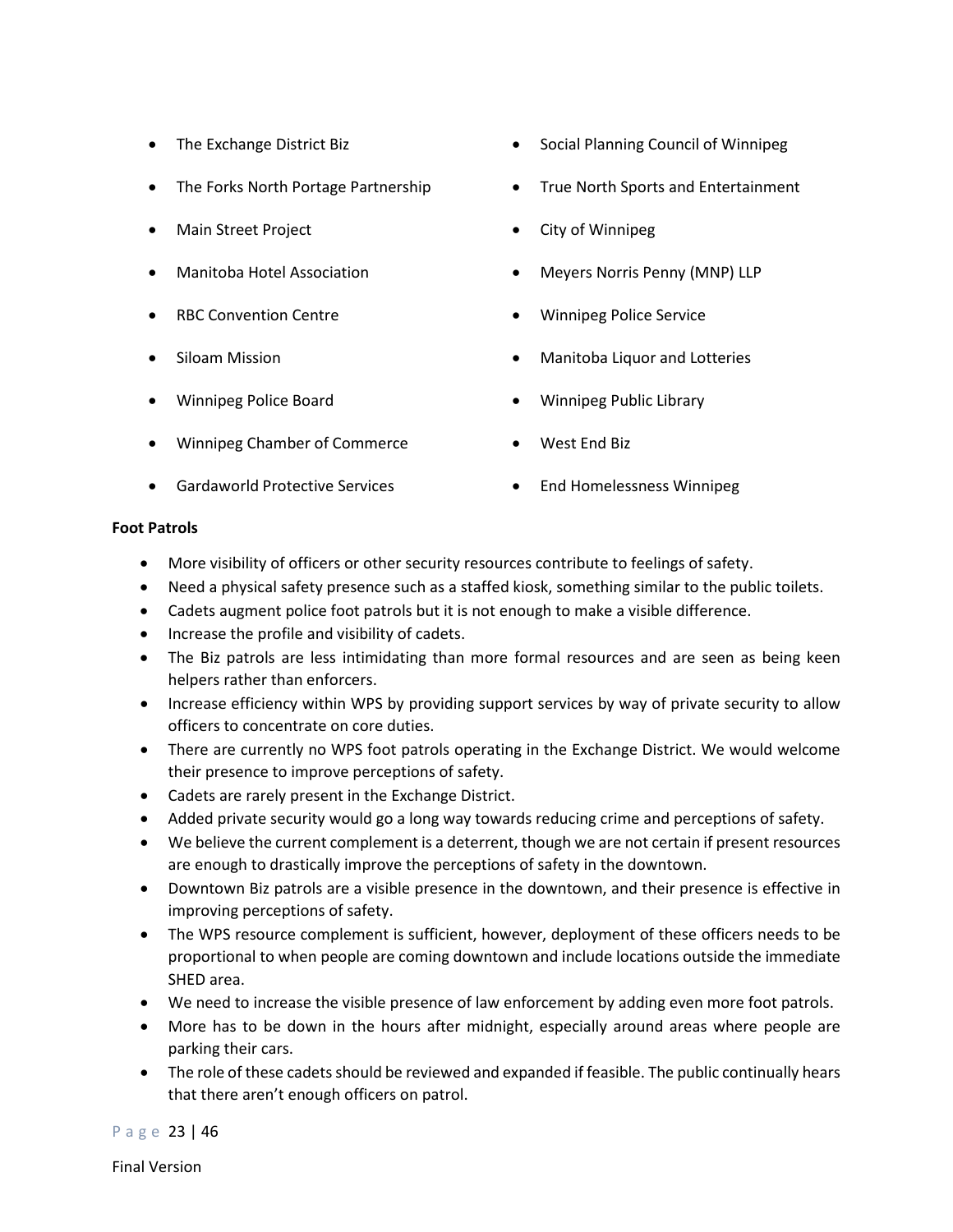- Better coordination of efforts and resources is needed between the various providers of security services downtown.
- A heavy police presence also makes some feel unsafe. However, the most important point is that addressing the actual safety concerns as opposed to perceptions of safety needs to be the emphasis of any further investment.
- I would use foot patrols in more specific areas and at a later time. The downtown feels quite safe during the day.
- Private security seems site specific. They also seem heavy handed and old school.
- Relationship based policing is the key.
- Outreach is disarming.
- Private security needs a better training regimen.

### **Closed Circuit Security Cameras**

- They are helpful but they do have to be monitored in order to deter criminal activity.
- We do not believe that CCTV cameras in public spaces deter crime effectively.
- When individuals are out in a public area, safety takes precedence over privacy.
- It can be an effective investigative tool but applying public funds to police operated CCTV cameras is fiscally irresponsible and functionally ineffective.
- CCTV cameras are both invasive and opaque in their operation, with the result that there is no accountability for how they may be used.
- One locations of cameras become known they are less of a deterrent as the perpetrator just changes locations.
- We would prefer the presence of visible law enforcement over cameras. Cameras may assist in catching criminals, but if the system doesn't deal with them appropriately they become repeat offenders. Also, because the CCTV network is at times not working cohesively, the effectiveness of the cameras is reduced.
- There needs to be better coordination between police and business owners when it comes to accessing and acting upon the footage captured on these cameras. Some operators feel that they don't get attention from law enforcement until it suits law enforcement.
- Deterrence efforts have little effect as people do not set out to get caught or doe not care if they do. However, the cameras may very well provide visual evidence than can help after a crime has been committed.
- Cameras do not deter crime but only address if once it has happened, investment in these systems should be minimal.
- I believe cameras are a deterrent. Saying that they are only effective after the crime has happened.
- Cameras provide a conscious deterrent effect.

### **Improved Lighting**

- Parking lots and lanes to these areas; areas around facilities that are commonly in operations through the evening need better lighting.
- Parkades, surface parking lot, back lanes and businesses that operate 24 hours, such as hotels need better lighting.

Page 24 | 46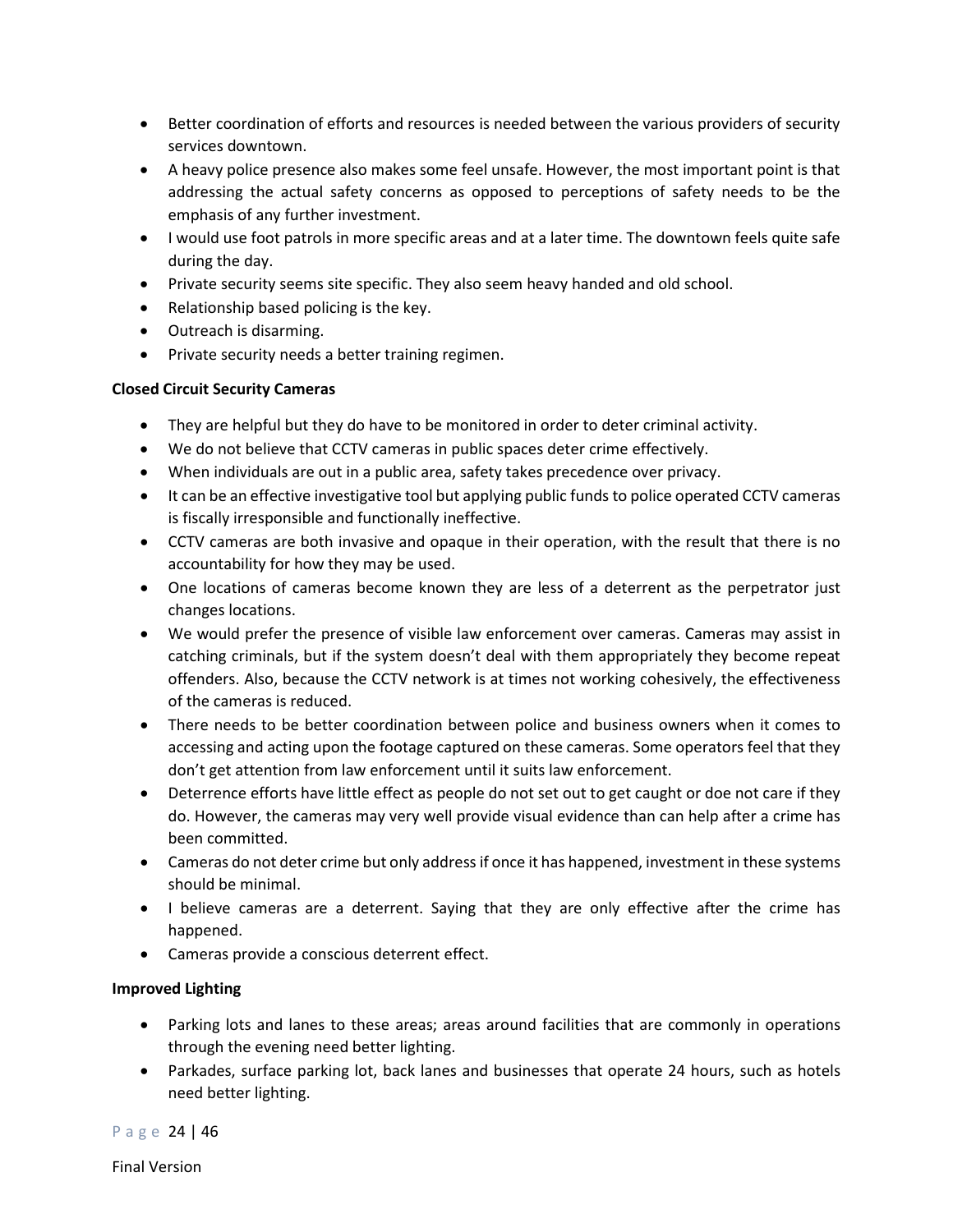- Lighting is important. However, it does not appear that the uptake on the grant program has been very strong. Perhaps the program should be re-examined. Or, given the limited resources that are available, perhaps it would be better to direct funds to other areas such as increased police presence.
- Better lighting should not be used to attempt to make public space less welcoming for people experiencing homelessness who may decide to create their own communities and shelters.
- I believe lighting is a small portion of overall safety. Arena or sports lighting can sometime negatively increase the perception of safety is done wrong.
- Lighting should be looked at but is not the only answer.
- The more vulnerable population needs lighting for safety.

#### **Improved Communication Connectivity**

- Need to ensure better and more direct communication with WPS in real time.
- Needs to be real time, need to be able to reach police, the folks carrying out the various security functions need to know how they are connected.
- Need to design and operate a unified management platform to ensure a quick continuum from electronic security and monitoring to quick time response in many diversified areas of intervention.
- Communication between Exchange District Biz foot patrols and the WPS and various private security tends to be dependent on specific individuals, situations, and on a perceived as-needed basis.
- We would certainly benefit from more briefings and regular communication regarding activity from the WPS perspective and private security in the Exchange.
- An appropriate network of communication throughout the downtown sites can be beneficial to improving the perception of safety.
- If everyone is talking to each other we can collectively spot trends or hot spots.

#### **Stronger Enforcement of Panhandling Laws**

- People are afraid of panhandlers. It reduces the dignity of our city.
- We do not believe the bylaw is being adequately enforced. However, we believe that additional WPS foot patrols taking a community-policing approach would be more effective than pure enforcement.
- Aggressive panhandling creates a level of friction that dissuades first time or infrequent visitors.
- We are uncertain how this bylaw is being complied with/managed in the downtown. We believe that to a certain degree panhandling is a factor in dissuading people from visiting or living downtown.
- An agency could be created to develop a strategy to deal with panhandling. There has to be a better plan than just moving panhandlers from one corner to the next. Optically, panhandling can make people feel unsafe.
- It does appear to have an impact on tourism.
- It does not make sense to fine someone when their ability to pay is limited. Should enforcement be necessary, it should only be the WPS.
- I have never had a negative experience with a panhandler.

Page 25 | 46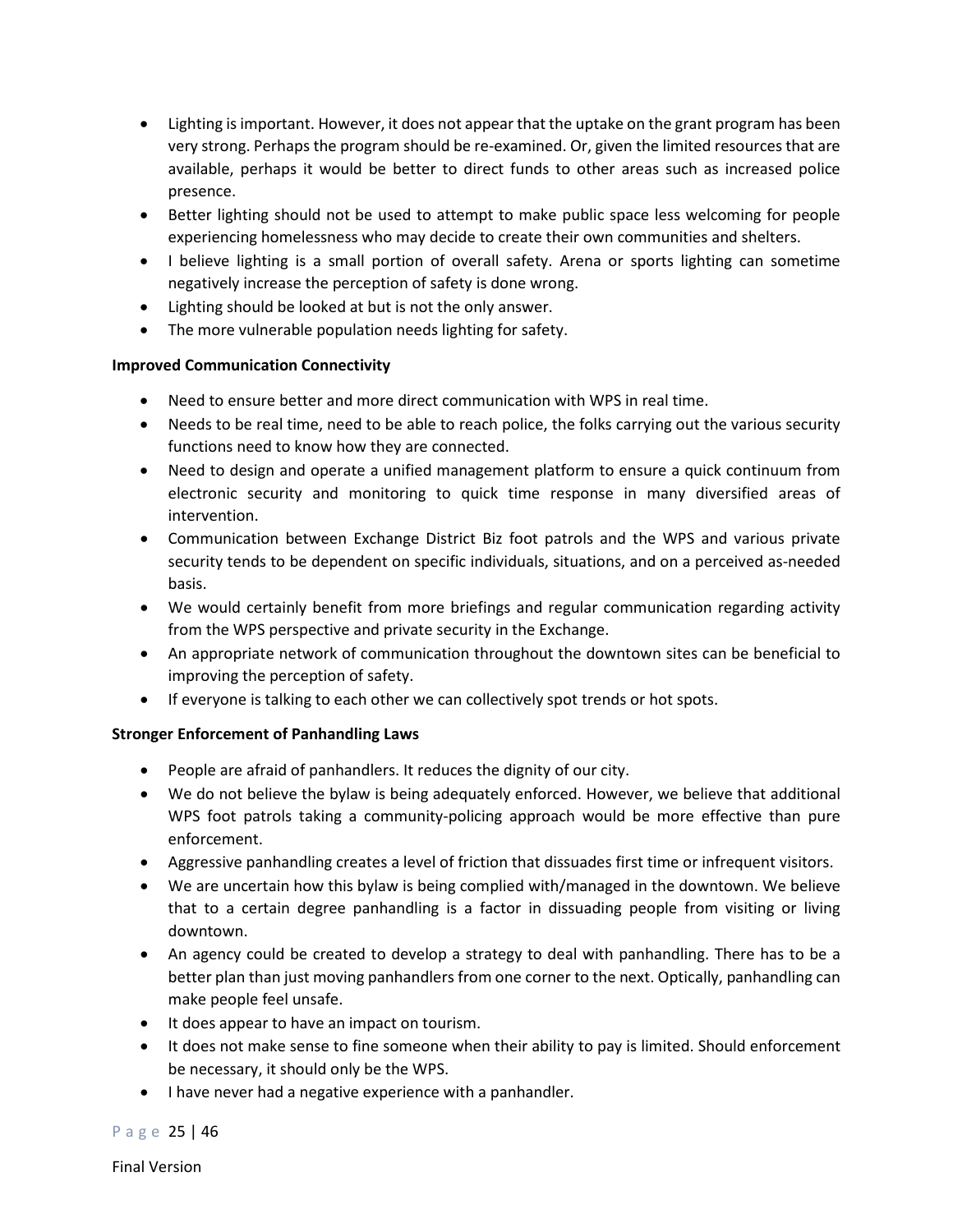- In the last number of years, there have been multiple incidents where panhandlers walking on the medians at the intersection of Main Street and Higgins Avenue have fallen into traffic and have been hurt and/or killed.
- When political leadership uses it as a means of instilling fear that may have a negative effect. If the general public does not want any panhandling then they should support real poverty elimination strategies.
- I believe that panhandling is a perception issue as opposed to a crime issue.
- The city of Winnipeg Bylaw Officers' role needs to be expanded to include enforcement of the Obstructive Solicitation Act.
- Suburbanites are uncomfortable with panhandlers and street people. Saying that the priority for the police should be the real crime.
- There should be a public campaign to encourage the public not to give money to panhandlers but instead to provide their donations to programming that supports those in need.

### **Addressing Prolific Offenders**

- The province runs Safer Communities and Neighborhoods (SCAN) maybe a SCAN type operation could be struck for chronic offenders
- This is a provincial government effort, more education, and publication.
- Funding resources to deal with root causes are not within the direct control of municipal government.
- Collaboration with and expansion of social programming that currently exists.
- Until the root causes of downtown crime are addressed, restorative justice is potentially a short term solution.
- Government needs to meaningfully and consistently commit to poverty reduction through antioppression and harm reduction models.
- Government can also fully commit to problem solving courts such as the mental health and drug courts.
- Enforcement alone does not work. The social conditions are the drivers of crime. The government should focus its resources to better address poverty.
- Chronic offenders need to be treated differently. This is a policing issue.
- General societal issues need to be enhanced and are beyond the scope of the police. We need to be careful in asking the police to do things they shouldn't be doing and are not trained to do. We need to strengthen more appropriate kinds of agencies.
- Government should focus on helping people live downtown. They should help private entrepreneurs on projects that enhance the liveability of downtown. More people 24 hours a day go along way in the perception of safety.
- We need to be tougher on chronic offenders that cause harm to others.

### **Expanding Community Engagement**

- WPS needs better relationship building, dedicated downtown program.
- Foot patrols (WPS or private entities) as a visible presence are an effective deterrent. We often hear from businesses, residents, and visitors that the neighborhood feels safer when they are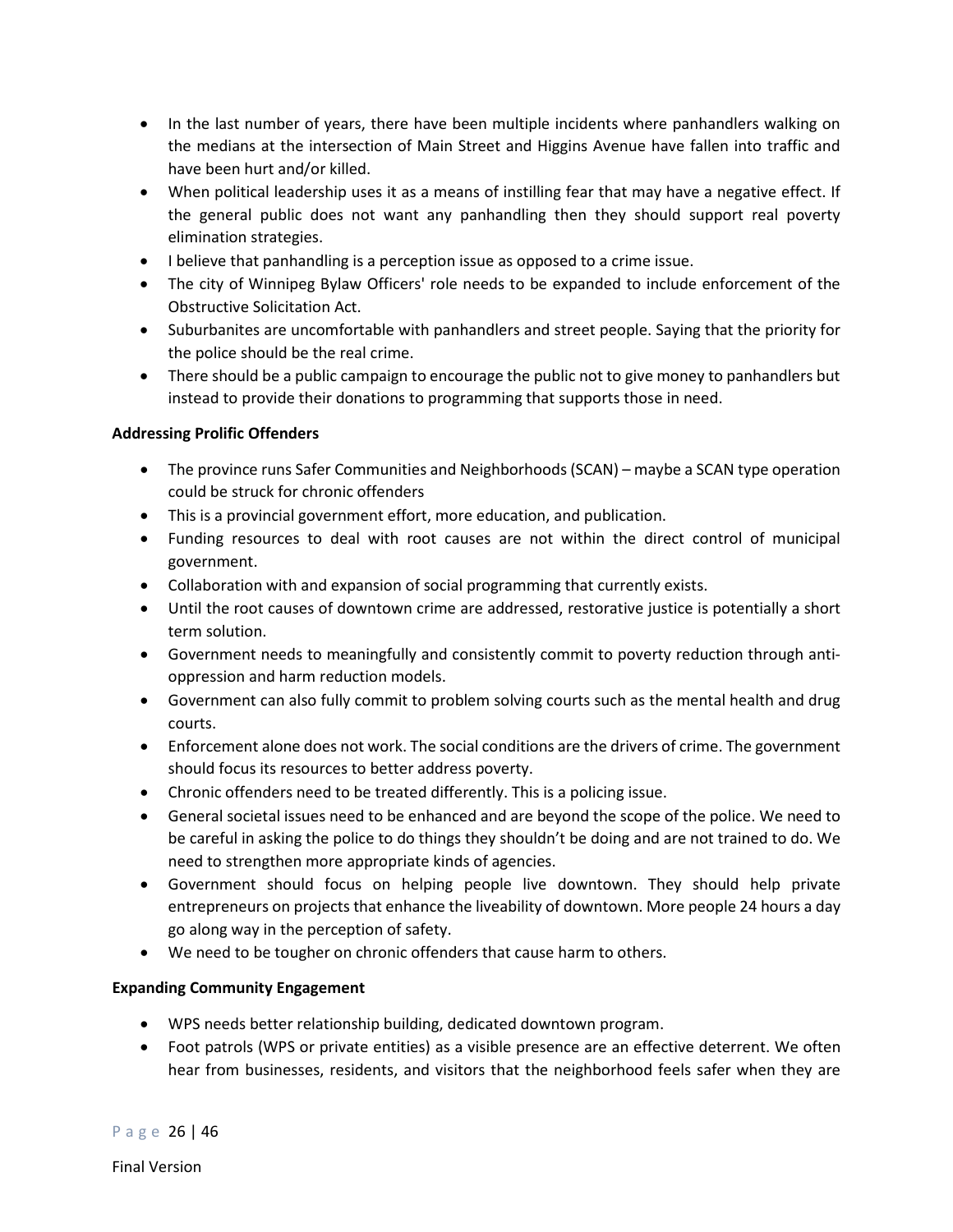around. There are few instances of public intoxication, aggressive panhandling and other behaviours that people find intimidating.

- For the WPS, being seen walking around in areas that are perceived as unsafe would also help immensely. By walking around, they can actually talk to people and build relationships. This is both preventative and can yield intelligence.
- We believe further increasing presence as well as further fostering relationships with the community in the downtown will improve perceptions of security.
- We suggest a more visible police presence, a more united front to fight crime and more coordinated use of resources.
- I think the Safewalk program is fine however we are treating the symptom as opposed to the root cause.
- Advertising is not prevalent enough for the majority of people to be aware of these programs and for those who are, wait times are often long to the point where people are not willing to wait.
- The police should be focused on crime and others should be focused on a downtown that is populated.

### **Other Comments & Recommendations**

- The most successful strategy to make downtown safer is to ensure there are more people downtown – more people living, more people working, and more people visiting downtown.
- Work with the City of Winnipeg and CentreVenture to target the use of tax increment financing to encourage the redevelopment of underutilized and derelict downtown properties to grow the 24 hour residential population and grow downtown tourism.
- Under the discretion provided to the Minister of Municipal Affairs in the City of Winnipeg Charter Act, require that the upcoming approval of Plan Winnipeg is condition on the plan including specific, impactful, and measureable targets to increase redevelopment in the downtown in the commercial and residential sectors.
- We understand that the most effective deterrent to crime is increased street level activity through the presence of people and lighting. Applying basic Crime Prevention through Environmental Design principles such as Natural Access Control, Natural Surveillance, and Activity Support are far more effective than CCTV cameras.
- Higher levels of street level activity due to more events, more shops, services and restaurants, and a growing residential population in the area are the biggest factors contributing to safety and perceptions of safety.
- Hotels in Winnipeg are obligated to collect an accommodation tax from their guests. In July 2018, the City of Winnipeg approved funding from the accommodation tax funds to put toward a Downtown Safety Strategy. It goes without saying that hotels are very interested in how this money is being allocated.
- It should also include data on how people in poverty are also made more likely to be victims of crime as opposed to the prevailing view that they are all criminals.
- The political leadership needs to always be mindful of how it chooses to portray the downtown so as not to stoke unsubstantiated fear.
- The Millennium Library is a prime example of a failed policy. People were racially profiled.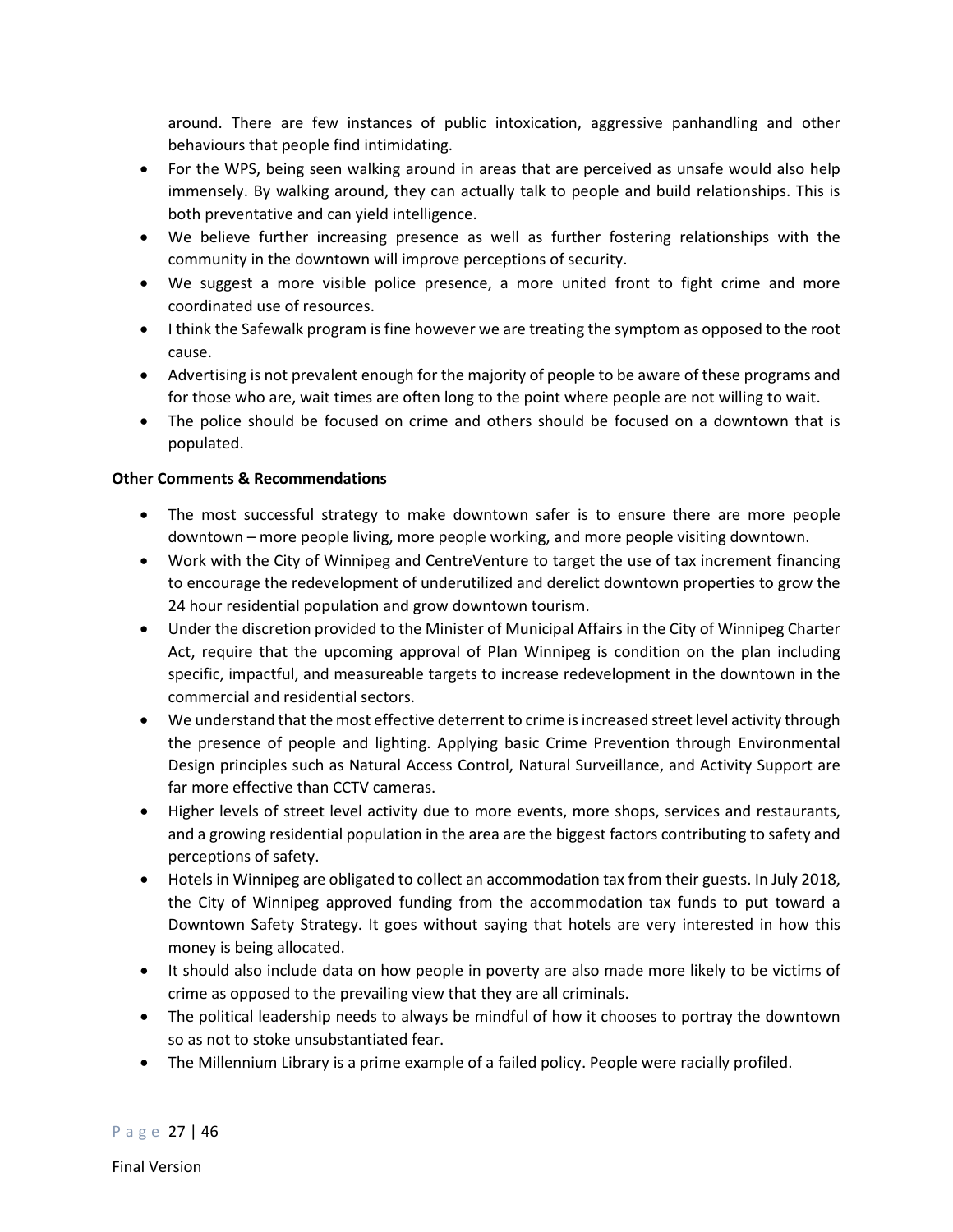## <span id="page-27-0"></span>City of Winnipeg Councillors

The MPC wrote to each of the city of Winnipeg's 15 elected representatives asking if they would like to meet with the MPC to discuss their ideas for downtown safety in Winnipeg. Meetings took place with a total of six city councillors during the course of consultations. The following is a brief summation of comments provided during these meetings.

- The issue of safety is beyond downtown in fact, downtown is not that unsafe but issues of safety are more acute in other areas of the city such as the North End and Point Douglas.
- The safety issues are a symptom. Rising violence Winnipeg is sick.
- Need a better balance between infrastructure and social spending.
- Community is our children and how they are raised.
- Need to streamline NGO and social supports providers for consistency and efficiency can be affected by community engagement
- Need community service facilities to engage youth need to manage gaps to support transient youth populations moving to Winnipeg.
- Issue of profile and perception of Winnipeg downtown safety for the average citizen issue requires more than a policing response.
- Need to attend to social issues meaningfully.
- Downtown problems are city wide concerns citizens want to take advantage of amenities in the downtown.
- Panhandling is a threat to the senior population.
- There is a disconnect between crime and reported crime which undermines the ability to collect and analyze data to respond appropriately. Social responsibility and ownerships impacts deterrence.
- Not doing enough publicly funded non police work in downtown.
- Suburban perspective is that people don't want to come downtown because people don't feel safe downtown.
- Based on other city experience, CCTV cameras provide a perception of safety and make people feel safer.
- Downtown safety issues have to be addressed through their root causes and social causes.
- The NGO and support services sector currently has no outcome measures and there is overlap between services.
- More lighting is required in Winnipeg's Downtown particularly in parking lot areas.
- Street lighting in Winnipeg currently has a budget of \$12-\$13 million annually but lighting programs are divided into street lighting and building lighting which is overseen by a different committee which may result in some disconnects.
- CCTV camera surveillance privacy is not an issue.
- Panhandling it is not illegal to be poor.
- City has no meaningful budget to attack root causes such as poverty and housing.
- The downtown is not unsafe but you have to be aware. The problem is mostly perception which is driven by media and social media.
- Currently, we are not dealing with the root causes and programs are pushing people (from downtown) into the shoulder communities.
- Poverty does not mean you are or will be a criminal.

Page 28 | 46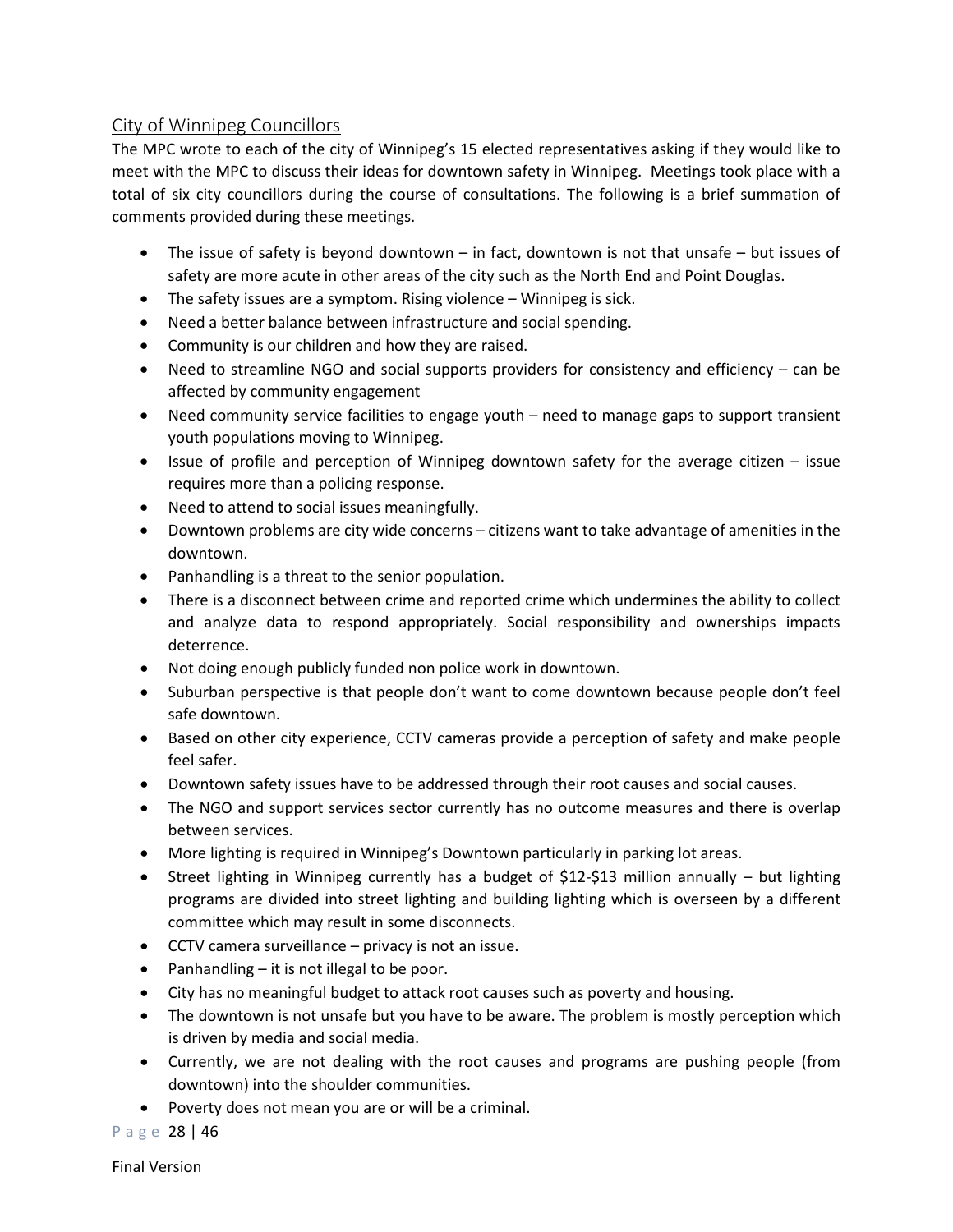- Need to provide opportunities for youth.
- Need to invest in recreation and leisure programming with outreach.
- Neighborhoods and individuals are required to solve the issues, not just the police. It is everybody's responsibility to make sure that neighborhoods are safe.
- Need legislation to permit tiered policing. Need to have the right people responding to issues and incidents, not just police.
- Need to invest and support 24/7 staffed safe spaces for mental health issues and women.
- Need to address legislation like IPDA to assist police.
- The issue is of the visible poor make people feel unsafe. Need to manage the stigma for persons suffering from poverty. Need to ensure services meet all needs.
- The competition for funding amongst social agencies requires a coherent strategy.
- Need housing and end homelessness. Need transitional housing and stop gaps to prevent people from losing their housing.
- Need to address lighting and crime prevention through environmental design programs.
- Need more cameras but also need resources to monitor and respond.
- Need to end segregationist practices to ensure that everyone is safe in our community.
- Nothing for us without us need to include all communities in solutions.

## <span id="page-28-0"></span>Evaluation of Current Downtown Initiatives and Recommendations

#### <span id="page-28-1"></span>Foot patrols

There are currently multiple entities conducting foot patrols "downtown". Each one of the BIZs operating in the downtown, Downtown Winnipeg BIZ, Exchange BIZ, and WestEnd BIZ have foot patrols offering directions, first aid, and assistance. Additional financial resources were provided by the City of Winnipeg to the three BIZ partners to enhance their SafeWalk programs that see ambassadors walk individuals to their cars or bus stops between 8 am to midnight Monday through Sunday. The Winnipeg Police cadets are present in the downtown conducting neighbourhood foot patrol. As part of Centreline strategy, 16 foot patrol officers from Division 11 patrol the downtown on a daily basis during the day and in the evenings. They do not cover overnights and there are gaps during major downtown events.

It was clear based on the general public's feedback and feedback from stakeholders, that in order to achieve a perception of safety that there needed to be a greater critical mass of foot patrol resources but that these resources need not exclusively be police officers. While police are needed to be able to respond to criminal incidents, anyone conducting a foot patrol in uniform increases the perception of safety. Police indicate that they would like to increase their foot patrol complement to be able to have foot patrol officers on duty 24/7 downtown. To be able to achieve this, the Chief of the WPS states that WPS would need to increase the current staffing complement to 22.

While patrols between the various entities are somewhat coordinated through TrackTik, partners have shared there have been limitations in using this software making it unclear if the current complement of foot patrollers is sufficient in numbers and is being sufficiently coordinated to optimize safety.

Page 29 | 46 Minneapolis DID uses a US based company called Block by Block that specializes in providing safety, cleaning, hospitality, and outreach services for downtown improvement districts. Minneapolis DID shared that Block by Block has assisted them in determining the staffing complement they need in order to create visibility. They analyse how many blocks can be covered during a patrol shift and determine the number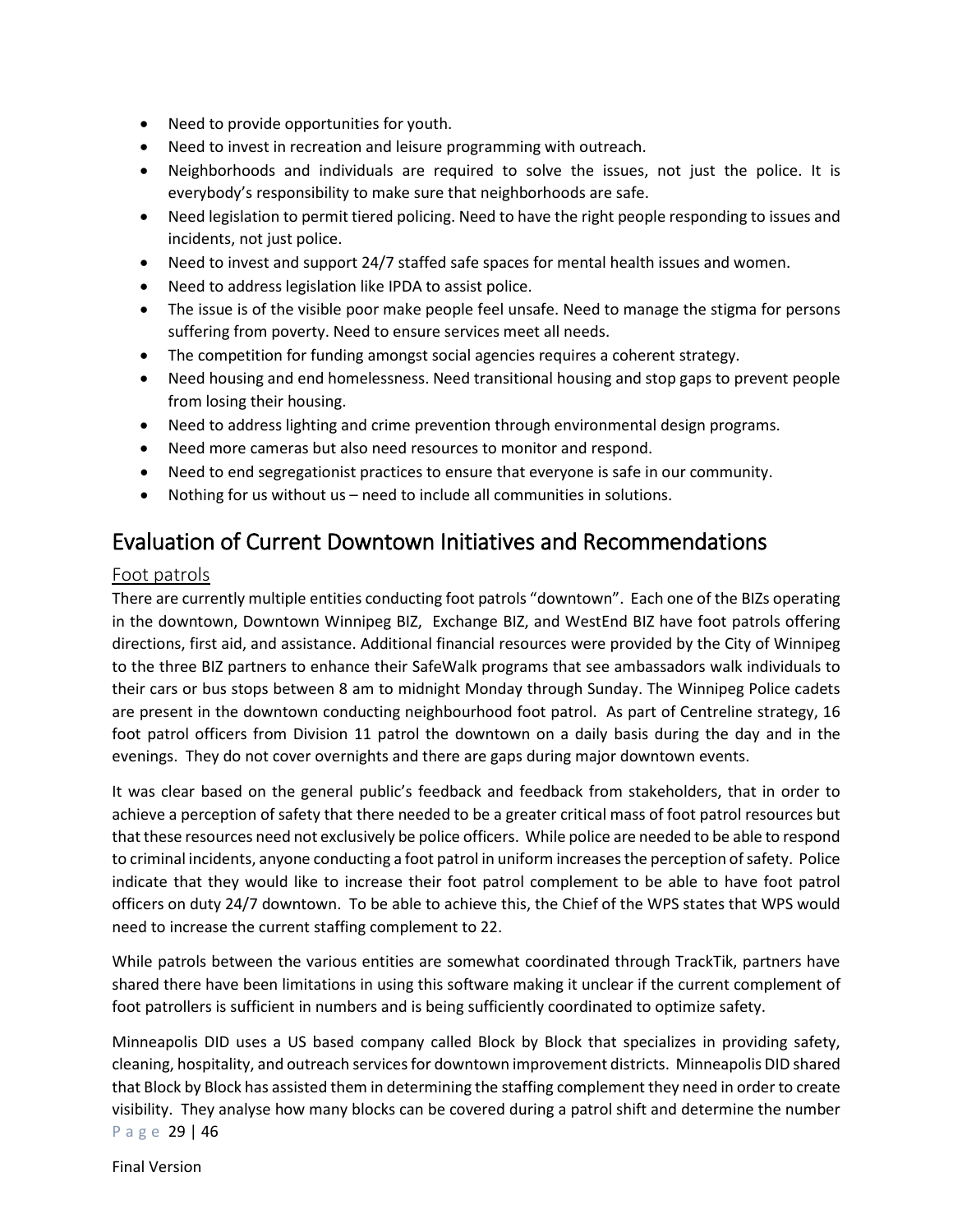of loops that need to be completed in order to achieve visibility and thus a perception of safety by the general public.

<span id="page-29-0"></span>Recommendation 1: Coordinate all foot patrols operating in the downtown to ensure that all areas receive adequate coverage to provide visibility and that patrol overlap is not occurring. Consider the use of additional vehicles, side by sides, golf carts, etc. to enable patrols to quickly cover the large footprint of the downtown. These vehicles need to be visible, with appropriate lights and communication equipment.

<span id="page-29-1"></span>Recommendation 2: That the Block by Block Company or a similar company with expertise in foot patrol logistics, frequency and coverage be engaged to determine efficiencies in both the number of foot patrol needed and the number of passes or loops that need to be done in order to achieve appropriate visibility and a perception of safety for the general public.

<span id="page-29-2"></span>Recommendation 3: If after further analysis it is determined that more foot patrol are needed, the provincial government could consider working with the City of Winnipeg to reallocate and prioritize funding to assist the BIZs to increase their foot patrol complement. It is further recommended that all foot patrols who are not police officers or cadets are subject to regulated training standards, similar to those undertaken by community safety officers.

<span id="page-29-3"></span>Recommendation 4: It would seem at this time there are not enough foot patrol and that the public is not necessarily aware of the services foot patrol provide. Similar to the Minneapolis model, the foot patrol in Downtown Winnipeg serve a triage function connecting people to the right resource whether that be outreach/programming, fire paramedic service or police. If the public knew to contact the BIZ instead of 911 to conduct a wellness check, the impact on police and fire paramedic resources could potentially be reduced. Funding for more police foot patrol may eventually be necessary but should be put on hold until the public is made aware of the role that non-police foot patrol can play and to confirm if this alleviates any pressure on police.

## <span id="page-29-4"></span>CCTV Cameras

The theory behind the use of security cameras or CCTV cameras is that they will deter potential offenders, alert police to dangerous situations, generate evidence to help identify suspects and witnesses, and foster the perception safety, encouraging people to use public spaces.

The WPS has had 9 public facing CCTV cameras in use in the downtown since 2008 and has recently received funding and approval for up to 25. In addition through the Downtown Safety Network, businesses in the downtown area have been encouraged to register the existence of their public facing CCTV cameras so that Winnipeg Police are aware of their existence and may request access in the event of a crime taking place.

The Manitoba Ombudsman's Guidelines on the use of video surveillance provide for a very risk adverse approach to the use of the CCTV cameras in public places and have impacted the WPS's ability to use the

Page 30 | 46

Final Version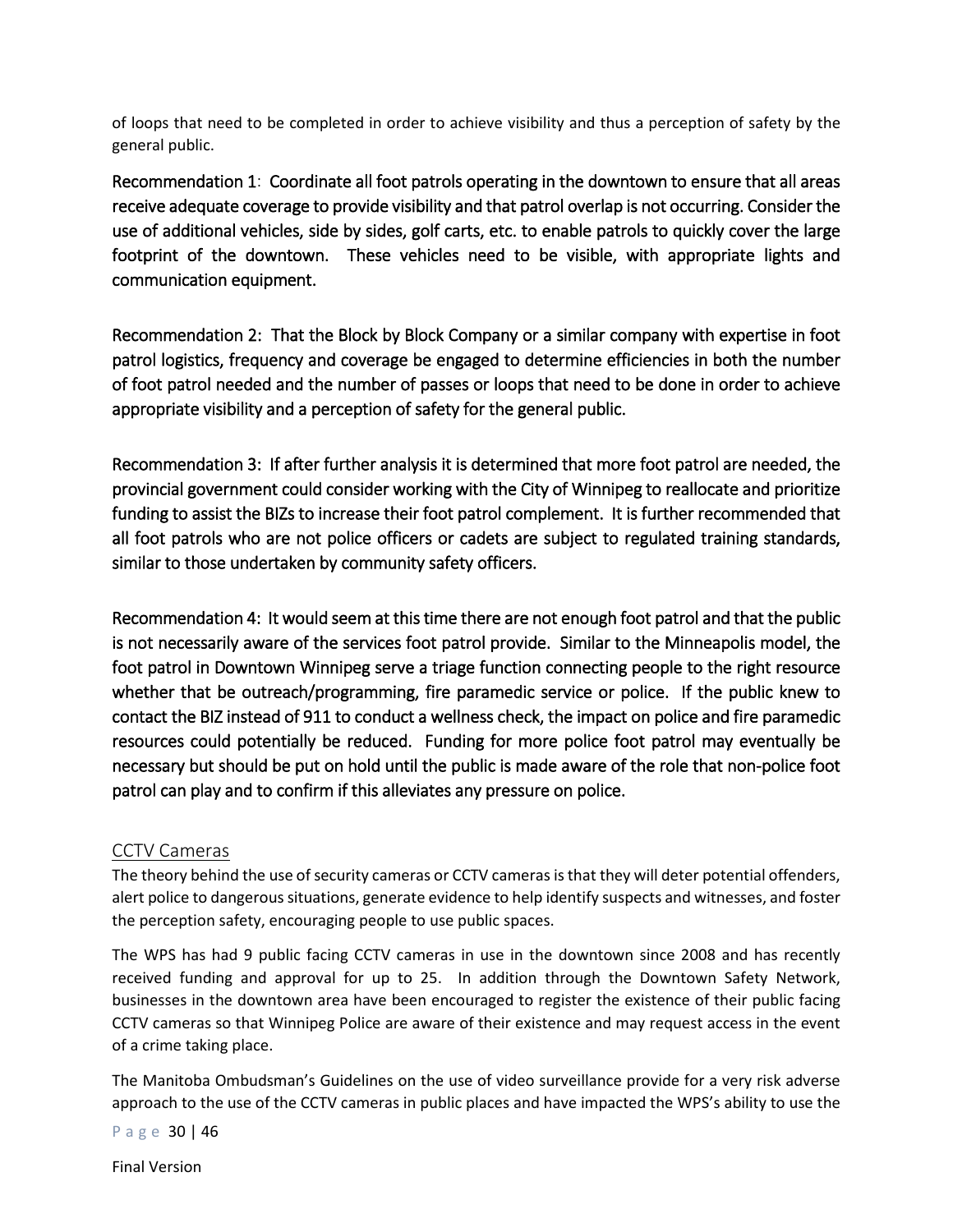currently existing traffic cameras for investigative purposes. The WPS shared that investigations using CCTV would be enhanced through the purchase of video analytic software.

The research that exists about monitoring CCTV cameras in order to prevent crime indicates it has little effect on reducing crime. CCTV is more effective when directed against specific types of crime. It is effective at reducing theft of and from vehicles but has no impact on levels of violent crime. (College of Policing, The effects of CCTV on Crime: What works briefing). In another study conducted in the US of three jurisdictions using surveillance to reduce crime. Researchers found that in in some areas crime fell and in others, it remained unchanged. Much of the success or failure depended on how the system was set up and monitored and how each city balanced privacy and security. Once jurisdiction saturated its downtown with cameras and assigned police to monitor live feeds around the clock; another jurisdiction installed an extensive wireless network of cameras and allowed access to all officers; the last jurisdiction placed a few cameras strategically in high-crime areas and restricted live monitoring. Overall, the cameras when actively monitored were effective at reducing crime. However, the programs were costly, in the multi millions of dollars to purchase, maintain and upgrade cameras, and to have people monitor the cameras and to store all of the resulting camera footage. (Lavigne, Nancy G., et al: Evaluating the Use of Public Surveillance Cameras for Crime Control and Prevention).

In Minneapolis, the Minneapolis DID have established the DID Communications Center. In addition to acting as the communications hub between DID ambassadors and security contractors throughout the downtown, the DID Communications Centre monitors 136 public and privately owned cameras located throughout the DID zone.

Given the mixed review, CCTV cameras and monitoring should not be the primary focus for improving downtown safety but rather a supplemental measure when other programs and supports are in place.

<span id="page-30-0"></span>Recommendation 5: That the Manitoba Ombudsman Guidelines on the use of video surveillance be clarified to determine what, if any, role the Provincial Government might play or that current privacy legislation plays regarding the use of CCTV cameras or traffic cameras for investigative purposes. Based on our consultations, the MPC determined that the general public is of the view that you do not have a reasonable expectation of privacy when you are in a public space. However, concerns were raised about the use of archived data, and that it be specifically limited to demonstrable investigative purposes.

<span id="page-30-1"></span>Recommendation 6: That the Provincial Government explore the possibility of working with the City of Winnipeg to reallocate and prioritize funding to allow the WPS to purchase video analytic software for CCTV footage.

<span id="page-30-2"></span>Recommendation 7: That the feasibility of establishing a similar video monitoring role as the DID Communication Centre for private security cameras be investigated for Winnipeg's downtown. Similar investments could potentially be investigated and made in other jurisdictions in Manitoba like Brandon or Thompson following successful implementation and outcome measurement.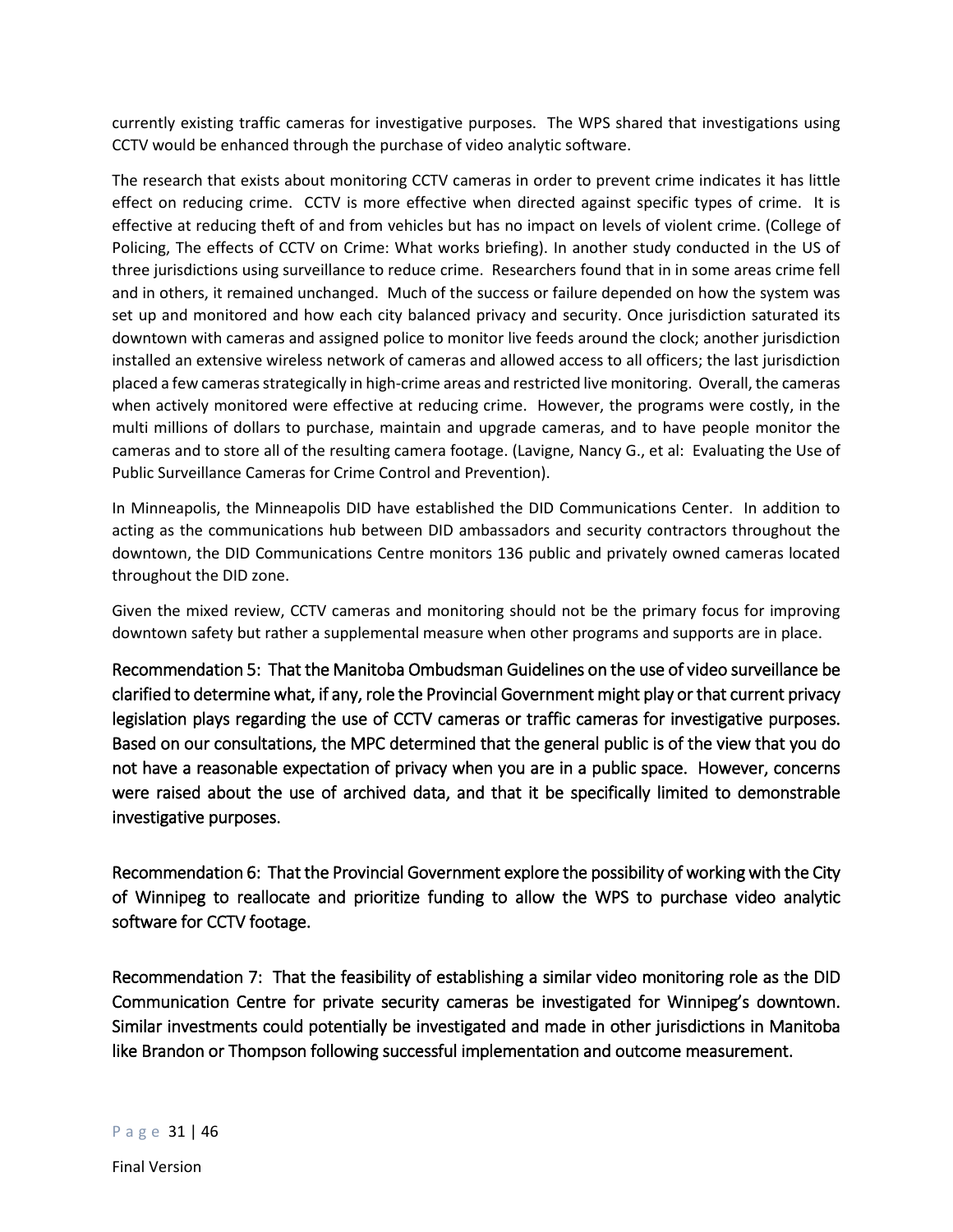## <span id="page-31-0"></span>Recommendation 8: If the purchase of additional cameras is deemed necessary or appropriate, that consideration be given to mobile units that could be relocated using smart policing tactics to hotspots in order to maximize their utility.

#### <span id="page-31-1"></span>Lighting

Lighting plays a huge role in terms of increasing perceptions and feelings of safety. Both the general public and stakeholders identified lighting as being key to downtown safety.

The City of Winnipeg conducted a lighting audit in conjunction with the Winnipeg Police Service and the Downtown Winnipeg BIZ in the fall of 2018. Despite being a joint audit and review there were differing opinions as to whether the lighting was sufficient in the downtown. A number of locations were identified for potential improvement, some public, some private. Many of the public spaces have already had lighting improvements made to them. The city shares that it would like to further expand public lighting along the riverbank and from the waterfront to the Forks to enhance safety.

In 2018, the City of Winnipeg also created and Building Exterior Lighting Grant Program a two year program that would provide funding support for professional lighting design fees and matching funds of up to \$10,000 in hard cost for lighting on each of the exterior sides of buildings. Uptake on the program has been limited due to a number of factors such as cumbersome administrative requirements and the need for building owners, and not business owners mandated to make application for funding. The Downtown Winnipeg BIZ has heard from their membership that a simplified process for funding would be preferable. They recommend hiring a lighting consultant, much like what was done for the Portage Avenue Lighting Master Plan in 2007. For that plan, a lighting designer was commissioned to develop a plan based on the prescribed space. The Downtown Winnipeg BIZ is currently in the second phase of the project where it is advocating for funding from the government and working with building owners to make the vision a reality. The plan provides a blueprint on how others can install lighting on different types of buildings, historic or modern as well as City light standards and even what buildings are suitable for video screens. A similar process could be explored for the "downtown" with a template in place to apply for grant funding should a business owner wish to uptake grant monies and install lighting. The Downtown Winnipeg BIZ is of the opinion that an increased incentive and enhanced coordination and a broader lighting strategy could have a greater impact.

## <span id="page-31-2"></span>Recommendation 9: That clarity be sought on what is the best practice or standard for lighting to achieve a sense of public safety.

<span id="page-31-3"></span>Recommendation 10: As the existing program does not appear to be achieving the desired outcomes, that stakeholders (private sector, city, province) should develop or commission a lighting strategy inclusive of cost estimates to implement the strategy.

### <span id="page-31-4"></span>Communication connectivity (public and private)

The Winnipeg Police Service and other stakeholders in the downtown (private security, the Downtown Winnipeg BIZ, Main Street Project) are not currently on a common communication platform. Downtown Watch Ambassadors and the outreach team rely heavily on two way radios and cell phones to maintain connectivity.

Page 32 | 46

Final Version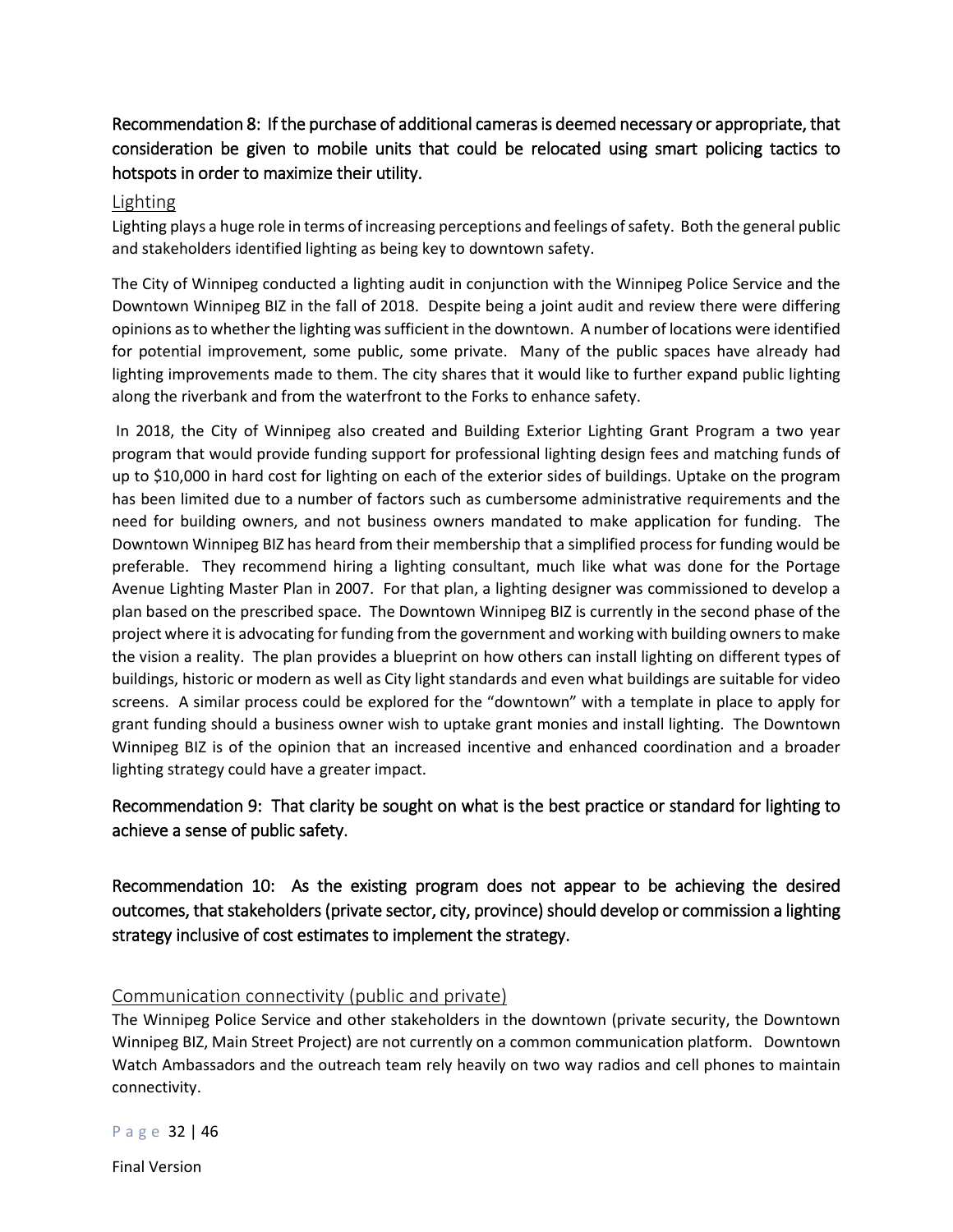The Minneapolis DID faced a similar connectivity issue in their jurisdiction. The system implemented in Minneapolis needed to improve collaborative efforts with multiple social service organizations that provide street outreach in the downtown; it needed to create real-time communication between street outreach and the DID Safety Communications Centre; and, it needed to provide real-time trend analysis and reporting. Using 24/7 Software and cell phones, Outreach Ambassadors can enter incidents or engagements using the communicator App, the DID Safety Communication Centre can then dispatch incidents to outreach via the Communicator App on their cell phone. The use of this platform has enabled the Minneapolis DID to improve coordination, real-time communication, and situational awareness for outreach efforts in their downtown.

The Minneapolis DID has also established a RadioLINK security Group. The RadioLINK Security Group links all of the private security partners in the downtown to the DID Safety Communications Centre, Minneapolis Police Officers and outreach teams via a common radio channel.

<span id="page-32-0"></span>Recommendation 11: That the province work with the City of Winnipeg to reallocate and prioritize funding to support the establishment of a Safety Communications Centre for the Downtown.

<span id="page-32-1"></span>Recommendation 12: That the province work with the City of Winnipeg to reallocate and prioritize funding to support the purchase and operation of a software solution like 24/7 Software (Smartphone Communications App) to assist with enhanced connectivity in Winnipeg's Downtown.

## <span id="page-32-2"></span>Stronger enforcement of panhandling laws

The United States Supreme Court has struck down many panhandling laws claiming any laws against panhandling other than aggressive panhandling violate first amendment protection on the freedom of speech. Canada's Charter of Rights and Freedoms has a similar right under section 2 which provides the fundamental freedom of freedom of expression. Panhandling by-laws have also been challenged under Section 15 of the Charter (the equality provision) and 7 (life, liberty, and security of the person and the right to not be deprived thereof except in accordance with the principles of fundamental justice).

Panhandling is a difficult issue to tackle. Panhandling can run the gamut anywhere from visible poverty to a criminal code offence if actions become assaultive. At best, it is a by-law infraction and unless certain criteria are met, it may not even be that. Panhandling is a public nuisance and greatly effects people's perception of safety; however, in some instances, it is more that, namely when panhandlers are approaching people in moving vehicles on our roadways.

Winnipeg's current legislation includes The Obstructive Solicitation By-law which states that: No person shall solicit in a manner that causes an obstruction. Cause and obstruction is defined under a) in the course of solicitation, to obstruct or impede the convenient passage of any pedestrian or vehicular traffic in a street.

Past iterations of Winnipeg's "panhandling by-law" were more stringent. However, in 2000, the City of Winnipeg faced a court challenge of the old panhandling law by an anti-poverty group. The city received legal advice they would lose the challenge in court and as a result modified their by-law.

Even if the panhandling action is deemed to be contrary to The Obstructive Solicitation By-law there is the issue of enforcement. Bylaw enforcement involves the services of a Ticket (Ticket Information or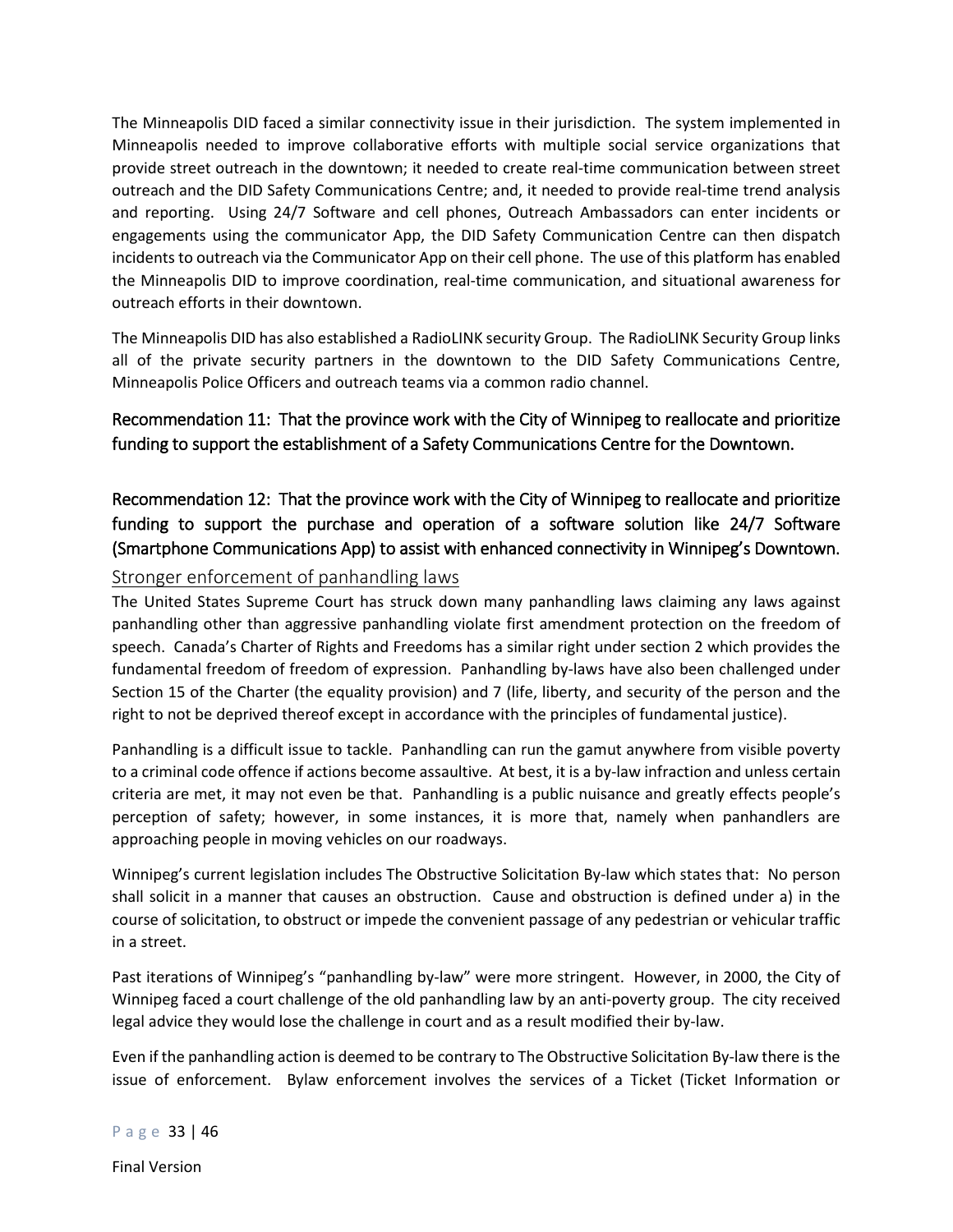Summon) on an offender. The likely outcome of a panhandling conviction is a fine. Those who are panhandling for money generally have little or no means to pay a fine.

Police officers and Community Safety Officers (if designated) have the ability to enforce provincial laws, like the *Highway Traffic Act* (HTA). Under the HTA there is a section of Pedestrians' Rights and Duties listed. There is the possibility of amending this provincial legislation to address solicitation at intersections. This may also allow stronger penalties than fines.

To sum up, enhancing the by-laws and placing more restrictions on panhandling in the by-law risks a Charter Challenge, stronger enforcement of the current by-law will have little effect due to those being ticketed not having the ability to pay.

A more effective strategy for dealing with panhandling could be to create a public education and awareness program that addresses the implications and impacts of providing money to panhandlers.

<span id="page-33-0"></span>Recommendation 13: That the province looks into amendments to the HTA with regard to panhandling, as some of the panhandling is occurring in or on the roadways and busy intersections. Any amendments to the HTA should be designed to augment the existing City of Winnipeg by-laws.

<span id="page-33-1"></span>Recommendation 14: That the province coordinates with the City of Winnipeg to review the current Obstructive Solicitation By-law to consider potential amendments to address panhandling issues in downtown Winnipeg.

<span id="page-33-2"></span>Recommendation 15: That the province support efforts to advance public education around panhandling and encourage public investing in organizations that support and provide to people suffering poverty and homelessness.

<span id="page-33-3"></span>Better coordination between WPS – Private Sector – Prosecutions with respect to chronic and prolific offenders (consumers of public services)

The Minneapolis DID model includes a Downtown Safety Partners Committee and a Downtown 100 Court Watch program where partners meet on a regular basis to identify and discuss trends and issues in real time relative to the established client group.

Through the Justice Modernization Strategy and through ICAP's community prosecutor, there is already great coordination between police, the private sector, and prosecutions. ICAP maintains a detailed prosecutions database that tracks previous Crown involvement with the accused. There are regular meetings taking place between the WPS, Downtown Winnipeg BIZ and the Community Prosecutor. All partners are aware of who the chronic offenders are in the area and the community prosecutor is aware of the community resources that are available that could be accessed or where referrals can be made.

Prosecutors are limited in terms of the options available to them. They must look at the charge an accused is facing in isolation of any other charges they faced in the past when determining whether it is in the public interest to prosecute. If they feel there is enough there to prosecute and get a conviction they then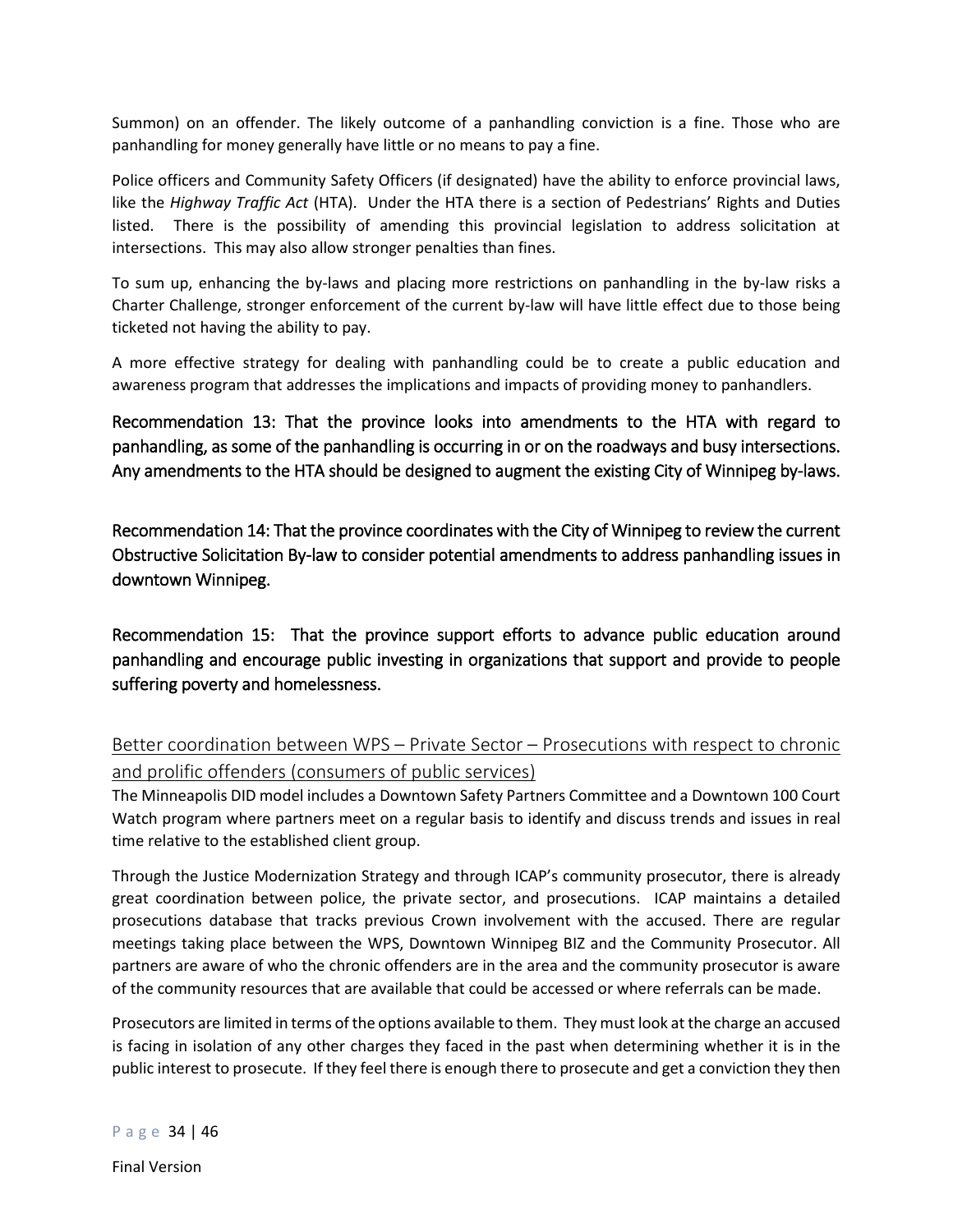only have three real options available to them: a request for probation, custody, the imposition of a fine or agreeing to a stay of proceedings if the offender participates or completes programming.

Prosecution shared that many offenders are choosing custody instead of treatment because the expectations placed on them through specialized courts or programming are more rigorous than simply serving a short custodial sentence. In other words, some individuals do not want or are not willing to do the work required to get help.

An interesting experiment would be to see if it would be possible to introduce the notion of a "chronic offender" into sentencing considerations. If individuals are truly not wanting or willing to explore treatment and instead choose to do short periods of incarceration, it would be interesting to explore the possibility of eliminating that choice for them. This would involve establishing a "chronic offender designation" where an individual has been shown to commit a certain number of offences under the influence of drugs or due to mental health issues and has in the past has not availed themselves of community resources being confined to residential treatment for a period of time. A model like the one proposed by the Winnipeg Community Wellness and Public Safety Alliance elevated to a secure facility could be used. Admittedly this model may require a lobby of the federal government for Criminal Code amendments.

More rigorous prosecution is not the solution that will make downtown safer. Prosecutions and their downtown safety partners are already doing the work being accomplished by the Minneapolis Downtown Safety Partners and through their Downtown 100 Court Watch Program. Manitoba Prosecutions are arguably doing more than the DID Model, as they are not simply focussing their efforts on the top 100 offenders. Every accused who goes through ICAP is benefiting from creative, customized solutions that are aimed at getting offenders linked with appropriate services and avoiding custody, when appropriate, and preventing them from re-offending.

A large part of the Minneapolis DID project's success has been due to their relationship building. Trust, respect, and partnership were evident between the partners. All of the partners freely admitted the relationships and partnerships they have make their jobs easier and that they can't see doing their jobs without their partners. Time, transparency and openness to doing the right thing have led to the success of the Minneapolis DID Model.

<span id="page-34-0"></span>Recommendation 16: That the province continues to provide support to outreach organizations that will allow prosecutors options for sentencing rather than relying on in-custody solutions. This would include continuing to support effective community based restorative justice programs.

<span id="page-34-1"></span>Recommendation 17: That the province explores the possibility of a "chronic offender" designation for offenders who continually accumulate new charges and choose to not avail themselves of treatment. Treatment in this context is intended as a health and well-being measure for both the accused and the general public. The intent is not to criminalize or penalize the accused further. This recommendation would necessitate a secure assessment/treatment facility that could be utilized for pre-charge diversion, post-charge bail support and post disposition sentencing options. See recommendation 25.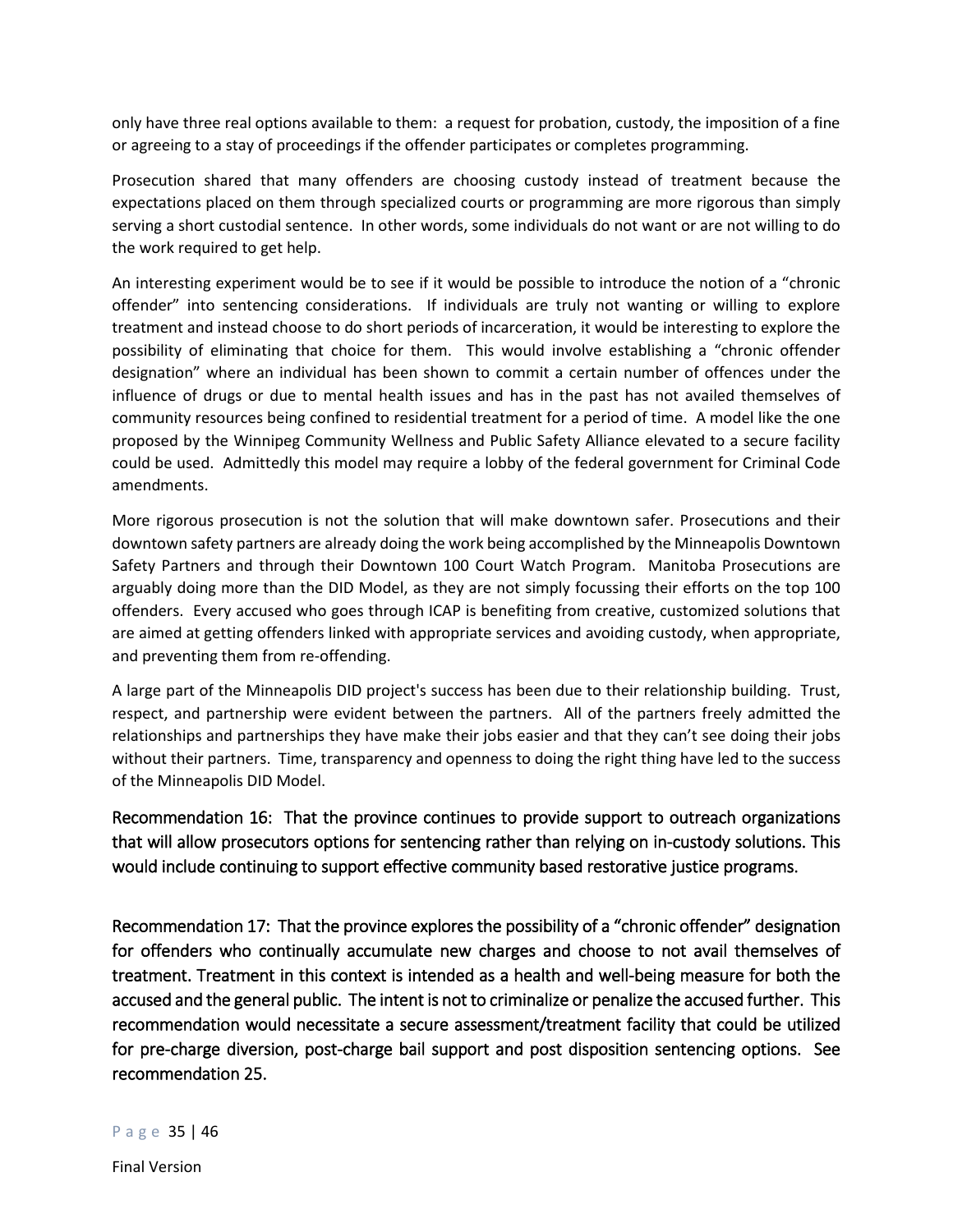#### <span id="page-35-0"></span>Community engagement

This is the one area that might have the greatest impact on downtown safety. There has been and continues to be a lot of great work going on in the downtown to promote and encourage safety. Based on feedback received from the general public, it is evident that people are somewhat aware of what is available in terms of services but not to the extent to which they exist.

Community partners including various levels of government and police should consider hosting town halls to regularly engage and inform the public about what services are available downtown and what is trending in terms of safety. This initiative could be elevated to a province wide initiative.

Public education could include information on what people can do to keep themselves safe and how they can be part of the solution either through gaining knowledge and understanding about the societal factors that are driving public safety like poverty, homelessness, drug addition and mental health issues, by providing support in the form of time or finances to those organizations who are providing services downtown to help people, whether it be directing them to find someplace to sleep or walking them to their car or a bus stop after work or a Jets game.

<span id="page-35-1"></span>Recommendation 18: That government works with municipalities to reallocate and prioritize funding to host town hall meetings on a quarterly basis on downtown safety concerns. These meetings would act as a recurring accountability mechanism to allow for ongoing assessment of safety/well-being programming and as a method of getting community input.

<span id="page-35-2"></span>Recommendation 19: That government considers running a public education campaign highlighting how to be street smart and providing information about the programming available across the province. Messaging should be multi-faceted and sustained and emphasis should be placed on the public taking ownership of public safety and being part of the solution. Consideration could also be given to ways to measure that the messaging is reaching the public.

### <span id="page-35-3"></span>Audit of Grant Funding for Services Operating in Downtown Winnipeg

While there is much work being done by the City of Winnipeg and its public and private partners, it seems much of it is ad hoc and without being tied to a single comprehensive strategy. There is no real knowledge of exactly what services are provided, how these services are being funded, if the funding is being assessed at appropriate levels to support front line service and if there are any gaps in service that need to be addressed.

Case in point, the plethora of work that has been done by the City of Winnipeg. There are many initiatives dating back years like OurWinnipeg, Winnipeg Police's Centerline initiative, the Downtown Safety and Lighting Audit, Community Safety Strategic Action Plan, Community Safety Centre of Responsibility, etc. These are all great initiatives that have benefits for public safety; however, they were/are being presented and implemented in a piece meal fashion.

The City of Winnipeg is in the process of having a Community Safety Strategic Action Plan drafted on their behalf by MNP. Part of the scope of that project is to assess existing community safety and wellbeingrelated city grant funding criteria, process and practices to gather feedback from grant recipients

Page 36 | 46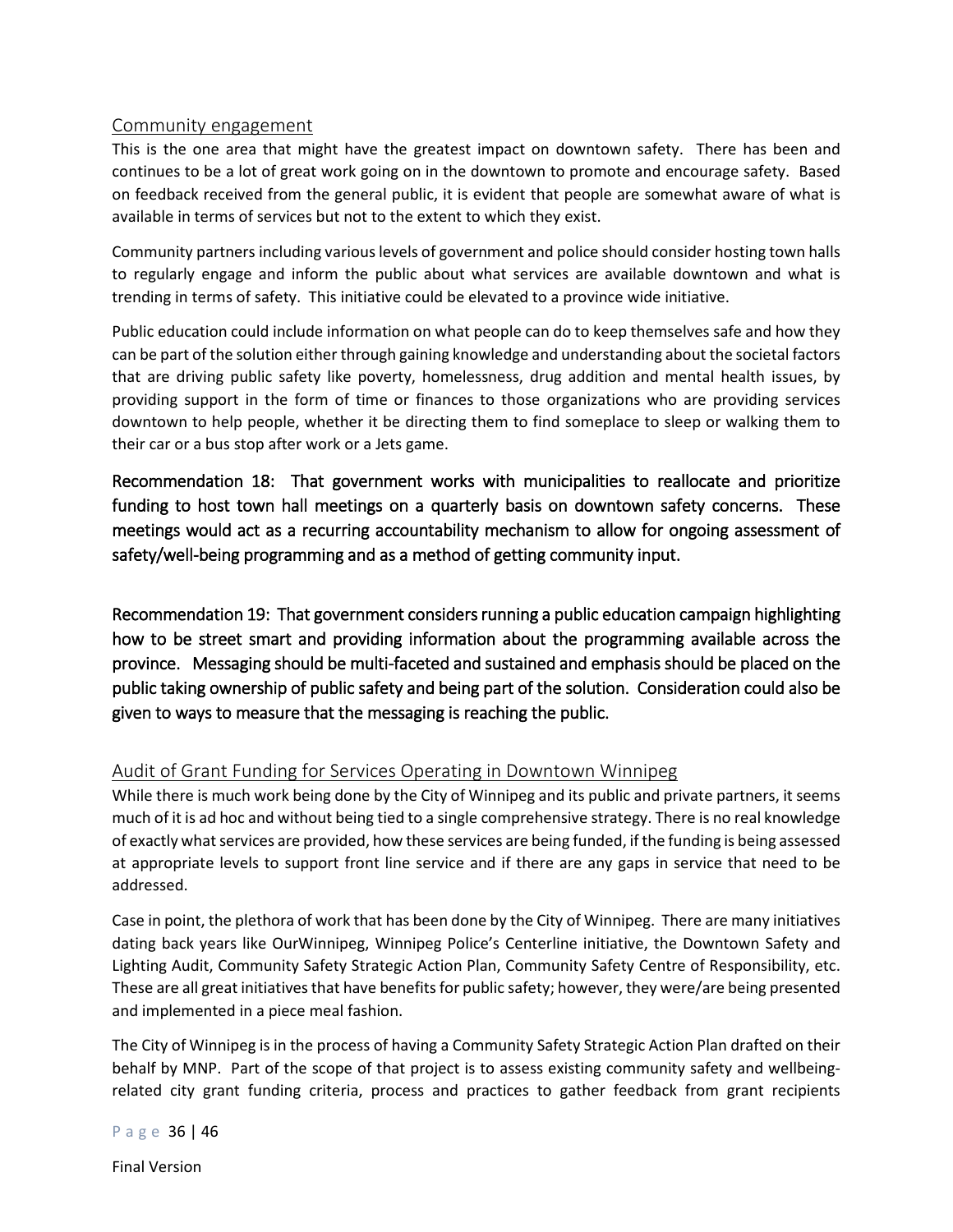regarding best practices. The provincial government should support this work and follow suit with an audit on the programs they fund and work with the city to determine overlap and gaps.

The MPC has also recently become aware of the city's involvement in an initiative being run by Harvard Kennedy School, Harvard Business School and Bloomberg Philanthropies whereby the city selects an issue to be examined in a key practice area. The city has chosen cross-boundary collaboration in an attempt to reduce the extent to which police officers are dispatched in response to calls for service that are not criminal in nature. This is an excellent opportunity to work with the city on examining programming, service overlap, funding, and gaps.

<span id="page-36-0"></span>Recommendation 20: That government in partnership with the City of Winnipeg immediately conducts an audit of grant funding agreements for community safety and well being related initiatives. The audit should consider grant criteria, processes, and practices, with a focus on outcomes, goals, and objectives. Current programming could then be evaluated against these criteria to ensure no overlap and to ensure deployment is able to meet front line needs.

### <span id="page-36-1"></span>Urban Tactical and Activation Initiatives

As mentioned above, much of Minneapolis DID's success has been due to healthy partnerships. Minneapolis has also seen great success in its contribution to downtown safety through crime prevention through environmental design (CPTED) initiatives. By working with the city, Metro transit and other partners, Minneapolis DID has been able to erect aesthetically pleasing fencing in an area that was proving to be a safety concern due to bar goers walking in the path of street cars, they've landscaped an area under an art installation that was being used as a support structure for a tent tarp and they've moved a transit shelter from a corner to a mid block location so that it is not longer a prime location for drug transactions to take place. All of these changes are small but impactful and could not have taken place quickly and relatively easily without the relationships that had been forged between partners.

The Downtown Winnipeg BIZ already does some work in terms of CPTED and activism (most recently the mini golf greens located in front of Downtown Winnipeg BIZ member's establishments) but could do more. As one of our public respondents who self identified as a graphic designer said: "I feel that a lot of the unsafeness [sic] comes down to the design of the street or walkway itself. Looking at the type and colour of lighting used, the frequency of doorways or alley ways, frequency of people on the street and such."

## <span id="page-36-2"></span>Recommendation 21: That government continues to support, through its grant process, "nontraditional" solutions, such as CPTED initiatives, to address downtown safety concerns.

### <span id="page-36-3"></span>Encouraging Critical Mass Downtown

As the old adage says "there is safety in numbers". Both the stakeholders and the general public highlighted the fact that in other cities where the downtown is populated at all hours there isn't the same perception of feeling unsafe.

Over the last several decades, partners such as CentreVenture have been encouraging working toward establishing economic development and urban housing options in the downtown. The city needs to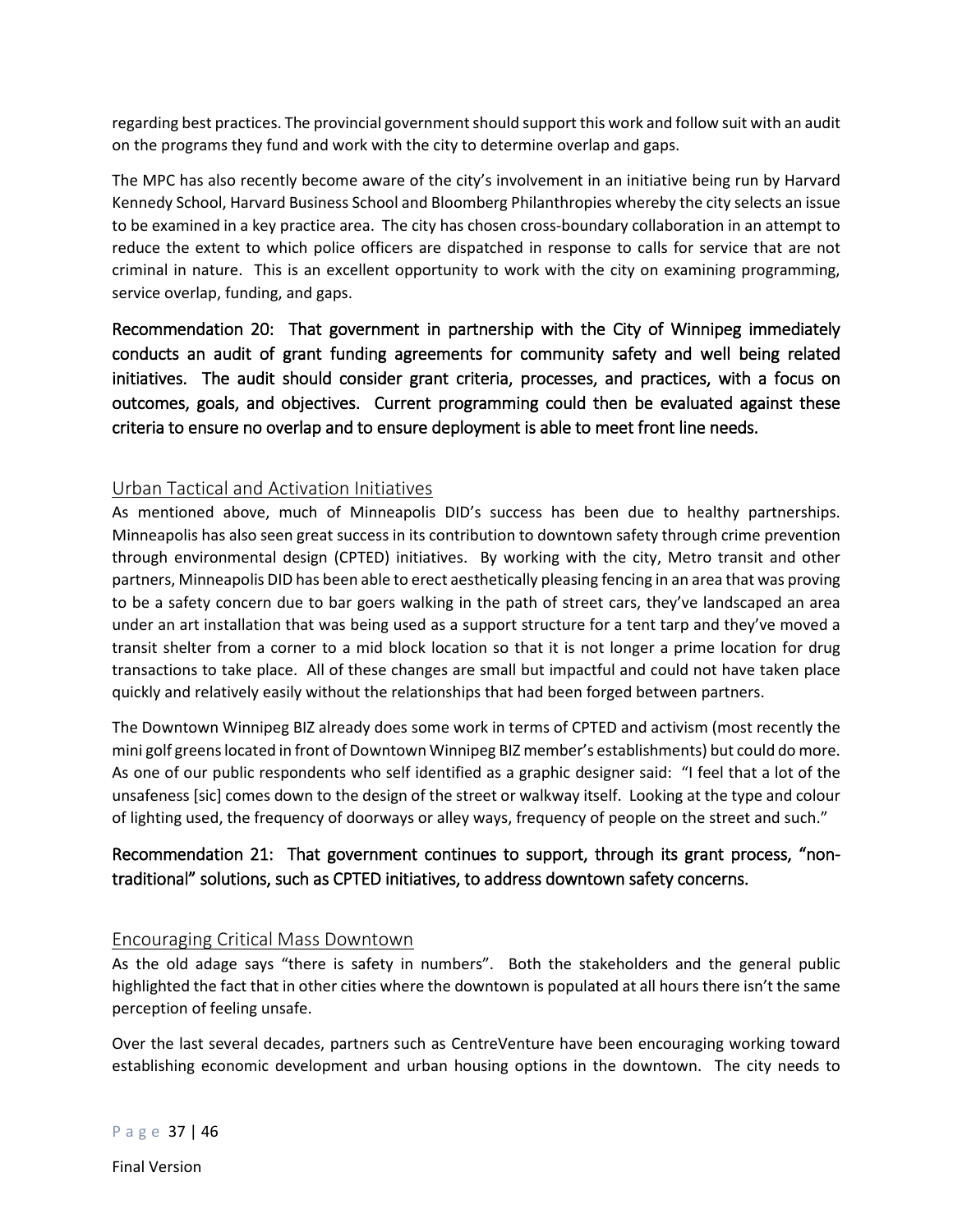continue to move forward on strategies like OurWinnipeg, a 25-year vision for the entire city that positions Winnipeg, including the downtown for sustainable growth.

## <span id="page-37-0"></span>Recommendation 22: That government continues to support the city in moving forward on initiatives that will help to make communities healthy and sustainable.

### <span id="page-37-1"></span>Downtown Safety Partnership

While only at its beginning phases, the Downtown Safety Partnership intends to take the successful and appropriate parts of the Minneapolis DID model and bring them to life in downtown Winnipeg.

Mark Chipman and True North Sports and Entertainment have stepped up, much like Target Corporation did in Minneapolis, and have taken the reigns to develop a coordinated downtown Winnipeg safety solution. In partnership with the City of Winnipeg, the Downtown Winnipeg BIZ and through work to be completed by MNP, True North Sports and Entertainment is planning a tailor made Winnipeg solution to perceived gaps in the downtown safety landscape. It is anticipated that the resulting product will present a cohesive Winnipeg downtown safety strategy complete with strong governance and leadership structure.

A Director of Security Initiatives has been hired by True North and will work to bring the model MNP creates to life. Work has just begun on this initiative and it is recommended that the provincial government provide its support to this initiative.

<span id="page-37-2"></span>Recommendation 23: That government, once the MNP report and governance structure are unveiled, works alongside leadership partners to support or develop one or more elements presented in the framework.

### <span id="page-37-3"></span>Intoxicated Persons Detention Act

In additional to panhandling, the presence of intoxicated persons in the downtown was cited as a factor that influenced safety and perception of safety. Under the provincial *Intoxicated Persons Detention Act (IPDA)* where a peace officer finds a person who is intoxicated in a public place, he may take that person into custody. The peace officer is then obligated to take the person to a detoxification centre where s/he will remain until they are deemed are no longer a danger to themselves or others and will not cause a nuisance.

The requirement that an intoxicated person must be taken into custody by a peace officer limits who can address the nuisance caused by an intoxicated person. Legislative change stating that an intoxicated person may be detained by any person designated by the Minister in a Ministerial Regulation would allow members of the downtown watch, private security or a newly formed entity under the downtown safety partnership to fulfill this function.

In the City of Winnipeg, the Winnipeg Police Association has through agreement has negotiated to ensure that IPDA responsibilities be the sole responsibility of Winnipeg Police Service Officers and Cadets.

The only designated detoxification centre in the city of Winnipeg is the Main Street Project. There are critics of the Main Street Project and how it addresses detoxification and question why it continues to be the only detoxification centre supported for the city of Winnipeg.

Page 38 | 46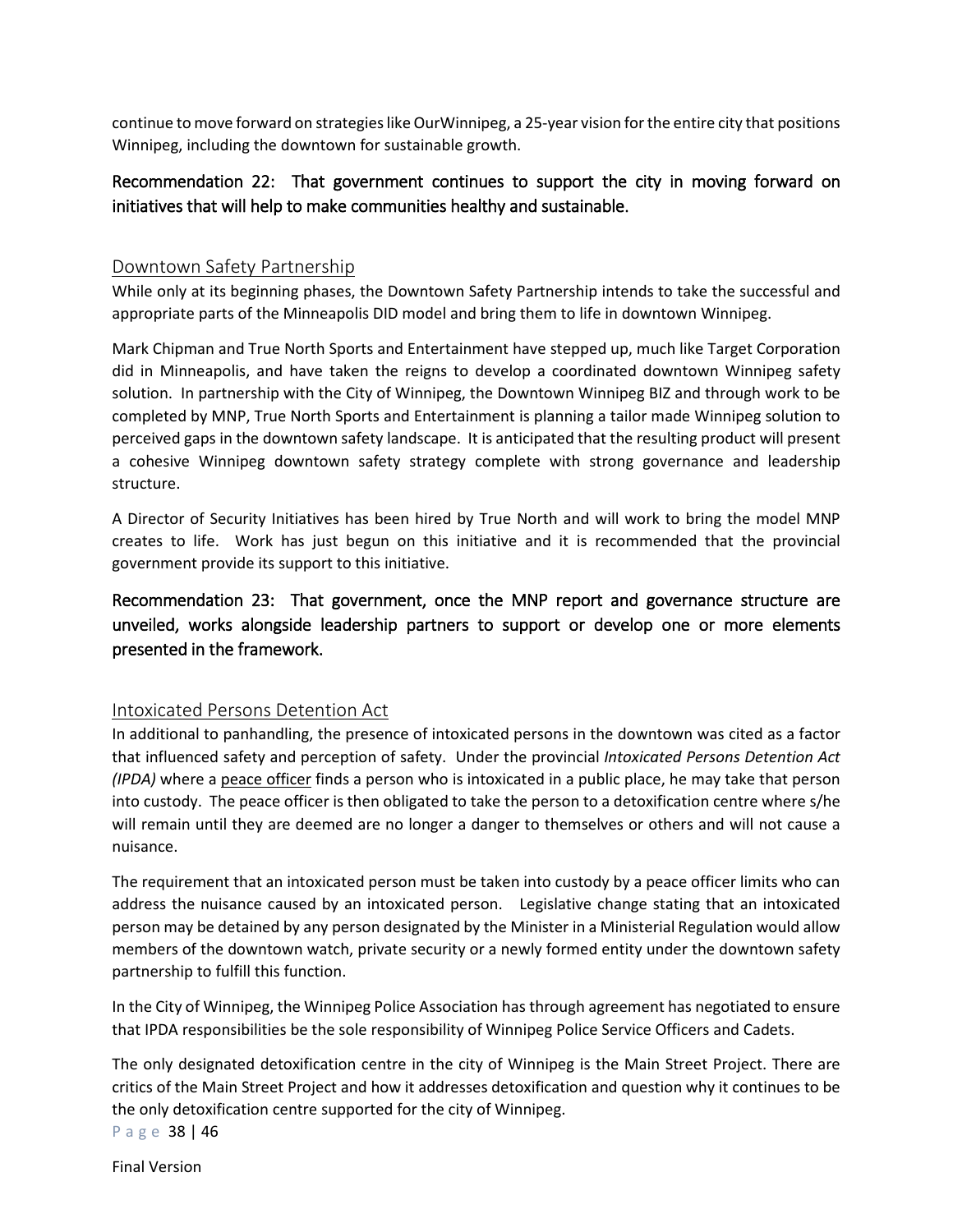<span id="page-38-0"></span>Recommendation 24: That government consider amending the IPDA to allow an alternate class of individuals to perform the functions currently assigned to a peace officer. It is also recommended that the province consider regulating training and standards for these individuals similar to that offered to Community Safety Officers.

<span id="page-38-1"></span>Recommendation 25: Using the Community Wellness and Public Safety Alliance Proposal as a framework, that government continues to support and develop an effective approach to address intoxication and addiction issues across the province.

### <span id="page-38-2"></span>Health Services

Two of the issues brought up most often in our consultations as factors to improve downtown safety were access and existence to drug treatment and mental health resources.

Both the public and stakeholders realized that drug addictions and mental health issues are driving the downtown safety issue and felt that more government support and resources for these two health related issues would improve downtown safety.

Many stakeholders pointed to the need for vans that could provide mobile health supports in the form of various health providers (doctors, nurses, paramedics, dentists), mental health practitioners (psychiatrists, psychiatric nurses) and outreach workers to be able to provide referrals to needed nonhealth related support services.

<span id="page-38-3"></span>Recommendation 26: That government continues to support and consider prioritizing or reallocating funding resources to health services, substance abuse treatment and mental health services.

### <span id="page-38-4"></span>Social Services

Social supports are also needed. Homelessness and poverty were also identified as issues that needed to be addressed to achieve safety downtown. The Downtown Winnipeg BIZ's CHAT program was often held out as an outreach program doing good work that could benefit from additional supports and funding.

Demand for programs that travel around in vans to check on the homeless during extreme weather conditions was also highlighted as a valuable resource that could use more support.

Finally, there was more than one recommendation for a drop-in for people who are homeless to be able to access so that they would have somewhere to keep warm and a place to go during the day after the shelters close.

A tour of Minneapolis' Public Library demonstrated how a shift in perspective and seeing the homeless as part of the community who deserve equal access to community resources instead of a dangerous problem that needs to be addressed with metal detectors and bag searches goes a long way to improving the perception of safety.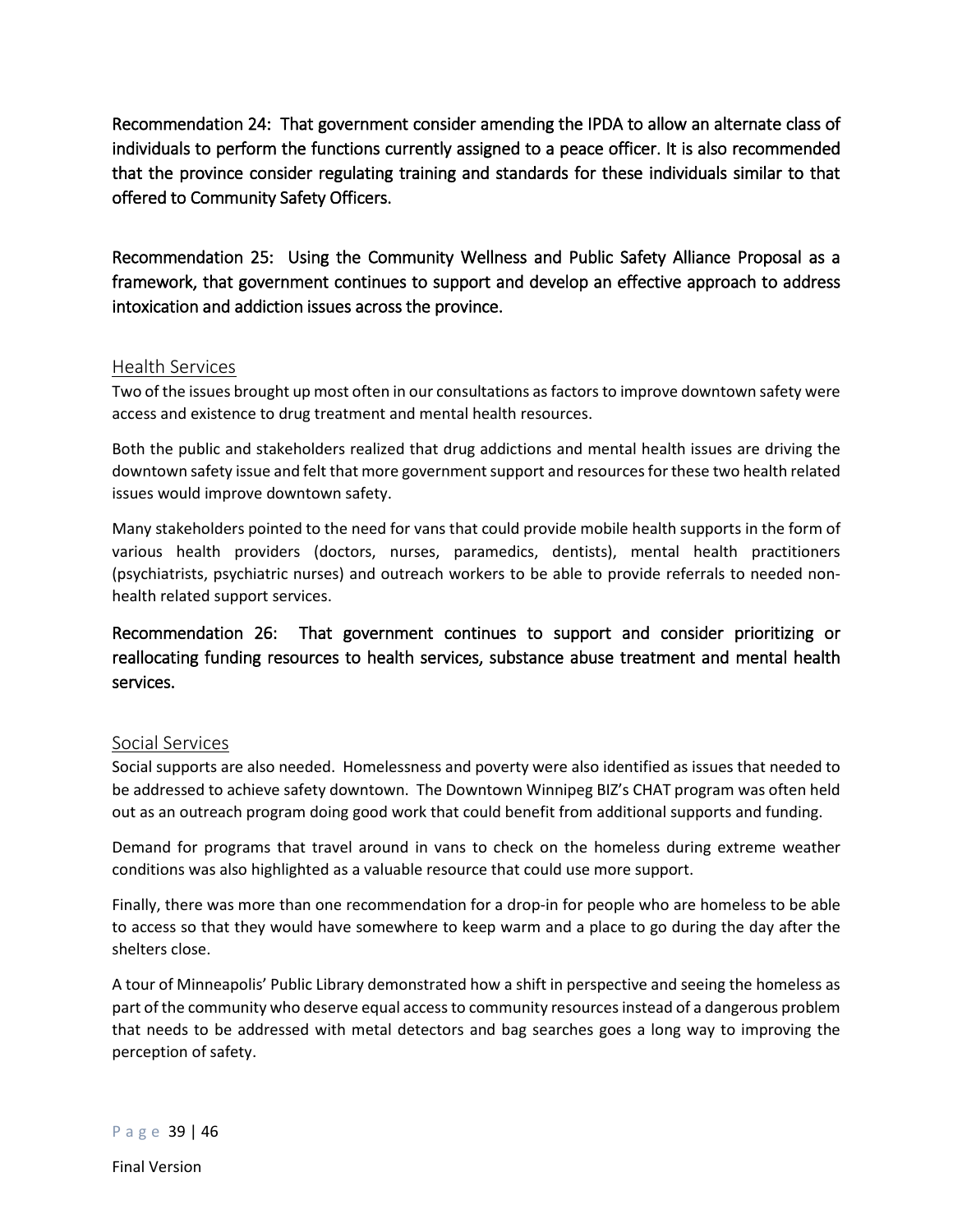## <span id="page-39-0"></span>Recommendation 27: That government continues to support and consider prioritizing or reallocating funding resources to social services to address issues like homelessness and poverty.

#### <span id="page-39-1"></span>Conclusion

The MPC study activities included: an inventory and review of past and current work, visiting the Minneapolis DID Model and hearing feedback from the public and key stakeholders which has evidenced there are definite safety and wellness concerns in downtown Winnipeg.

The general findings of this study do not point to a policing issue. Police definitely have a role to play in a downtown safety strategy but they should not be the lead agency.

To improve both the perception and actual public safety in downtown Winnipeg, a downtown safety strategy must focus on community health and wellness. Focus on getting people well and cared for and safety will follow.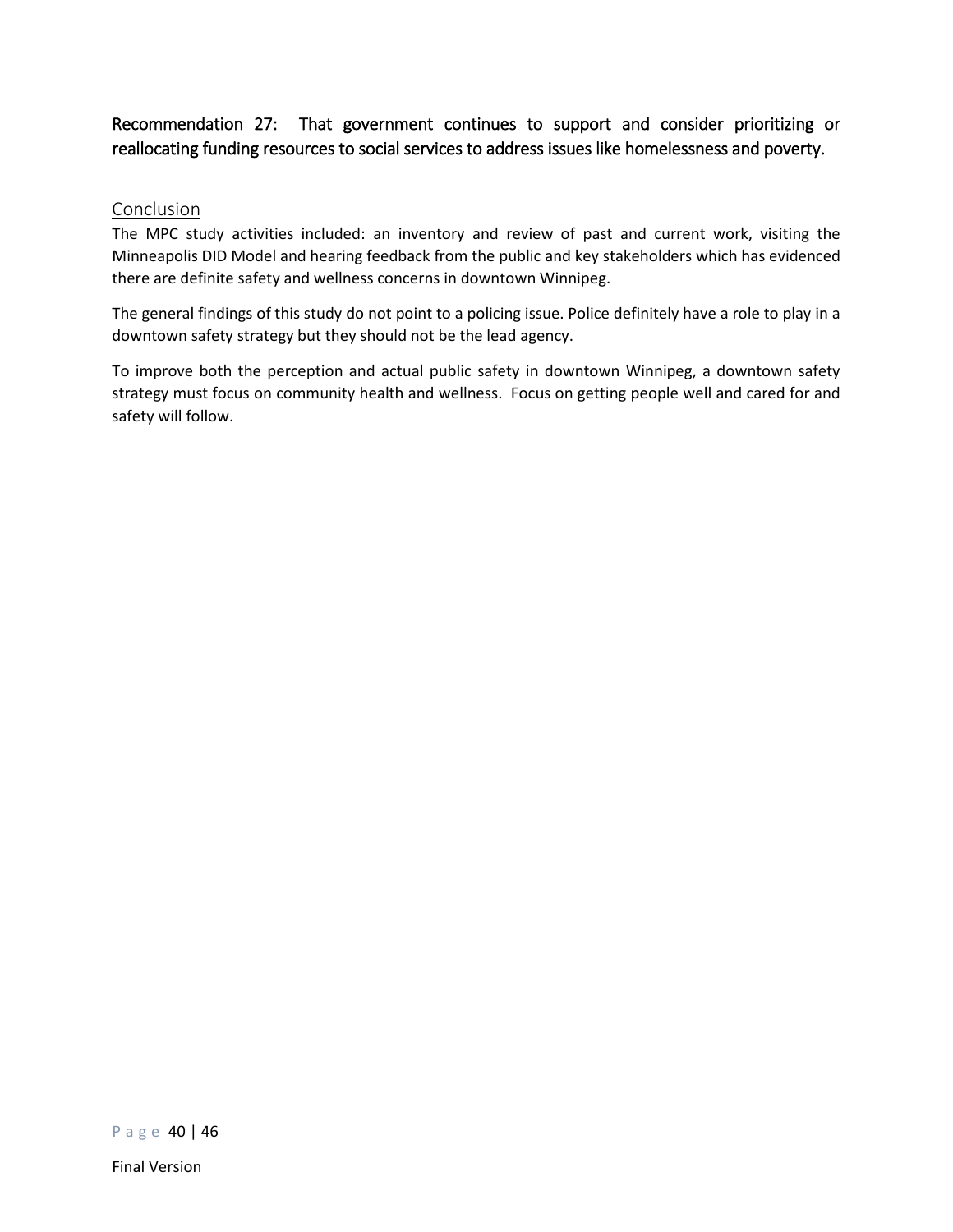# <span id="page-40-0"></span>Appendix I

September 18, 2019

#### PROVINCE TAKING ACTION TO ADDRESS SAFETY IN DOWNTOWN WINNIPEG

– – – Manitoba Police Commission Tasked with Providing Recommendations: Cullen

The Manitoba government has asked the Manitoba Police Commission to consult with the City of Winnipeg, the Winnipeg Police Service (WPS) and private-sector stakeholders to provide recommendations on how to improve safety in downtown Winnipeg, Justice Minister Cliff Cullen announced today.

"No Manitoban should feel unsafe taking their family to a Jets game or walking to their car at night," said Cullen. "I am asking the Manitoba Police Commission to report back with a concise set of recommendations for actions and initiatives to reduce crime and ensure all Manitobans feel safe in downtown Winnipeg."

The minister noted that while some progress on crime has been made, WPS data shows violent crime in downtown Winnipeg increased by 10 per cent last year, a 36 per cent increase over the five-year average. Property crime is also up by 22 per cent in the area, a 47 per cent increase over the five-year average.

A WPS survey from 2017 showed 84 per cent of Winnipeggers would feel unsafe walking downtown alone at night including 90 per cent of women.

The commission has been asked to provide an initial report to government by Nov.17, which will include recommendations for action and advice on the role of government, including regulatory roles, respective provincial, municipal and private funding responsibilities, and program monitoring to strengthen safety in downtown Winnipeg.

To read the letter to the Manitoba Police Commission, visit: [https://gov.mb.ca/government/proactivedisclosure/index.html.](https://gov.mb.ca/government/proactivedisclosure/index.html).

The Manitoba Police Commission provides civilian input on police services and the conduct of police officers, which can include providing advice to the minister, consulting with the public, providing support to municipal police boards and overseeing the civilian monitor program, which observes independent investigations of police officers.

For more information about the role of the commission, visi[t www.mbpolicecom.ca.](http://www.mbpolicecom.ca/)

- 30 -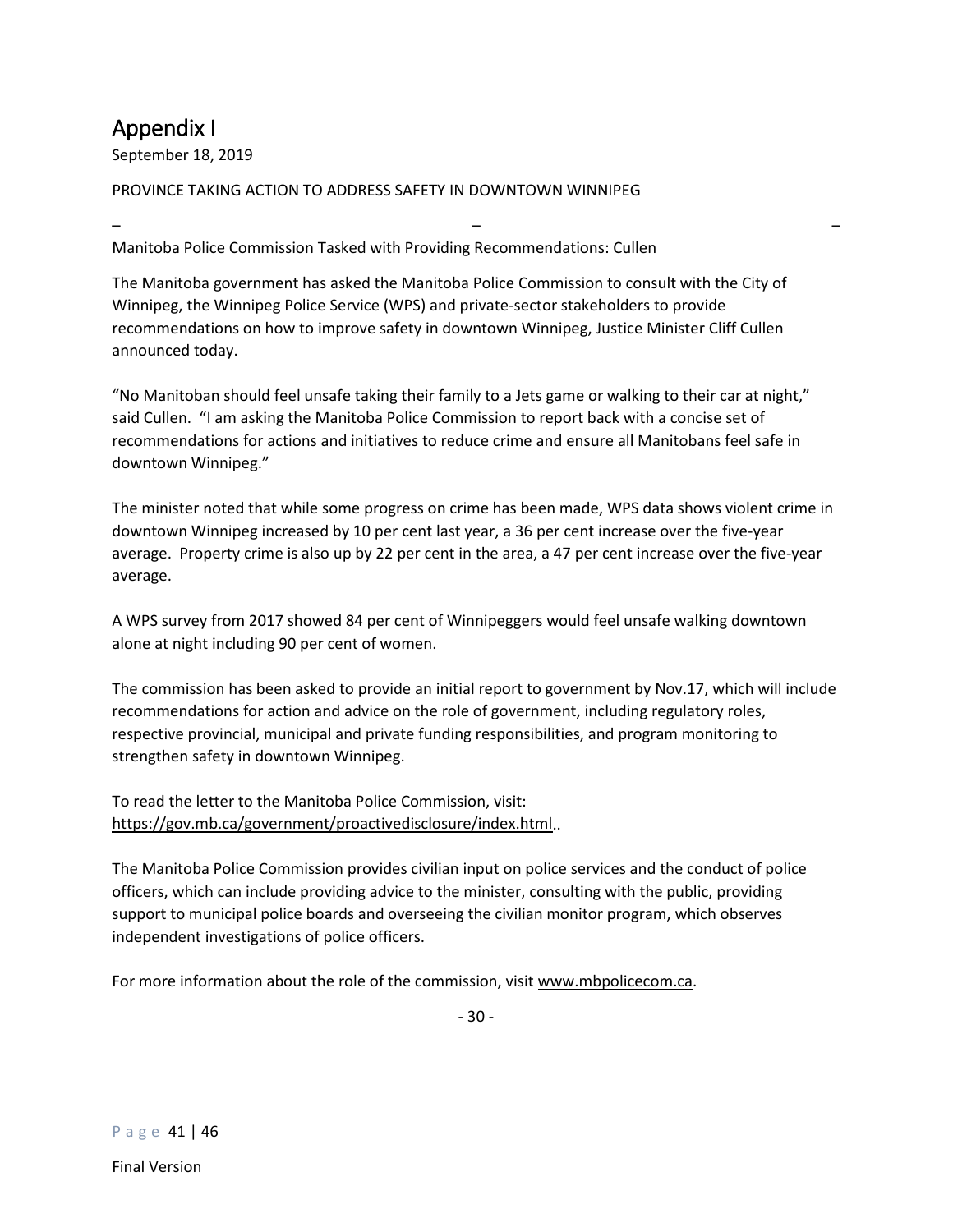## <span id="page-41-0"></span>Appendix II

Manitoba Police Commission – Downtown Safety Questionnaire

On September 19, 2019, the Minister of Justice and Attorney General tasked the Manitoba Police Commission with recommending new actions and initiatives to reduce crime and ensure that all Manitobans can feel safe in downtown Winnipeg.

Significant work has already been done to identify downtown safety challenges and work toward solutions. In November 2016, the Winnipeg Police Service (WPS) released its Centreline Downtown Safety Strategy, with a mission to "enhance citizen safety and wellness by reducing crime and disorder in downtown Winnipeg."

The centrepiece of the strategy is the deployment of the WPS Division 11 Foot Patrol Unit full-time within the centreline area, which encompasses the majority of downtown Winnipeg, including the entirety of the city's Sports, Hospitality and Entertainment District. The full-time complement deployed in the centreline area includes 16 WPS officers, supported by Division 11 General Patrol, Community Support Unit, and Division Crime Unit.

On July 19, 2018, Winnipeg's city council approved funding from the Destination Marketing Reserve to improve safety in the downtown, including establishing a Building Exterior Lighting Program, creating a Community Safety Centre of Responsibility, expanding the WPS closed circuit television program, acquiring new software to enhance communication between the WPS and other security personnel, and expanding the SafeWalk Program. The city also invested in the decommissioning of the Portage Place Shopping Center bus shelter, which was identified as a crime hotspot by the WPS.

Despite these downtown safety initiatives, the WPS 2018 Annual Statistical Report shows a 10% increase in violent crime and a 22% increase in property crime in the downtown Portage Avenue Districts. In 2017, the WPS General Survey showed that 84% of Winnipeggers would feel unsafe walking downtown alone at night – including 90% of women.

In December 2015, the WPS partnered with the Downtown Winnipeg BIZ on a business member survey. The results showed that public intoxication, street people, and aggressive panhandlers were considered some of the most serious issues among businesses surveyed.

The Minister has tasked the Manitoba Police Commission with helping to address these ongoing crime and public safety challenges in downtown Winnipeg. Please review the following and answer the questions below.

#### Increased downtown foot patrols

As part of the Centreline Downtown Safety Strategy, the WPS has deployed 16 foot patrols in the downtown. The WPS also operates a cadet program of up to 40 youth per intake that respond to calls in the downtown area.

These foot patrols are augmented by 26 Downtown Watch Ambassadors and 2 Exchange BIZ Patrols. Downtown Watch Ambassadors and Exchange BIZ Patrols act as additional "eyes and ears" in downtown

Page 42 | 46

Final Version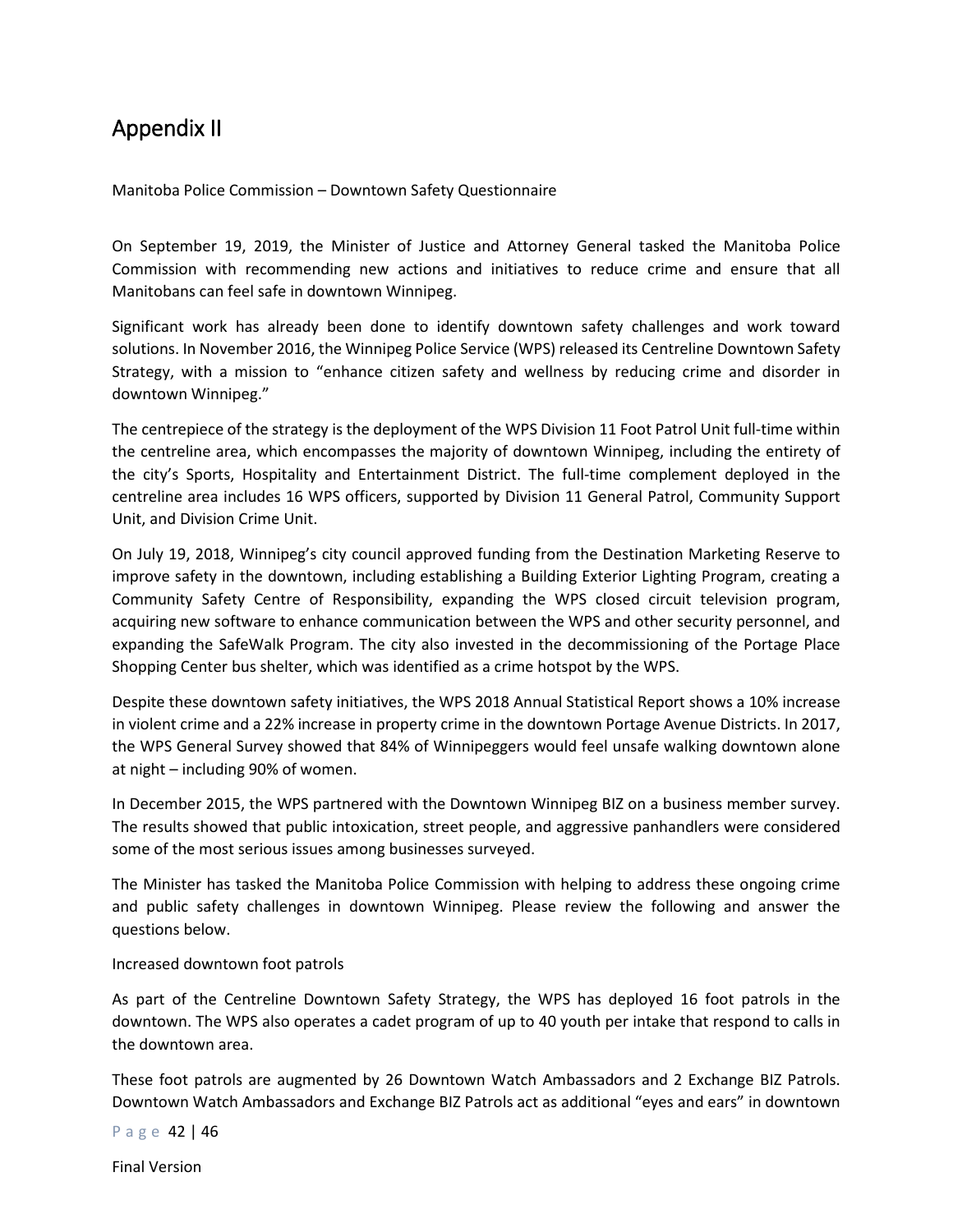Winnipeg. They do not make arrests or carry weapons, but have been trained in non-confrontational mediation techniques.

All patrols are trained to quickly alert the WPS about any suspected criminal activity. They also operate the SafeWalk program, whereby patrols escort individuals to their vehicles in the evening (4:00-11:30 pm). In addition to these patrols, downtown Winnipeg is also served by a variety of private security personnel contracted by area businesses.

As part of the city's 2018 investments in downtown safety, these patrols were enhanced with four additional Watch Ambassadors and two Exchange BIZ Patrols to help operate their respective SafeWalk programs.

- 1. Does the curent WPS resource complement for foot patrols in downtown Winnipeg appear to be enough to reduce crime and improve perceptions of safety in the downtown?
- 2. Do you think that the WPS auxiliary cadets are helping augment the WPS foot patrol presence in downtown Winnipeg? How could the role of the cadets be expanded to improve public safety?
- 3. How could the Downtown BIZ and Exchange BIZ patrols be more effective in improving perceptions of safety in the downtown?
- 4. What is your experience with private security personnel in downtown Winnipeg? What more could they do to reduce crime and improve perceptions of safety in the downtown?

### Closed circuit security cameras

In 2008, the WPS implemented its Closed Circuit Television (CCTV) program, which included the installation of nine CCTV cameras in high crime areas. According to the City of Winnipeg Public Service, the program has been maintained over the last 10 years, but was never upgraded or expanded. In July, 2018, city council committed \$150,000 to upgrade and expand the use of the cameras.

As part of Centreline, the WPS also operates a Surveillance Camera Registration Program – a voluntary program whereby citizens and businesses can register the location of their fixed security cameras with the WPS so that they can access surveillance information otherwise unknown to investigators.

- 1. Do you think CCTV cameras are effective at deterring crime?
- 2. What is the appropriate balance between police operated CCTV cameras and privately owned/operated cameras?
- 3. Were you aware of the Surveillance Camera Registration Program? If so, do you believe it has been effective?
- 4. Do you have privacy concerns with regard to expanding the use of CCTV cameras in downtown Winnipeg?

### Improved lighting

Between 2014 and 2017, 23 downtown properties received grants from CentreVenture toward façade improvements that included lighting. In July 2018, city council approved \$300,000 for a Building Exterior Lighting Grant Program, which would provide \$5,000 to cover professional design consulting fees and up to \$10,000 to match costs for improvements to the exterior of buildings. The grants are structured such that they would not exceed 50% of the cost of eligible projects. All proposals must fulfill design objectives

Page 43 | 46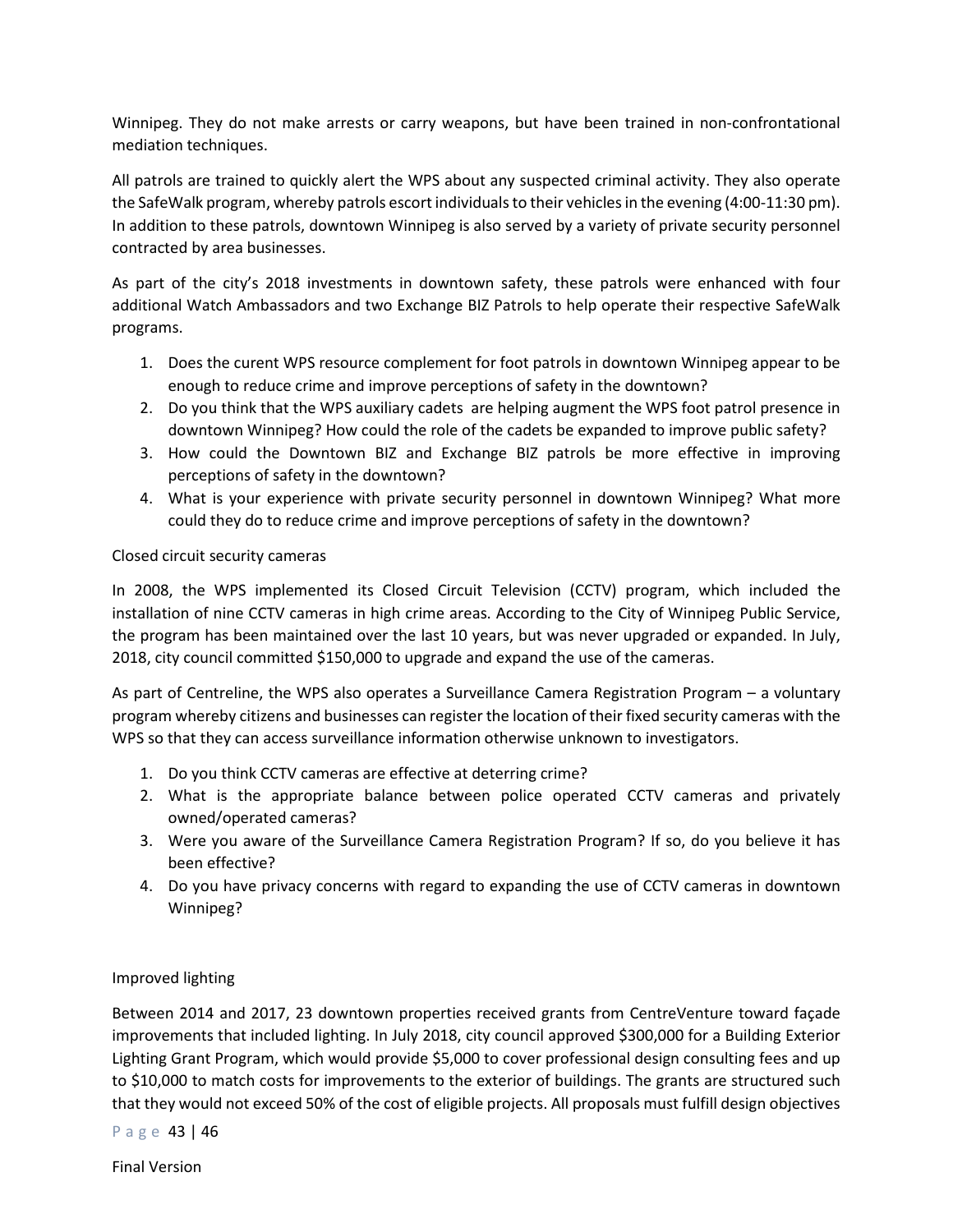set out by the city – however, public safety is not the sole consideration in determining eligibility for the grants.

An additional \$250,000 was allocated to enhance public lighting in downtown spaces that have been identified as highest risk for crime.

- 1. Would you feel safer walking alone downtown after dark if lighting was improved?
- 2. What areas of the downtown do you think would experience a reduction in crime if lighting was improved or enhanced?
- 3. Should government prioritize the enhancement of public lighting or provide more grants to enhanced lighting from private homes and business establishments in downtown Winnipeg?

Improved communication connectivity

In July, 2018, the city invested \$24,000 in a pilot project intended to improve coordination and communication between security and outreach workers in the downtown. The investment was made in TrackTik, mobile software that allows for better communication and coordination between security and outreach workers throughout the downtown.

- 1. In your experience, do the WPS, BIZ patrols and private security adequately communicate with one another?
- 2. Can you provide an example of an experience where enhanced communication between law enforcement and security personnel would have produced better public safety outcomes?

Stronger enforcement of aggressive panhandling laws

While the City of Winnipeg's current Obstructive Solicitation Bylaw is relatively strong, it is rarely enforced. According to the WPS, there were six citations issued under the bylaw in 2017 and one citation issued in 2016. The bylaw prohibits panhandling in a way that "causes an obstruction," which is defined as:

(a) in the course of solicitation, to obstruct or impede the convenient passage of any pedestrian or vehicular traffic in a street;

(b) to continue to solicit from or follow a pedestrian after that person has made a negative response to the solicitation;

(c) to verbally threaten or insult a pedestrian in the course of or following a solicitation;

(d) to physically approach and solicit from a pedestrian as a member of a group of three or more persons; or

(e) to solicit a captive audience.

A captive audience is defined as:

(a) a person who is using, waiting to use, or departing from an automated teller machine, a bank or credit union;

(b) a person who is using, waiting to use, or departing from a public pay telephone;

(c) a person who is waiting at a public transit stop or taxi stand;

Page 44 | 46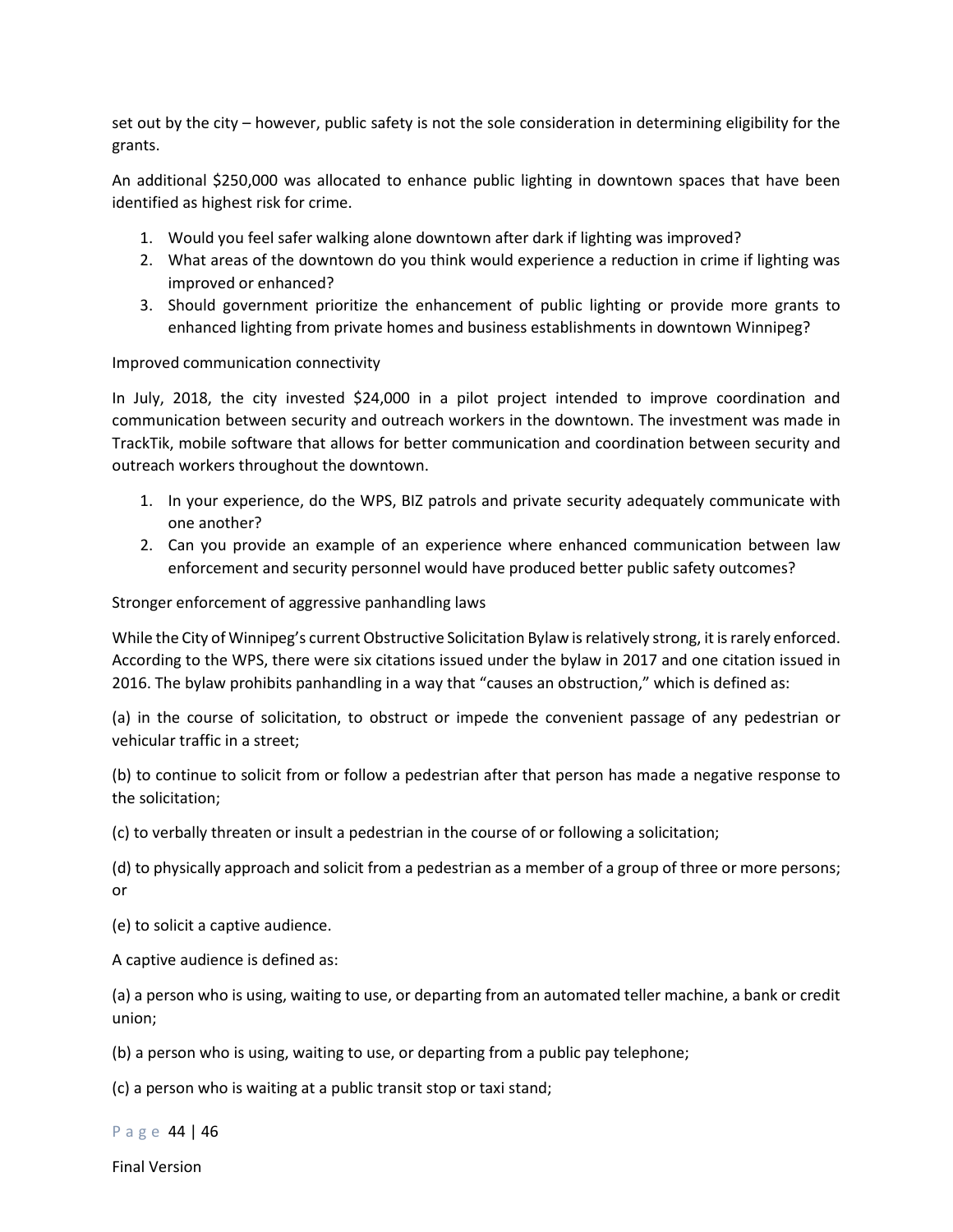(d) a person who is in or on a public transit vehicle;

(e) a person who is in an elevator;

(f) a person who is in an area of the downtown pedestrian walkway system designated in red on the map attached as Schedule "A" or in an area designated on the map as a future designated walkway once it is constructed and becomes part of the walkway system;

(g) a person who is in the process of getting in, out of, on or off a vehicle, or who is in a parking lot;

(h) a person who is seated in an outdoor area of a restaurant or bar in which food or beverages are being served.

- 1. In your experience, is the city's panhandling bylaw being adequately complied with or enforced in the downtown?
- 2. Given that the WPS has limited resources and must respond to serious crimes, is there a better way to ensure that the city's panhandling bylaw is adequately complied with and enforced in the downtown?
- 3. In your experience, how much does aggressive panhandling dissuade people from visiting or living in downtown Winnipeg?

#### Addressing prolific offenders

Centreline commits the WPS to partner with a community prosecutor from the Manitoba Prosecution Service to "identify chronic offenders and develop the best solution for the offender while balancing the needs of the community."

The downtown community prosecutor was established in 2005 to focus on the prosecution of chronic offenders in downtown Winnipeg. Community prosecution is founded on the idea that prosecutors have a responsibility to not only prosecute offenders but also to address community concerns through direct involvement with the public and agencies designed to enhance public safety and prevent crime.

The downtown community prosecutor uses their discretion in combination with their specialized knowledge of options to bring a restorative justice approach in appropriate cases, which can help the individual to reduce their involvement with the formal criminal justice system. Reducing chronic offenders' criminal behavior can benefit the community through less crime and reduce the number of times a chronic offender may be incarcerated on an ongoing basis.

- 1. Do you believe that a restorative justice approach is effective when it comes to chronic offenders in the downtown?
- 2. How can government more effectively address the root causes of chronic offender behaviour in the downtown?
- 3. Should government focus its resources on targeting chronic offenders for stronger enforcement action in downtown Winnipeg? How could government do that more effectively?

#### Expanding community engagement

The WPS is involved in multiple partnerships in downtown Winnipeg, including through the Inter-Departmental Problem Property Committee and the Downtown Winnipeg BIZ Safety Committee. It engages in regular town halls and information sessions about its programs and initiatives.

Page 45 | 46